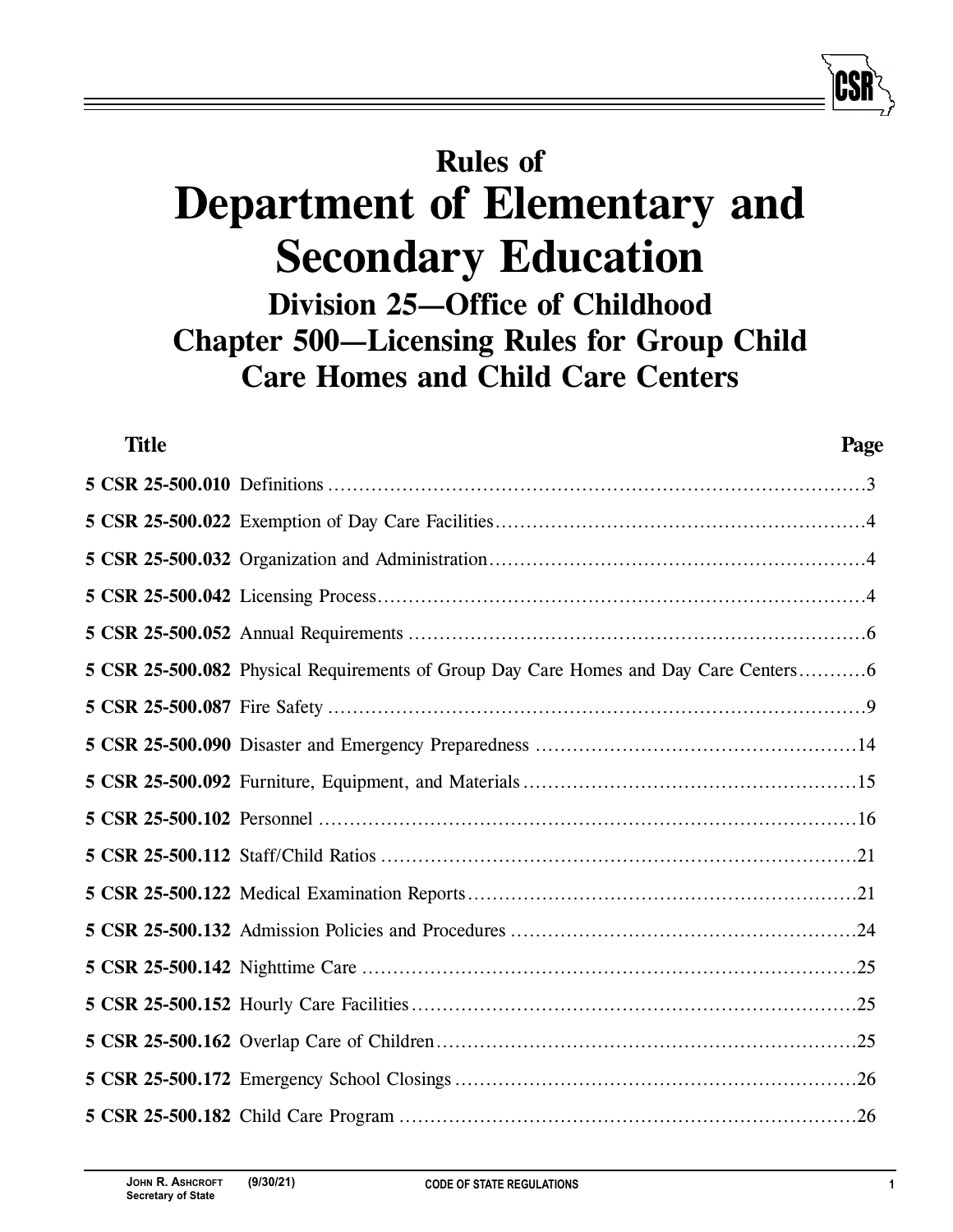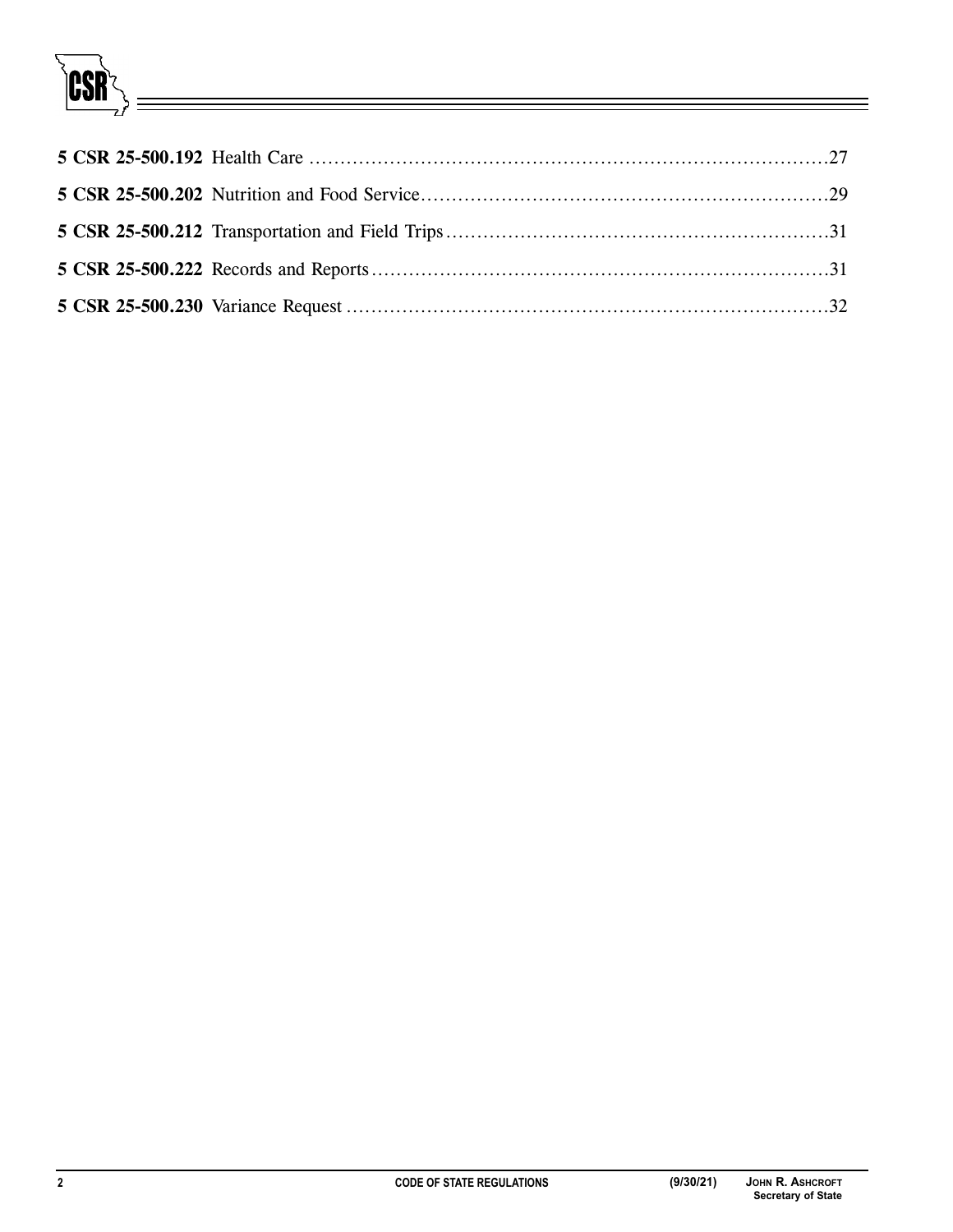

# **Title 5—DEPARTMENT OF ELEMENTARY AND SECONDARY EDUCATION Division 25—Office of Childhood Chapter 500—Licensing Rules for Group Child Care Homes and Child Care Centers**

# **5 CSR 25-500.010 Definitions**

*PURPOSE: This rule defines the terms used in the licensing rules for group day care homes and child day care centers.* 

(1) Adult is any individual eighteen (18) years of age or older.

(2) Caregiver is the child care provider or other child care staff member.

(3) A child care center or center, whether owned by a sole proprietor or other legal entity, is a child care program conducted in a location other than the provider's permanent residence, or separate from the provider's living quarters, where care is provided for children for any part of the twenty-four- (24-) hour day.

(4) A child care facility or facility is a family child care home, group child care home, or child care center.

(5) Child care provider, group child care home provider or provider is the person(s) licensed or required to be licensed under section 210.211, RSMo in order to establish, conduct, or maintain a child care facility. This person(s) shall have the following rights and responsibilities as determined by the division:

(A) Ultimate responsibility for making and implementing decisions regarding the operation of the facility; and

(B) Ultimate financial control of the operation of the facility.

(6) Child care staff member is a child care provider; persons employed by the child care provider for compensation, including contract employees or self-employed individuals; individuals or volunteers whose activities involve the care or supervision of children for a child care provider or unsupervised access to children who are cared for or supervised by a child care provider; or individuals residing in a family child care home who are eighteen (18) years of age and older.

(7) Day care or child care is care of a child

away from his/her own home for any part of the twenty-four- (24-) hour day for compensation or otherwise. Day care or child care is a voluntary supplement to parental responsibility for the child's protection, development, and supervision. Day care or child care may be given in a family child care home, group child care home, or child care center.

(8) Department is the Missouri Department of Health and Senior Services.

(9) Director is the director of the Missouri Department of Health and Senior Services.

(10) A family child care home or home, whether owned by a sole proprietor or other legal entity, is a child care program where care is given by a person licensed as a child care home provider for no more than ten (10) children for any part of the twenty-four- (24-) hour day. The provider may be licensed to operate no more than one (1) family child care home or group child care home.

(11) Graded boarding school is a public or private school which provides education in at least the first through the sixth grade and which provides lodging and meals for the pupils for the standard school term.

(12) A group child care home, whether owned by a sole proprietor or other legal entity, is a child care program where care is given by a person licensed as a group child care home provider for not more than twenty (20) children for any part of the twenty-four- (24-) hour day. A group child care home shall be in a location other than the provider's permanent residence or separate from the provider's living quarters. The provider may be licensed to operate no more than one (1) group child care home or family child care home.

(13) Group size is the maximum number of children assigned to a specific staff member or group of staff members, occupying an individual classroom or well-defined physical space within a large room.

(14) Homeless children and youths—

(A) Are individuals who lack a fixed, regular, and adequate nighttime residence; and

(B) Include:

1. Children and youths who are sharing the housing of other persons due to loss of housing, economic hardship, or a similar

reason; are living in motels, hotels, trailer parks, or camping grounds due to the lack of alternative adequate accommodations; are living in emergency or transitional shelters; or are abandoned in hospitals;

2. Children and youths who have a primary nighttime residence that is a public or private place not designed for or ordinarily used as a regular sleeping accommodation for human beings;

3. Children and youths who are living in cars, parks, public spaces, abandoned buildings, substandard housing, bus or train stations, or similar settings; and

4. Migratory children who qualify as homeless because the children are living in the circumstances described above.

(15) An hourly care facility is a facility licensed exclusively for irregular, intermittent, hourly care.

(16) Infant is any child under twelve (12) months of age.

(17) Legal entity is the lawful or legally standing individual, corporation, sole proprietorship, general partnership, limited partnership, limited liability partnership, limited liability company, limited liability limited partnership, partnership, charity, and other forms of organization that has the legal capacity to enter into agreements, contracts, assume obligations, incur and pay debts, sue and be sued in its own right, and that is accountable for illegal activities.

(18) Licensee is an individual or other legal entity who has been granted a child care license by the Department of Health and Senior Services.

(19) Montessori school is a child care program that subscribes to Maria Montessori's educational philosophy and is accredited by the American Montessori Society or the Association Montessori Internationale.

(20) Night is the part of the twenty-four-  $(24-)$  hour day between  $9:00$  p.m. and  $6:00$ a.m.

(21) Nursery school is a program operated by a person or organization with the primary function of providing an educational program for preschool-age children for no more than four (4) hours per child per day.

 $(22)$  Premises is a house $(s)$ , dwelling $(s)$ , or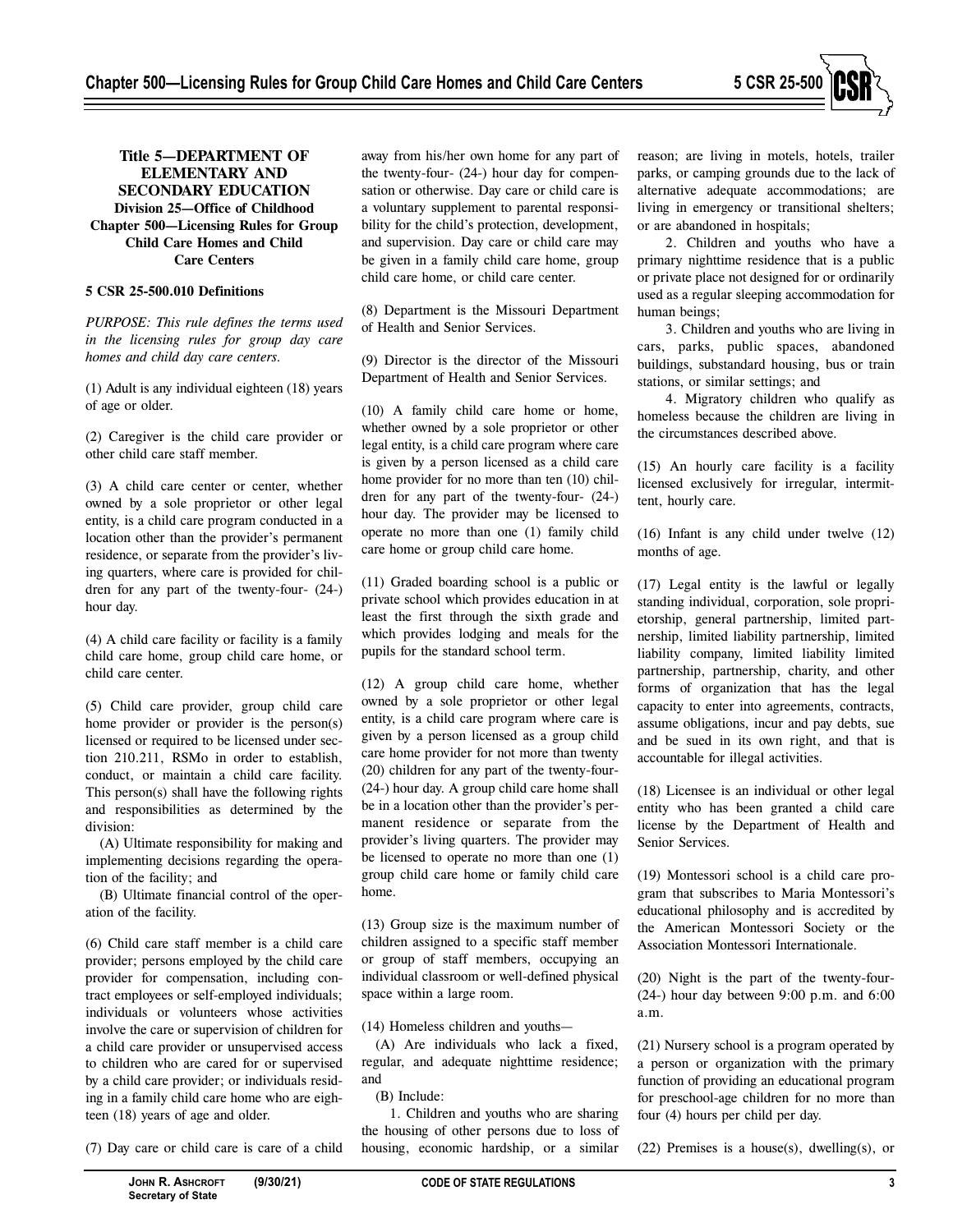

building(s) and its adjoining land.

(23) Preschool child is any child two through five (2–5) years of age who is not in kindergarten.

(24) A religious organization is—

(A) A church, synagogue, or mosque; (B) An entity that qualifies for federal tax exemption status as a not-for-profit religious organization under Section  $501(c)(3)$  of the *Internal Revenue Code*; or

(C) An entity whose real estate on which the child care facility is located is exempt from taxation because it is used for religious purposes.

(25) School-age child is any child five (5) years of age or older who is in kindergarten or above.

(26) School system is a program established primarily for education and which meets the following criteria:

(A) Provides education in at least the first through the sixth grade; and

(B) Provides evidence that the school system's records will be accepted by a public or private school for the transfer of any student.

(27) Staff/child ratio is the number of caregivers required in relation to the number of children in care.

(28) Summer camp is a program operated from May to September by a person or organization with the primary function of providing a summer recreational program for children five (5) years of age or older, and providing no child care for children younger than five (5) years of age in the same building or in the same outdoor play area.

(29) Toddler is any child twelve to twentyfour (12–24) months of age.

*AUTHORITY: section 210.221.1(3), RSMo Supp. 2020.\* This rule previously filed as 13 CSR 40-62.010 and 19 CSR 40-62.010. Original rule filed in 1956. Amended: Filed Dec. 19, 1975, effective Jan. 1, 1976. Amended: Filed Dec. 14, 1976, effective March 11, 1977. Rescinded: Filed April 13, 1982, effective Aug. 31, 1982. Readopted: Filed April 13, 1982, effective Sept. 1, 1982. Amended: Filed March 14, 1985, effective Aug. 11, 1985. Amended: Filed Oct. 7, 1987, effective March 25, 1988. Rescinded and readopted: Filed March 29, 1991, effective Oct. 31, 1991. Changed to 19 CSR 40-62.010, effective Dec. 9, 1993. Emergency amend-* *ment filed Aug. 18, 1993, effective Aug. 28, 1993, expired Dec. 25, 1993. Emergency amendment filed Jan. 4, 1994, effective Jan. 14, 1994, expired May 13, 1994. Amended: Filed Aug. 18, 1993, effective April 9, 1994. Changed to 19 CSR 30-62.010 July 30, 1998. Amended: Filed Aug. 31, 2020, effective Feb. 28, 2021. Moved to 5 CSR 25-500.010, effective Aug. 30, 2021.* 

*\*Original authority: 210.221.1(3), RSMo 1949, amended 1955, 1987, 1993, 1995, 1999, 2015, 2019, 2020.* 

## **5 CSR 25-500.022 Exemption of Day Care Facilities**

*PURPOSE: This rule defines the basis on which a group day care home or a child day care center may qualify for exemption from licensure.* 

(1) A day care facility does not qualify for exemption from licensure unless it is under the exclusive control of an entity qualifying for exemption under section 210.211, RSMo.

(2) When a nonreligious organization, having as its principal purpose the provision of child care services, enters into an arrangement with a well-known religious order to provide continuing assistance in the maintenance or operation of a child care facility, the facility is not under the exclusive control of the well-known religious order and does not qualify for exemption from licensure under section 210.211(5), RSMo.

(3) If the person(s) operating the facility claims exemption from licensure, s/he shall file all information requested by the department to make a determination of exemption prior to opening. Facilities may waive the right to apply for exemption and request voluntary licensure. These facilities shall comply with all licensing rules.

*AUTHORITY: sections 210.211.1(3), RSMo Supp. 1993.\* This rule previously filed as 13 CSR 40-62.035, 13 CSR 40-62.022 and 19 CSR 40-62.022. Original rule filed March 29, 1991, effective Oct. 31, 1991. Changed to 19 CSR 40-62.022, effective Dec. 9, 1993. Emergency amendment filed Aug. 18, 1993, effective Aug. 28, 1993, expired Dec. 25, 1993. Emergency amendment filed Jan. 4, 1994, effective Jan. 14, 1994, expired May 13, 1994. Amended: Filed Aug. 18, 1993, effective April 9, 1994. Changed to 19 CSR 30-62.022 July 30, 1998. Moved to 5 CSR 25-500.022, effective Aug. 30, 2021.* 

*\*Original authority: 210.211.1(3), RSMo 1949, amended 1955, 1987, 1993.* 

## **5 CSR 25-500.032 Organization and Administration**

*PURPOSE: This rule defines the requirements for the organization and administration of group day care homes and child day care centers.* 

(1) Each day care facility shall be organized according to written policies and procedures which clearly establish job responsibilities and lines of administrative authority.

(2) If a group day care home is owned by a legal entity, the legal entity shall designate a person to be responsible for the daily operation of the facility and to meet the requirements of the group day care home provider. The department shall be notified in writing immediately if there is a change of the person designated to be responsible for the daily operation of the facility and to meet the requirements of the group day care home provider.

(3) When the responsibility for the operation of a facility rests with a board of directors, the department shall be notified in writing immediately if there is a change of the board president or chairperson.

(4) The person(s) or legal entity who owns a day care facility shall be responsible for meeting all debts and obligations incurred by the facility and for maintaining compliance with all licensing rules for group day care homes and day care centers.

*AUTHORITY: section 210.221.1(3), RSMo 2016.\* This rule previously filed as 13 CSR 40-62.061, 13 CSR 40-62.032, and 19 CSR 40-62.032. Original rule filed March 29, 1991, effective Oct. 31, 1991. Changed to 19 CSR 40-62.032, effective Dec. 9, 1993. Changed to 19 CSR 30-62.032 July 30, 1998 Emergency amendment filed Feb. 15, 2019, effective Feb. 25, 2019, expired Aug. 23, 2019. Amended: Filed Feb. 15, 2019, effective Aug. 30, 2019. Moved to 5 CSR 25-500.032, effective Aug. 30, 2021.* 

*\*Original authority: 210.221.1(3), RSMo 1949, amended 1955, 1987, 1993, 1995, 1999, 2015.* 

## **5 CSR 25-500.042 Licensing Process**

*PURPOSE: This rule describes the procedures for application for licensure, the licensing investigation, and provisions for continued licensing investigations after the initial license is granted.*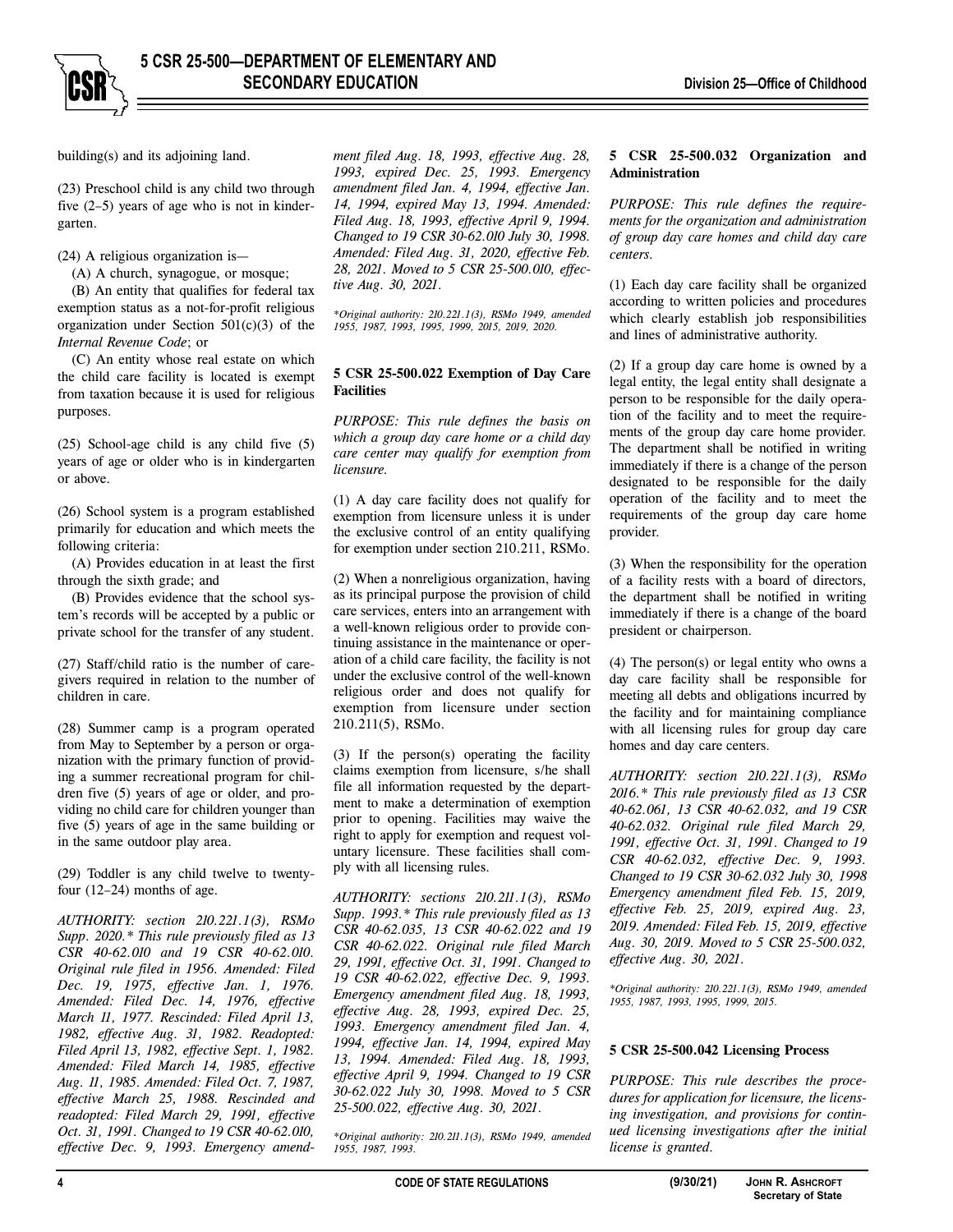

*PUBLISHER'S NOTE: The secretary of state has determined that the publication of the entire text of the material which is incorporated by reference as a portion of this rule would be unduly cumbersome or expensive. This material as incorporated by reference in this rule shall be maintained by the agency at its headquarters and shall be made available to the public for inspection and copying at no more than the actual cost of reproduction. This note applies only to the reference material. The entire text of the rule is printed here.* 

(1) An applicant shall complete the licensing orientation available on the department's website to learn about the licensing process and rules.

(2) Upon receipt of a completed *Application for License to Operate a Child Care Facility* form, a licensing inspection shall be made. See *Application for License to Operate a Child Care Facility* form, promulgated as of August 2020 and incorporated by reference in this rule. As published by the Missouri Department of Health and Senior Services, PO Box 570, Jefferson City, MO 65102-0570 and available by the department at https://health.mo.gov/safety/childcare/forms .php. This rule does not incorporate any subsequent amendment or additions. If licensing rules are not met within six (6) months, the application shall be void and another application shall be filed.

(3) The licensing process shall include an inspection of the entire premises of the facility by the licensing representative.

(4) Prior to the granting of a license, the following shall be submitted by the applicant:

(A) A sketch or diagram of the facility showing the arrangement of the rooms, including the location of toilet and handwashing facilities, the kitchen, the office, and the doors. The licensing representative and the applicant shall measure the facility jointly;

(B) A sketch or diagram of the outdoor play area and placement of equipment. The licensing representative and the applicant shall measure the area jointly;

(C) Written policies provided to parents shall include:

1. Program goals;

2. Admission, care, and discharge of children;

3. Narrative description of child care practices and concepts; and

4. Discipline and guidance policies;

(D) A schedule of daily activities for each age group in care (infant/toddler, preschool,

and school-age);

(E) A sample weekly menu;

(F) An itemized list of available materials and equipment to be used by children;

(G) A staff sheet;

(H) A written disaster and emergency plan;

(I) Lines of administrative authority;

(J) Sample forms used, other than those supplied by the department;

(K) Evidence of compliance with local or state, or both, sanitation requirements;

(L) Evidence of compliance, if applicable, with local building and zoning requirements;

(M) Documentation as required by the Missouri Secretary of State and state law to verify the legal entity is in good standing if a group child care home or child care center is owned by a legal entity;

(N) Written policies and procedures which clearly establish job responsibilities for the director or group home provider;

(O) Official verification of the center director or group child care home provider's education and experience;

(P) A written safe sleep policy, if the facility's application includes children under twelve (12) months of age in the requested age range; and

(Q) Other information required by the department to make a determination regarding licensure of the facility.

(5) Prior to the granting of a license, the provider shall meet the requirements of 19 CSR 30-62.087 Fire Safety.

(6) Medical examination reports for all adults working in the facility, as required by 19 CSR 30-62.122 Medical Examination Reports, shall be on file at the facility and available for review.

(7) Medical examination reports shall be on file at the facility within thirty (30) days following the admission of each infant, toddler, or preschool child as required by 19 CSR 30- 62.122 Medical Examination Reports. A health report for school-age children shall be on file as required by 19 CSR 30-62.122.

(8) Enrollment information for each child shall be on file at the facility as required by 19 CSR 30-62.132 Admission Policies and Procedures.

(9) The child care provider and child care staff members, as defined by 19 CSR 30- 63.010 Definitions, shall have qualifying background screening results on file as required by 19 CSR 30-63.020 General Requirements, prior to initial issuance of the license.

(10) Background screening information received by the provider shall be retained in the individual's file in a confidential manner and available for review.

(11) Prior to the granting of a license, the facility shall be in compliance with state statutes and licensing rules for group child care homes and child care centers.

(12) Once granted, the license shall be posted near the entrance of the facility where it may be seen easily by parents or others who visit.

(13) The name(s), address(es), and telephone number(s) shall be posted prominently near the license for all of the following, as applicable:

(A) The child care provider(s);

- (B) Facility owner(s);
- (C) Board president or chairperson; or
- (D) All manager(s) and/or member(s).

(14) The license shall not be transferable and shall apply only to the person(s) and address shown on the license.

(15) The license shall be the property of the department and shall be subject to discipline by the director upon failure of the provider to comply with state statutes and/or licensing rules for group child care homes and child care centers.

(16) If a facility's license is revoked or denied due to failure to comply with state statutes and/or licensing rules, the department shall not accept a subsequent application from the provider for that facility within twelve (12) months after the effective date of revocation or denial, or within twelve (12) months after all appeal rights have been exhausted, whichever is later.

(17) The license shall become null and void if—

(A) Revoked;

(B) The owner closes the facility;

(C) The facility changes ownership; or

(D) In the case of licenses not held by legal entities, the death of the licensee(s).

(18) The number and ages of children a group child care home or child care center is authorized to have in care at any one (1) time shall be specified on the license and shall not be exceeded except as permitted within these rules.

(19) All child care provided on the premises of a licensed group child care home or child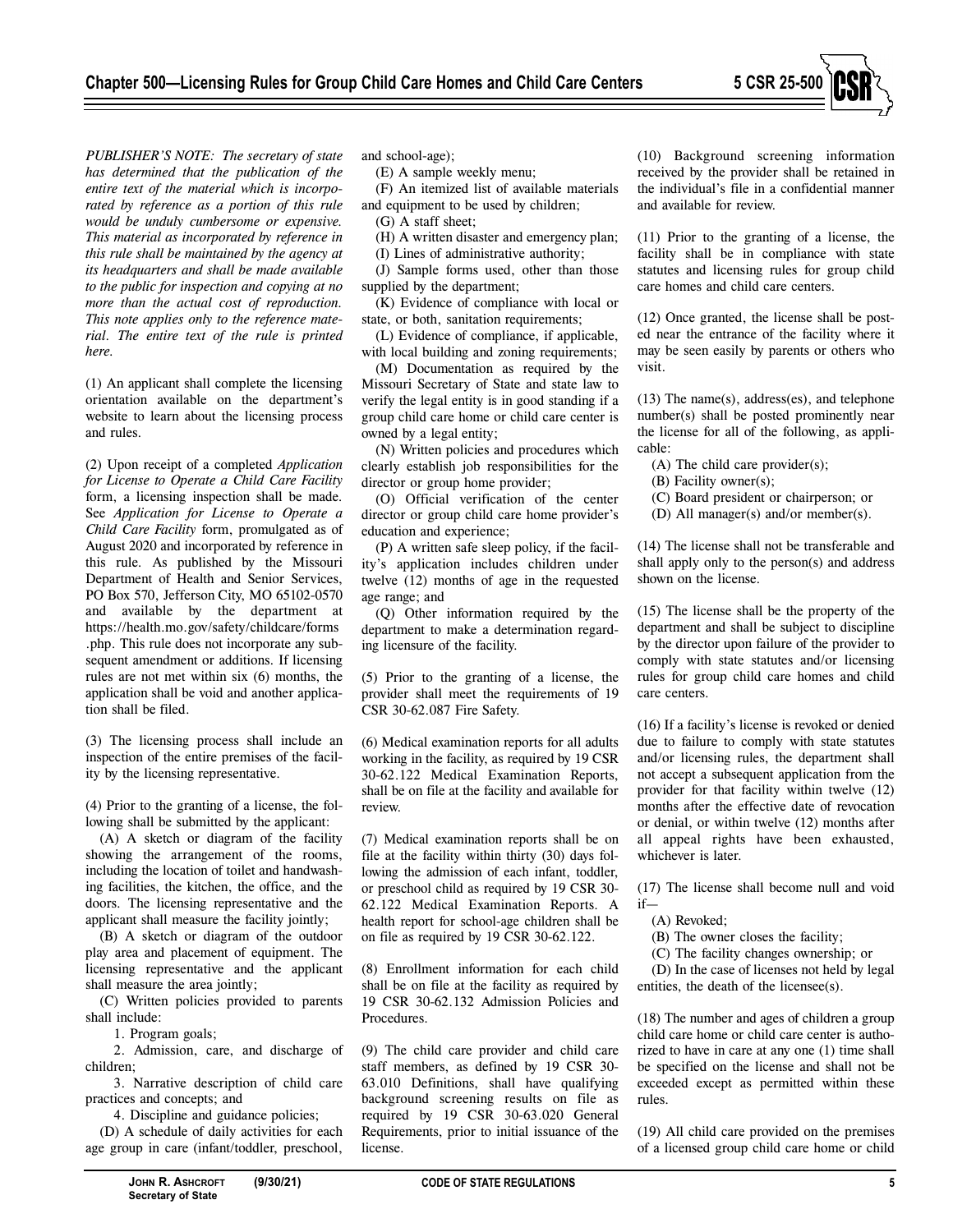care center shall be in compliance with the licensing rules, the conditions specified on the license, and the conditions of any variances granted to the licensee.

(20) The provider shall permit the department access to the facility, premises, and records during all inspections.

(21) The provider shall not deny a child admission to, or the benefits of, any program provided by the group child care home or child care center on the basis of race, sex, religion, or national origin.

*AUTHORITY: sections 210.221.1(3) and 210.1080, RSMo Supp. 2020.\* This rule previously filed as 13 CSR 40-62.021, 13 CSR 40-62.042, and 19 CSR 40-62.042. Original rule filed March 29, 1991, effective Oct. 31, 1991. Changed to 19 CSR 40-62.042, effective Dec. 9, 1992. Emergency amendment filed Aug. 18, 1993, effective Aug. 28, 1993, expired Dec. 25, 1993. Emergency amendment filed Jan. 4, 1994, effective Jan. 14, 1994, expired May 13, 1994. Amended: Filed Aug. 18, 1993, effective April 9, 1994. Amended: Filed Sept. 12, 1995, effective March 30, 1996. Changed to 19 CSR 30- 62.042 July 30, 1998. Amended: Filed Feb. 18, 1999, effective Sept. 30, 1999. Emergency amendment filed Feb. 15, 2019, effective Feb. 25, 2019, expired Aug. 23, 2019. Amended: Filed Feb. 15, 2019, effective Aug. 30, 2019. Amended: Filed Aug. 31, 2020, effective Feb. 28, 2021. Moved to 5 CSR 25- 500.042, effective Aug. 30, 2021.* 

*\*Original authority: 210.221.1(3), RSMo 1949, amended 1955, 1987, 1993, 1995, 1999, 2015, 2019, 2020 and 210.1080, RSMo 2018, amended 2019, 2020.* 

#### **5 CSR 25-500.052 Annual Requirements**

*PURPOSE: This rule defines the procedures for license renewal.* 

*PUBLISHER'S NOTE: The secretary of state has determined that the publication of the entire text of the material which is incorporated by reference as a portion of this rule would be unduly cumbersome or expensive. This material as incorporated by reference in this rule shall be maintained by the agency at its headquarters and shall be made available to the public for inspection and copying at no more than the actual cost of reproduction. This note applies only to the reference material. The entire text of the rule is printed here.* 

(1) The provider shall submit the following to the department on an annual basis, at least thirty (30) calendar days prior to the anniversary date as printed on the license:

(A) An *Annual Declaration for Licensed Facility* form, promulgated as of August 2020 and incorporated by reference in this rule. As published by the Missouri Department of Health and Senior Services, PO Box 570, Jefferson City, MO 65102- 0570 and available by the department at https://health.mo.gov/safety/childcare/forms .php indicating the licensee's intent to continue operating a licensed group child care home or child care center and agreement to comply with all statutes and department licensing rules;

(B) Evidence of compliance with local building and zoning requirements, if applicable;

(C) A current list of available equipment; and

(D) A current staff sheet.

(2) The provider shall have the following on file and available for review:

(A) Evidence of compliance with a fire and safety inspection as conducted by the State Fire Marshal or his/her designee;

(B) Evidence of compliance with local, state, or both, sanitation requirements;

(C) The child care provider shall conduct a Family Care Safety Registry check for all child care staff members within thirty (30) days prior to the anniversary date as printed on the license; and

(D) Documentation as required by the Missouri Secretary of State and state law to verify the legal entity is in good standing, if a group child care home or child care center is owned by a legal entity.

*AUTHORITY: sections 210.221.1(3) and 210.252.5, RSMo Supp. 2020.\* This rule previously filed as 13 CSR 40-62.031, 13 CSR 40-62.052, and 19 CSR 40-62.052. Original rule filed March 29, 1991, effective Oct. 31, 1991. Changed to 19 CSR 40-62.052, effective Dec. 9, 1993. Changed to 19 CSR 30- 62.052 July 30, 1998. Amended: Filed Feb. 18, 1999, effective Sept. 30, 1999. Emergency amendment filed Feb. 15, 2019, effective Feb. 25, 2019, expired Aug. 23, 2019. Amended: Filed Feb. 15, 2019, effective Aug. 30, 2019. Emergency amendment filed Aug. 31, 2020, effective Sept. 15, 2020, expired March 13, 2021. Amended: Filed Aug. 31, 2020, effective Feb. 28, 2021. Moved to 5 CSR 25-500.052, effective Aug. 30, 2021.* 

*\*Original authority: 210.221.1(3), RSMo 1949, amended 1955, 1987, 1993, 1995, 1999, 2015, 2019, 2020 and 210.252, RSMo 1993, amended 1999, 2019, 2020.*

## **5 CSR 25-500.082 Physical Requirements of Group Day Care Homes and Day Care Centers**

*PURPOSE: This rule sets forth the requirements for the physical plant and indoor and outdoor space.* 

## (1) General Requirements.

(A) The premises shall be safe and suitable for the care of children.

(B) The premises shall conform to the fire and safety requirements of the State Fire Marshal or his/her designee and requirements for state or local zoning, building and sanitation.

(C) Children shall have no access to areas not approved for child care.

(D) Stairways in approved child care space shall be well-lighted and free of obstructions. Stairways in approved child care space having more than three (3) steps shall have a handrail the children can reach.

(E) Porches, decks, stairwells or other areas in approved child care space having a drop-off of more than twenty-four inches (24") from which children might fall and be injured shall have an approved railing or approved barrier. The railing or barrier shall be constructed to prevent the child from crawling or falling through or becoming entrapped.

(F) Approved safety gates at stairways and doors shall be provided and used as needed.

(G) Protective outlet covers or twist-lock outlets shall be used in areas accessible to the children.

(H) Heaters, floor furnaces, radiators, hot water heaters or other equipment which pose a threat to children shall meet the requirements of 19 CSR 30-62.087 Fire Safety.

(I) All flammable liquids, matches, cleaning supplies, poisonous materials, medicines, alcoholic beverages, hazardous personal care items or other hazardous items shall be inaccessible to children.

(J) Ammunition, guns, hunting knives, bows and arrows or other weapons shall be stored in a locked cabinet or locked closet.

(K) No person shall smoke or otherwise use tobacco products in any area of the child care facility during the period of time when children cared for under the license are present.

#### (2) Indoor Space.

(A) General Requirements.

1. Any floor of a building used for child care shall be approved by the State Fire Marshal or his/her designee.

2. Open windows and doors shall be screened securely. Barriers to prevent children from falling against windows or falling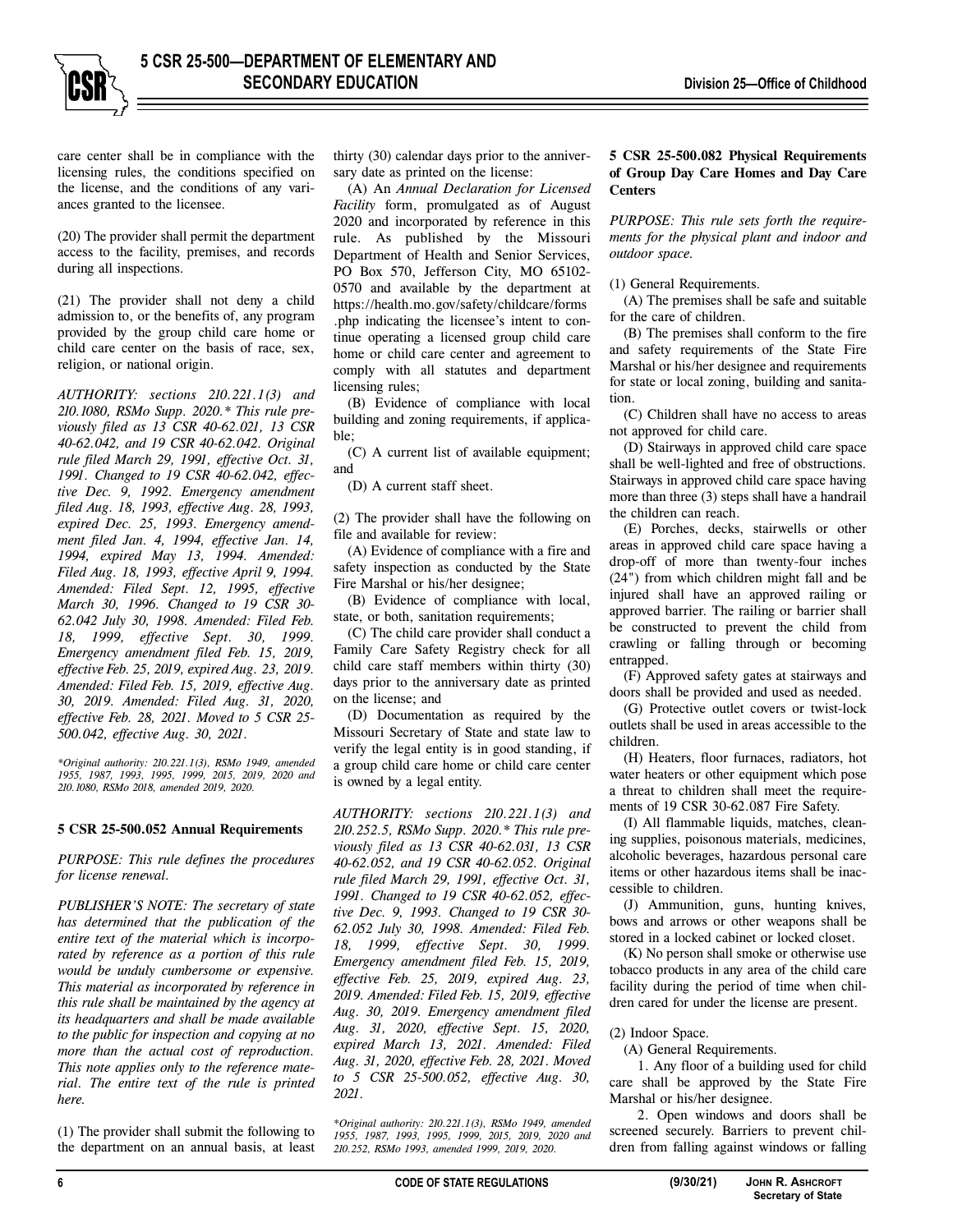

from windows shall be provided when windows are less than twenty-four inches (24") from the floor and not constructed of safety glass or other nonbreakable material.

3. Clear glass doors shall be marked plainly at varying heights to avoid impact.

4. Artificial or natural lighting shall supply at least ten (10) footcandles of light throughout each room used for child care.

5. The facility shall be dry, temperature controlled, well-ventilated and free of drafts. Children shall not be overheated or chilled. The temperature of the rooms shall be no less than sixty-eight degrees Fahrenheit (68°F) and no more than eighty-five degrees Fahrenheit (85°F) when measured two feet (2') from the floor.

6. Walls, ceilings and floors shall be finished with material which can be cleaned easily and shall be free of splinters, cracks and chipping paint. Floor covering shall be in good condition. Lead-free paint shall be used for all painted surfaces.

7. Concrete floors in areas counted as child care space shall be covered with carpet, tile, linoleum or other floor covering.

8. Floor surfaces under indoor equipment over twenty-four inches (24") in height, from which children might fall and be injured, shall be protected with pads or mats which will effectively cushion the fall of a child. Carpeting alone is not an acceptable resilient surface under indoor equipment.

9. The facility shall be clean at all times and free of dirt, insects, spiders, rodents or other pests.

10. A telephone in working order shall be available for incoming and outgoing calls. If a telephone answering machine is used, it must be turned on so incoming messages can be heard and parents' calls can be returned promptly.

11. Telephone numbers for the police, fire department, ambulance and other emergency telephone numbers shall be posted near the telephone.

(B) Floor Space Calculations and Utilization.

1. General requirements.

A. At least thirty-five (35) square feet of usable floor space shall be provided for each preschool and school-age child coming into the facility for day care.

B. Floor space shall be measured wall-to-wall from the inside walls of areas used for children's activities.

C. Floor space shall not include kitchens, bathrooms, closets, staff lounges, office space, hallways used exclusively as passageways or floor space occupied by furniture or shelving not used by the children or for their activities.

D. Space occupied by permanently placed cots, cribs, beds or playpens used for napping cannot be counted as usable floor space. Cots shall not be set up early or left in place to interfere with children's play activities.

E. Storage space for play materials shall be provided. Some of the space shall be on low shelves and accessible to the children.

F. Each child shall be provided individual space, accessible to the child, for storage of each childs' clothing and other personal belongings.

G. Space shall be provided for office equipment, the making and keeping of records and for transaction of business. This space shall not interfere with the children's play areas.

H. An area for staff breaks shall be provided in the facility separate from child care space.

I. In a facility located in a provider's permanent residence, the area used for child care, including play space and bathrooms, shall be separate from the family living quarters.

J. The family kitchen of a facility licensed for no more than twenty (20) children, located in a provider's permanent residence, may be used for food preparation with approval of the sanitarian.

K. If school-age children are in care, there shall be space apart from the preschool program equipped for their use.

2. Infant and toddler space.

A. For group day care homes licensed for a maximum of four (4) infants/toddlers or for day care centers licensed for a maximum of twenty (20) children, including no more than four (4) infant/toddlers, the following shall apply:

(I) At least thirty-five (35) square feet of usable floor space shall be provided for each infant and toddler. Space occupied by cribs and playpens used for napping shall be deducted from usable floor space; and

(II) A crawl area protected by stable dividers shall be provided. The area shall have a resilient and washable floor covering which shall be mopped and sanitized daily. Washable area rugs that are laundered daily may be used.

B. For all other group day care homes licensed for more than four (4) infant/toddlers and for all day care centers licensed for more than twenty (20) children or more than four (4) infant/toddlers, the following shall apply:

(I) For facilities initially licensed for infant/toddler care after the effective date of these rules or facilities adding new infant/toddler space, at least forty-five (45) square feet of usable floor space shall be provided in the facility for each infant and toddler. Space occupied by napping equipment does not have to be deducted from usable floor space;

(II) Two (2)-year-old children may be cared for in an infant/toddler unit. At least thirty-five (35) square feet of usable floor space shall be provided for each child in groups composed solely of two (2)-year olds;

(III) If a unit for infants and toddlers is auxiliary to a facility for older children, centers initially licensed for infant/toddler care after the effective date of these rules or facilities adding new infant/toddler space, shall have play, sleeping and bathroom space in the infant and toddler unit. This space shall be separated from the space used for older children by floor-to-ceiling walls;

(IV) No more than eight (8) infant/toddlers or sixteen (16) two (2)-year olds shall be in a group;

(V) In facilities initially licensed for infant/toddler care after the effective date of these rules or facilities adding new infant/toddler space, no more than twentyfour (24) infants/toddlers and/or two (2)-year olds shall be in a room. A room shall be defined as an area separated from other parts of the building by floor-to-ceiling walls. Stable partitions a minimum of four feet (4') in height shall be used to separate the infant/toddler or two (2)-year old groups, or both, in a room;

(VI) Floors shall be tile, linoleum or wood and shall be mopped and sanitized daily. Washable area rugs that are laundered daily may be used. Centers initially licensed after the effective date of these rules or facilities adding new infant/toddler space shall not use carpet;

(VII) Facilities initially licensed after the effective date of these rules or facilities adding new infant/toddler space shall provide refrigeration for bottles and a method for heating bottles in the infant/toddler unit; and

(VIII) Infant/toddler areas may not be used by staff or older children as passageways to other areas of the building.

## (3) Bathrooms.

(A) General Requirements.

1. One (1) flush toilet and one (1) adjacent handwashing facility with running water shall be available for every twenty (20) children.

2. Urinals may be substituted for up to one-half (1/2) the required number of toilets, with a minimum of one (1) toilet per bathroom.

3. Toilet and handwashing facilities shall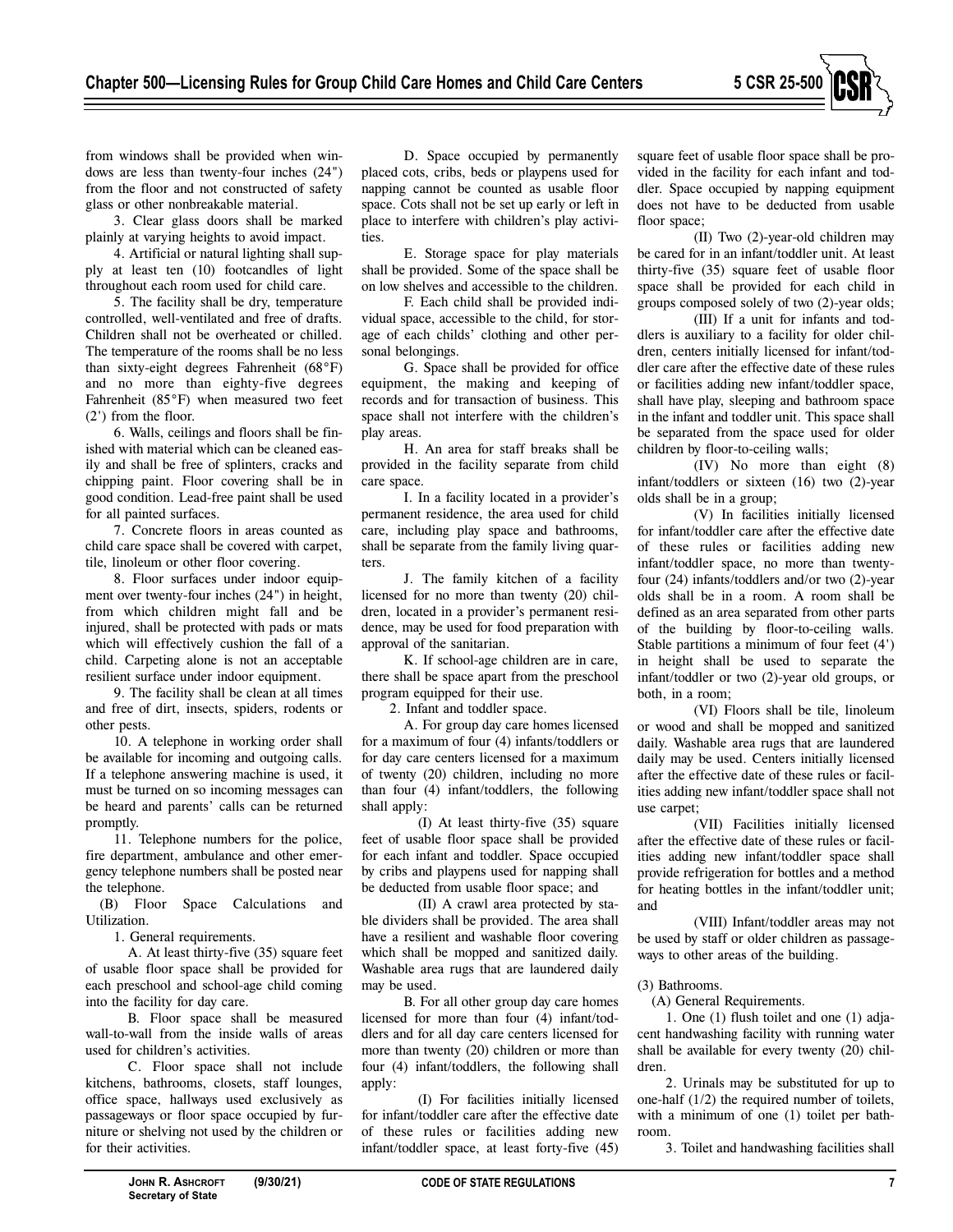be in working order and convenient for the children's use.

4. Paper towels, soap and toilet paper shall be provided and easily accessible so the children can reach them without assistance.

5. Locks or latches shall not be used on bathroom or bathroom stall doors used by children below the first grade.

6. Children shall be monitored while in the bathroom.

7. Bathrooms shall be clean and odor free.

8. If a center is licensed for more than fifty (50) children, a separate bathroom or bathroom stall shall be available for staff.

(B) School Age.

1. When a center offers care for schoolage children in first grade or above, bathroom facilities shall be provided as follows:

A. Separate girls' and boys' bathrooms shall be provided; or

B. If twenty (20) or fewer school-age children are in care, one (1) bathroom may be designated for school-age children only.

(C) Infants, Toddlers and Nontoilet Trained Children.

1. One (1) flush toilet and one (1) adjacent handwashing facility with running water shall be available for every twenty-four (24) children in an infant/toddler unit.

2. One (1) potty chair, junior commode or toilet with an adapter seat shall be provided for every four (4) children being toilet trained. Potty chairs shall be located in the bathroom and shall be emptied, cleaned and disinfected after each use.

#### (4) Diapering Area.

(A) A safe diapering table with a waterproof washable surface shall be used for changing diapers. The diapering table shall be located within or adjacent to the group space so the caregiver using the diapering table can maintain supervision of his/her group of children at all times.

(B) Facilities initially licensed for infant/toddler care after the effective date of these rules or facilities adding new infant/toddler space shall have one (1) diapering table for every group of eight (8) infant/toddlers and one (1) diapering table for every group of sixteen (16) two (2)-year olds.

(C) Facilities initially licensed after the effective date of these rules and accepting two (2)-year olds for care in the preschool unit shall have a diapering table available in the preschool unit.

(D) Diapering supplies and warm, running water shall be adjacent to the diapering area.

(5) Kitchens.

(A) A kitchen shall be required for meal

preparation unless meals are catered from a source approved by the local or state sanitarian, or both.

(B) Kitchens used for meal preparation shall have sufficient equipment to accommodate the licensed capacity of the facility. The equipment shall include a stove, sink, hot and cold running water, a refrigerator and storage space for food, dishes and cooking utensils.

(C) If meals are catered, a sink, hot and cold running water, a refrigerator and storage space for food, dishes and cooking utensils shall be provided.

(D) Kitchens shall be maintained in compliance with state or local rules, or both, governing food service sanitation.

(E) Kitchens shall not be used for children's play activities unless the activities are part of the learning program and the children are supervised by adults.

(F) Kitchens shall not be used for napping or as passageways for children.

#### (6) Outdoor Space.

(A) General Requirements.

1. A fenced outdoor play area shall be available on or adjoining the day care property. The play area shall be located so it is convenient and the children can gain access to it without hazard. For facilities initially licensed after the effective date of these rules or for the installation of new fences in existing facilities, the fence shall be at least fortytwo inches (42") high. An outdoor play area used exclusively for school-age children shall not be required to have a fence. Fences shall be constructed to prevent children from crawling or falling through or becoming entrapped.

2. A minimum of seventy-five (75) square feet of outdoor play area per child at the time of use shall be provided. A sufficient area shall be available to accommodate onethird (1/3) the licensed capacity of the facility at one (1) time, with no less than seven hundred fifty (750) square feet.

3. Adult supervision shall be provided at all times when children are outside. For children three (3) years of age and above, staff/child ratios may be one and one-half (1 1/2) times the indoor staff/child ratios. The required indoor staff/child ratios shall be maintained on the premises at all times.

4. The play area shall be safe for children's activities, well-maintained, free of hazards such as poisonous plants, broken glass, rocks or other debris and shall have good drainage.

5. The fall-zone area under and around outdoor equipment where children might fall and be injured shall be covered with impactabsorbing materials which will effectively cushion the fall of a child. This material may include sand, pea gravel, tanbark, shredded tires, wood chips, rubber matting or other approved resilient material.

6. The provider shall be responsible for the type, depth and fall-zone area of resilient material necessary for the protection of children.

7. Areas under and around outdoor equipment shall have continuous maintenance to ensure that the material remains in place and retains its cushioning properties. The resilient material shall be supplemented immediately or replaced as needed.

8. Concrete, asphalt, carpet, grass or bare soil is not an acceptable surface under outdoor equipment from which children might fall and be injured.

(B) Infants and Toddlers.

1. Outdoor play space for infants and toddlers shall be separate from that used for older children or the same space shall be used at different times. (This rule does not apply to group day care homes with a maximum of four (4) infant/toddlers or to day care centers licensed for a maximum of twenty (20) children, including no more than four (4) infant/toddlers.)

2. Staff/child ratios for infant/toddlers and two (2)-year olds shall be maintained at all times.

#### (7) Swimming and Wading Pools.

(A) Swimming and wading pools used by children shall be constructed, maintained and used in a manner which safeguards the lives and health of children.

(B) Swimming and wading pools shall have a water filtration system. The water in swimming and wading pools shall be treated, cleaned and maintained in accordance with health practices and rules as determined by the local or state health authority, or both.

(C) Swimming and wading pools shall be fenced to prevent access by children. For facilities initially licensed after the effective date of these rules, the fence shall be at least forty-two inches (42") high and shall have a locked gate. Above-the-ground pools may use a forty-two inch (42") fence around the top of the pool with barricades of the steps to the pool deck.

(D) Children using swimming or wading pools shall be instructed in water safety and supervised by an adult at all times.

(E) An adult with a current lifeguard training certificate, including infant/child cardiopulmonary resuscitation (CPR) training, shall be on duty at all times when a swimming or wading pool containing a depth of forty-eight inches (48") or more of water is being used.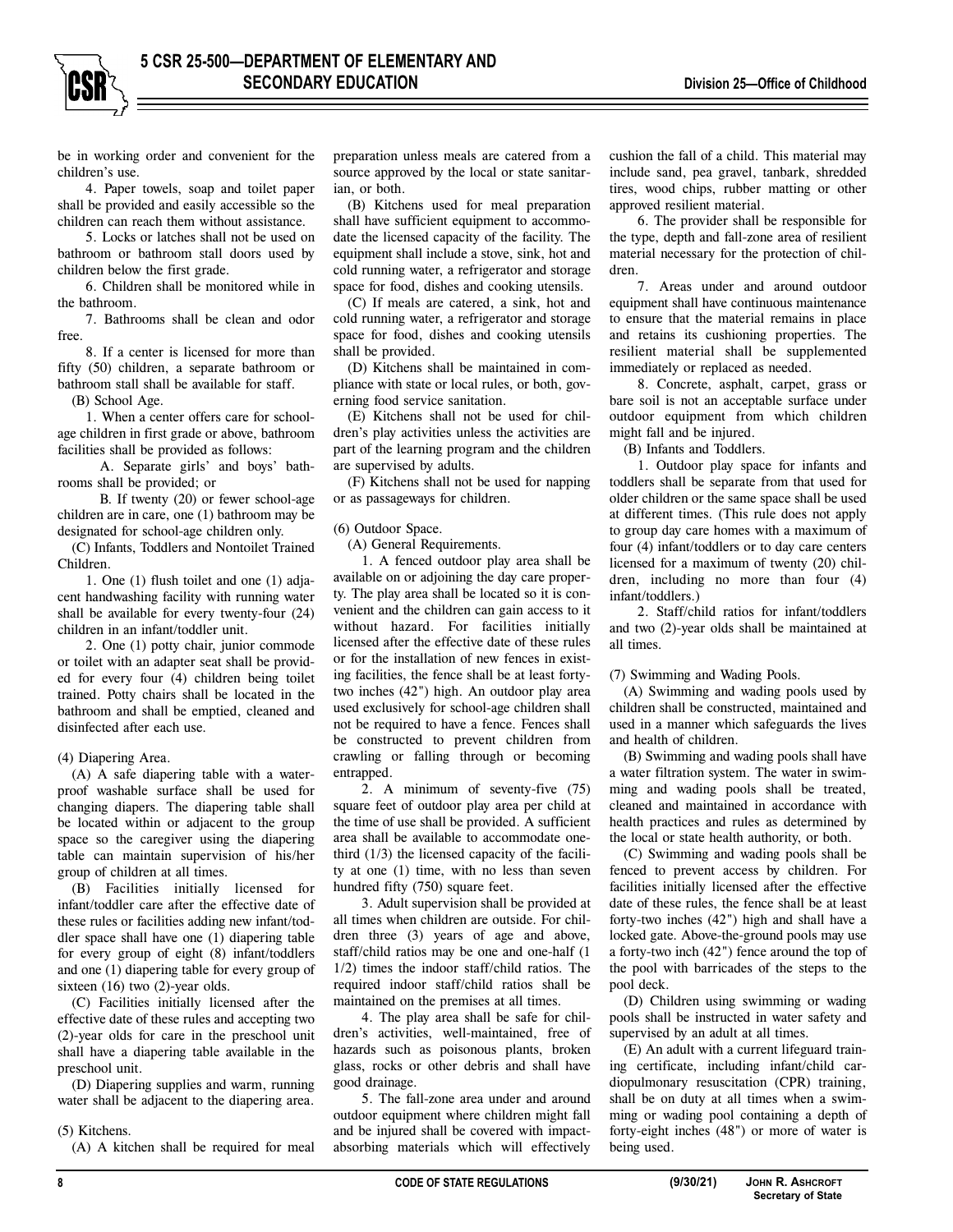

(F) An adult who has completed a course in basic water safety, which includes infant/child CPR, shall be on duty when a swimming or wading pool containing less than forty-eight inches (48") of water is being used.

#### (8) Animals.

(A) Animals which may pose a threat to the health or safety of children shall not be permitted on the premises or shall be penned securely in an area which is inaccessible to the children.

(B) If an animal bites a child, the parent(s) shall be notified immediately. The provider shall contact a veterinarian to determine a course of action in the diagnosis of possible rabies in the animal. If possible, the provider shall restrain the animal for observation by a veterinarian.

(C) Animal pens shall be kept clean.

(D) No animals shall be permitted in food preparation areas.

(E) Areas used by children shall be free of animal excrement.

(F) Litter boxes shall not be located in areas used by children or in food preparation areas.

(G) Food and water dishes used by animals shall not be accessible to the children.

*AUTHORITY: sections 210.221 and 210.223, RSMo Supp. 2015.\* This rule previously filed as 13 CSR 40-62.071, 13 CSR 40-62.082, and 19 CSR 40-62.082. Original rule filed March 29, 1991, effective Oct. 31, 1991. Changed to 19 CSR 40-62.082, effective Dec. 9, 1993. Changed to 19 CSR 30-62.082 July 30, 1998. Amended: Filed Feb. 18, 1999, effective Sept. 30, 1999. Emergency amendment filed Nov. 10, 2015, effective Nov. 20, 2015, expired May 17, 2016. Amended: Filed Nov. 10, 2015, effective April 30, 2016. Moved to 5 CSR 25-500.082, effective Aug. 30, 2021.* 

*\*Original authority: 210.221.1(3), RSMo 1949, amended 1955, 1987, 1993, 1995, 1999, 2015 and 210.223, RSMo 2015.* 

## **5 CSR 25-500.087 Fire Safety**

*PURPOSE: This rule establishes the fire safety requirements for group day care homes and child day care centers.* 

(1) The following definitions shall be used in interpreting this rule:

(A) Alterations are changes made to the structure or floor plan of the facility by removing or adding walls and doors or adding space;

(B) Dead-end is a corridor or hallway with

no exit at the end that causes occupants to retrace their path to reach an exit;

(C) Exit is the portion of a means of egress that is separated from all other areas of the building or structure by construction or equipment required to provide a protected way of travel to the exit discharge. Exits include exterior exit doors, exit passageways, horizontal exits, separated exit stairs, and separated exit ramps;

(D) Exit access is the portion of a means of egress that leads to an exit;

(E) Exit discharge is the portion of a means of egress between the termination of an exit and a public way;

(F) Fire barrier is a structural element, either vertical or horizontal, such as a wall or floor assembly that is designed and constructed with a specified fire resistance rating to limit the spread of fire and restrict the movement of smoke. Such barriers may have protected openings;

(G) Fire resistance rating is the length of time in minutes or hours that materials or structural elements can withstand fire exposure.

(H) Flame resistant material is the property of material or their structural elements that prevents or retards the passage of excessive heat, hot gases, or flames under the conditions in which they are used;

(I) Flame retardant is a chemical applied to material or other substance that is designed to retard ignition or the spread of fire;

(J) Interior finish includes the interior wall and ceiling finish, and interior floor finish;

(K) Level exit discharge is a horizontal plane that is located from the point at which an exit terminates and the exit discharge begins. The horizontal plane shall not vary more than two inches (2") in rise or fall;

(L) Level is the portion of a building included between the upper surface of a floor and the ceiling above it, or any upper surface of a floor and the ceiling above it that is separated by more than five (5) steps on a stairway;

(M) Means of egress is a continuous and unobstructed way of travel from any point in a building or structure to a public way. A means of egress consists of three (3) distinct parts: the exit access, the exit, and the exit discharge;

(N) Mixed occupancy is when a facility is located in the same building or structure as another occupancy. This may include a business or place of assembly;

(O) Public way is an area such as a street or sidewalk that is open to the outside and is used by the public for moving from one (1) location to another;

(P) Remote exit or means of egress is when two (2) exits or two (2) exit access doors are required. Each exit or exit access door shall be placed at a distance apart equal to at least one-half (1/2) the length of the maximum overall diagonal dimension of the building or area to be used;

(Q) Self-closing means to be equipped with an approved device that will ensure closing after having been opened;

(R) Smoke barrier is a structural element, either vertical or horizontal, such as a wall, floor, or ceiling assembly that is designed and constructed to restrict the movement of smoke. A smoke barrier may or may not have a fire resistance rating; and

(S) Supervised automatic sprinkler system is a system with the initiating devices monitored by the fire alarm control panel. This may include switches used to monitor the position of valves, a low air pressure switch, a water flow switch, and a tamper switch.

#### (2) General Requirements.

(A) The Missouri Division of Fire Safety shall inspect the facility annually for the capacity specified on the license application and the fire inspection request. The inspection shall include a determination of whether or not the facility is approved for overlap care as provided in 19 CSR 30-62.162 Overlap Care of Children.

(B) Hangings or draperies shall not be placed over exit doors or located to conceal or obscure any exit. All hangings and draperies shall be treated with a flame retardant material with verification of the treatment on file at the facility and available for review by the fire inspector.

(C) Mirrors shall not be placed on exit doors or adjacent to any exit that may confuse the direction of exit.

(D) Art work and teaching materials attached directly to the walls shall not exceed thirty percent (30%) of the wall area. No art work or teaching materials shall be hung from the ceilings or in the doorways.

(E) The evacuation/emergency plan for fires and tornadoes shall be posted conspicuously and shall include the route for the drills and special instructions for infants and nonambulatory children.

(F) Child care staff shall conduct at least one (1) fire drill each month and a disaster drill at least every three (3) months. The disaster drills shall include tornado drills. The provider shall maintain a written record at the facility of the date, type of drill, time required to evacuate the building, and number of children present during the drill.

1. Unscheduled drills may be held at the fire inspector's discretion.

2. A full evacuation of the facility may be postponed during severe weather.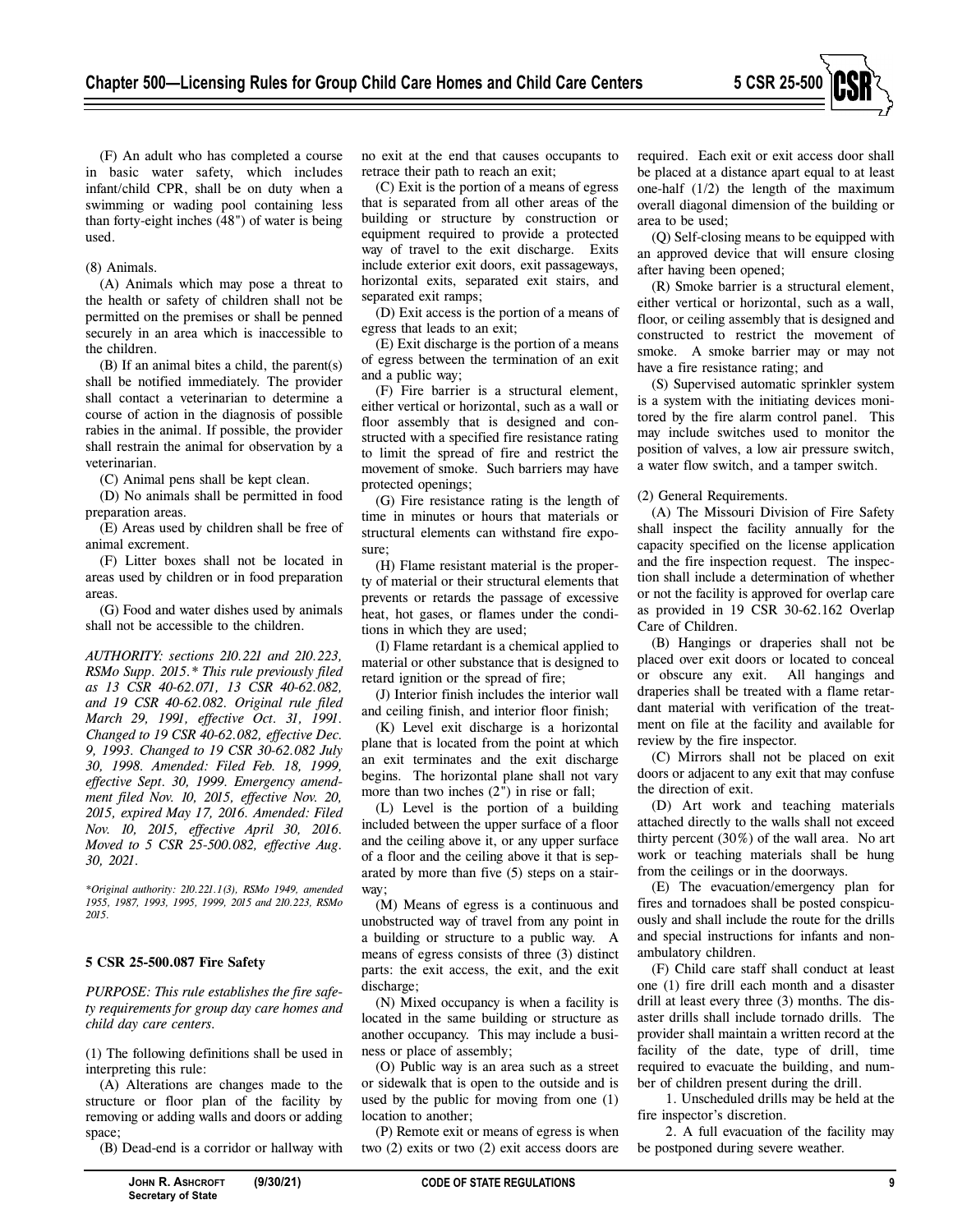3. An evacuation/emergency plan that is approved by the fire inspector shall be posted in each area of the facility used for child care. The plan shall include special instructions for infants and nonambulatory children.

4. The fire alarm system in the building shall be activated during all fire drills.

5. Fire drills shall be conducted as follows:

A. Drills shall simulate an actual fire condition;

B. The children shall not obtain clothing or other items after the alarm has sounded;

C. The children shall proceed to a predetermined location outside the building that is sufficiently remote to avoid fire danger, interference with fire department operations, or confusion among different groups of children; and

D. Groups shall remain in place until a recall to the building is issued or the children are dismissed.

(G) Children shall have no access to areas of the building that do not meet fire safety requirements.

(H) All flammable or combustible liquids, matches, lighters, or other hazardous items shall be stored so they are inaccessible to the children.

(I) The house numbers shall be plainly visible from the street in case of emergency.

(J) Housekeeping practices that ensure fire safety shall be maintained daily.

(K) Stairways, walks, ramps, and porches shall be kept free of ice and snow.

(L) The provider shall immediately report any fire in the facility to the Office of the State Fire Marshal and the Department of Health, Bureau of Child Care Safety and Licensure.

(M) No fresh-cut Christmas trees shall be used unless they are treated with a flame resistant material. Documentation of the treatment shall be on file at the facility and available for review by the fire inspector.

(N) The Division of Fire Safety may make additional requirements that provide adequate life safety protection if it is determined that the safety of the occupants is endangered. Every building or structure shall be constructed, arranged, equipped, maintained, and operated to avoid danger to the lives and safety of its occupants from fire, smoke, fumes, or resulting panic during the period of time necessary for escape from the building.

(O) Before construction begins or occupancy occurs, a full set of construction plans shall be submitted to the Division of Fire Safety for review and approval for new construction and for alterations to existing buildings.

(P) During the construction or remodeling process, the provider shall request a framing and wiring inspection and an inspection for the rough-in wiring for the fire alarm system by the Division of Fire Safety before the walls are enclosed. Failure to have these inspections conducted will result in an unapproved fire inspection from the Division of Fire Safety.

(Q) Mobile homes manufactured after November 27, 1973, shall comply with the Missouri Public Service Commission, regulations for mobile home tie-down systems. Manufactured homes shall comply with section 700.070, RSMo 1994, regarding tiedown systems.

(R) All facilities shall comply with all local building codes, fire codes, and ordinances.

(S) The latest edition of the National Fire Protection Association (NFPA), Chapter 101, *Life Safety Code*, shall prevail in the interpretation of this rule.

(T) When the licensed capacity increases, hours of care change, alterations are completed, or other changes occur that affect fire safety, the provider shall meet all the requirements of this rule unless otherwise excepted by the Division of Fire Safety.

(U) Facilities that were licensed and areas approved for child care prior to the effective date of this rule shall have ceilings at least seven feet (7') in height. Facilities initially licensed and areas initially approved for child care on or after the effective date of this rule shall meet all the requirements of this rule and shall have ceilings at least seven feet, six inches (7'6") in height. If alterations are made in facilities licensed prior to the effective date of this rule, those facilities shall meet all the requirements of this rule and shall have ceilings at least seven feet, six inches (7'6") in height in the altered space. The fire inspector may make an allowance for the installation of ductwork and plumbing.

(V) Facilities served by a volunteer or membership fire department shall be a member in good standing with the fire department. A copy of the membership or receipt for membership shall be on file at the facility and available for review.

(W) Clothes dryers shall be vented and maintained properly.

#### (3) Mixed Occupancies.

(A) In addition to meeting all the requirements of this rule, facilities initially licensed and areas initially approved for child care on or after the effective date of this rule, shall meet the following requirements. If alterations are made in facilities licensed prior to the effective date of this rule, those facilities shall meet these requirements in the altered space—

1. When a facility is located in a building containing mixed occupancies, the other occupancies shall be separated from the facility by at least a one (1)-hour fire barrier; and

2. In facilities in apartment buildings, when both exit accesses exit into the same corridor, the corridor shall be protected throughout by a fire barrier with at least a one (1)-hour fire resistance rated construction. All doors that open into the corridor shall have a one (1)-hour fire resistance rating and shall be self-closing.

(B) No facility shall be located next to a high hazard area or occupancy. A high hazard area or occupancy is an area, building, structure, or portions thereof, that contains heat-producing appliances, or that manufactures, processes, generates or stores materials that constitute a high fire, explosion, or health hazard. This includes any area, structure, or building posing a degree of hazard greater than normal to the general occupancy of the area, structure, or building.

(4) Exiting and Means of Egress.

(A) Each level occupied by children shall have at least two (2) remotely located means of egress. Each door opening in a means of egress shall be at least twenty-eight inches (28") wide. In new construction, each door opening shall be a minimum of thirty-two inches (32") wide.

(B) No room or space that is accessible only by a ladder, folding stairs, overhead door, or through a trap door shall be occupied at any time.

(C) Exit doors shall swing in the direction of egress travel and shall be marked with a lighted exit sign with a battery backup of ninety (90) minutes.

1. Exit doors required to be kept closed shall be self-closing.

2. Any door in a required means of egress from a facility having an occupant load of one hundred (100) or more persons, or any facility caring for children during nighttime hours, shall be equipped with panic hardware or fire exit hardware. No other latching devices shall be used.

3. No door in a means of egress shall be locked against egress travel when the building is occupied. Locking devices that impede or prohibit egress or that cannot be disengaged easily shall not be used. Dead bolt locks that require a key to unlock the door from the inside shall not be used. Locking or latching devices installed on doors shall not be located higher than fifty inches (50") above the finished floor.

4. Closet door latches shall be designed so children can open the doors from the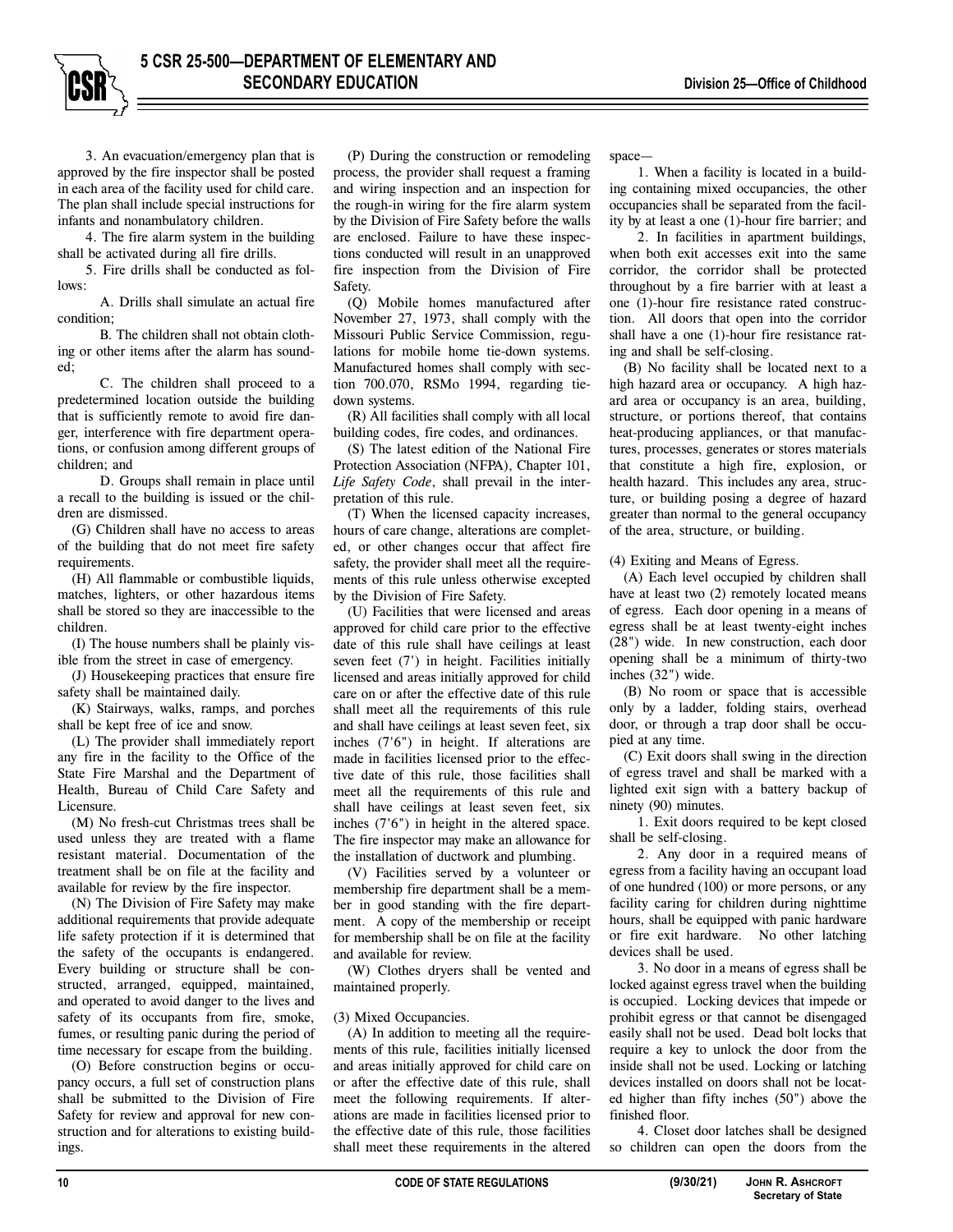

inside. Bathroom door locks shall be designed to permit opening of the door from the outside in an emergency. The opening device or key shall be readily accessible to the staff.

(D) In addition to meeting all the requirements of this rule, facilities initially licensed and areas initially approved for child care on or after the effective date of this rule, shall have emergency lighting with a ninety (90)minute battery backup installed to light the path of egress. The fire inspector shall determine the location and number of emergency lights. If alterations are made in facilities licensed prior to the effective date of this rule, those facilities shall meet this requirement in the altered space.

(E) Stairways, landings, and ramps shall be free of all objects.

(F) Children shall not exit through a kitchen, bathroom, storage room, furnace room, garage, or any other rooms or areas deemed hazardous by the fire inspector.

(G) Dead-ends as defined by 19 CSR 30- 62.087(1)(B) Fire Safety shall not exceed twenty feet (20').

(5) In addition to meeting all the requirements of this rule, facilities initially licensed and areas initially approved for child care on or after the effective date of this rule, shall meet the following requirements. If alterations are made in facilities licensed prior to the effective date of this rule, those facilities shall meet these requirements in the altered space—

(A) Stairs in facilities with fifty (50) or more occupants shall be at least forty-four inches (44") wide. Stairs in facilities with less than fifty (50) occupants shall be at least thirty-six inches (36") wide.

1. The maximum height of risers shall be seven inches (7") with a minimum height of four inches (4").

2. The minimum tread depth shall be ten inches (10").

3. The minimum height from any tread to the finished ceiling shall be six feet, eight inches (6' 8").

4. The maximum height between landings shall be no more than twelve feet (12').

5. Landings shall be as wide as the clear width of the stairs.

(B) Handrails shall not project into the stairway more than three and one-half inches (3 1/2") on each side.

1. Handrails shall be mounted at least thirty-four inches (34"), and no more than thirty-eight inches (38"), above the surface of the treads. They shall have a clearance of at least one and one-half inches (1 1/2") from the wall. Handrails shall be at least one and

one-half inches (1 1/2"), but no greater than two inches (2") in diameter.

2. Stairs with no walls on either side shall have balusters placed on the sides. There shall be no more than four inches (4") between each baluster. They shall be attached to the stairs in a sturdy manner.

(C) Ramps used in an exit discharge shall be at least forty-four inches (44") wide if the facility has fifty (50) or more occupants. They shall be at least thirty-six inches (36") wide if the facility has less than fifty (50) occupants.

1. Ramps greater than six inches (6") in height shall have a maximum slope of one inch (1") drop for twelve inches (12") of run. Ramps less than six inches (6") in height shall have a maximum slope of one inch (1") drop for ten inches (10") of run.

2. Ramps greater than six inches (6") in height shall have handrails and balusters placed on each side.

3. Ramps shall have a slip-resistant surface.

(D) The elevation of interior floor surfaces through doorways shall not present a tripping hazard.

(6) Facilities caring for children under the age of twenty-four (24) months shall have two (2) means of egress out of each room that is dedicated for their use. One (1) means of egress shall lead directly outside at level exit discharge. Both exit doors shall be a minimum of thirty-six inches (36") wide or wider to accommodate the largest crib in the room. Doors shall swing in the direction of egress travel. The direct exit outside is not required if the entire facility is protected throughout by an approved supervised automatic sprinkler system.

(A) Children shall not pass through more than one (1) adjoining room to gain access to an exit door that leads directly outside.

(7) Level of Exit Discharge.

(A) Areas used for day care shall not be located more than one (1) level below ground level.

(B) In addition to meeting all the requirements of this rule, facilities initially licensed and areas initially approved for child care on or after the effective date of this rule, shall meet the following requirements. If alterations are made in facilities licensed prior to the effective date of this rule, those facilities shall meet these requirements in the altered space:

1. Where children are occupying a level below or above the level of exit discharge (basement or second floor), at least one (1) means of egress shall be an exit discharging directly to the outside. The vertical travel to ground level shall not exceed eight feet (8') for the basement and twelve feet (12') for the second floor; and

2. Where children are occupying a level below or above the level of exit discharge (basement or second floor), arrangement of means of egress shall be remote from each other.

(8) Travel Distance to Exits.

(A) The travel distance between any room door intended as an exit access or an exit shall not exceed one hundred feet (100'). This travel distance may be increased by fifty feet (50') in buildings protected throughout by a supervised automatic sprinkler system that is approved by the fire inspector based on the National Fire Protection Association's Standards for Sprinkler Systems.

(B) The travel distance between any point in a room and an exit shall not exceed one hundred fifty feet (150'). This travel distance may be increased by fifty feet (50') in buildings protected throughout by a supervised automatic sprinkler system that is approved by the fire inspector based on the National Fire Protection Association's Standards for Sprinkler Systems.

(C) The travel distance between any point in a sleeping room and an exit access to that room shall not exceed fifty feet (50').

(9) Windows for Rescue and Ventilation.

(A) In addition to meeting all the requirements of this rule, facilities initially licensed and areas initially approved for child care on or after the effective date of this rule, shall meet the following requirements. If alterations are made in facilities licensed prior to the effective date of this rule, those facilities shall meet these requirements in the altered space—

1. Every room or space greater than three hundred (300) square feet used by children shall have at least one (1) outside window for emergency rescue and ventilation. The window shall be operable from the inside without the use of tools and shall provide a clear opening of at least twenty inches (20") wide, twenty-four inches (24") in height. The total clear opening space shall be no less than 5.7 square feet in size. The bottom of the opening shall be no more than forty-four inches (44") above the floor and any latching device shall be operated easily. The clear opening shall be a rectangular solid, with a minimum width and height that provides the required 5.7 square feet opening and a minimum depth of twenty inches (20") to allow passage through the opening. The windows shall be accessible by the fire department and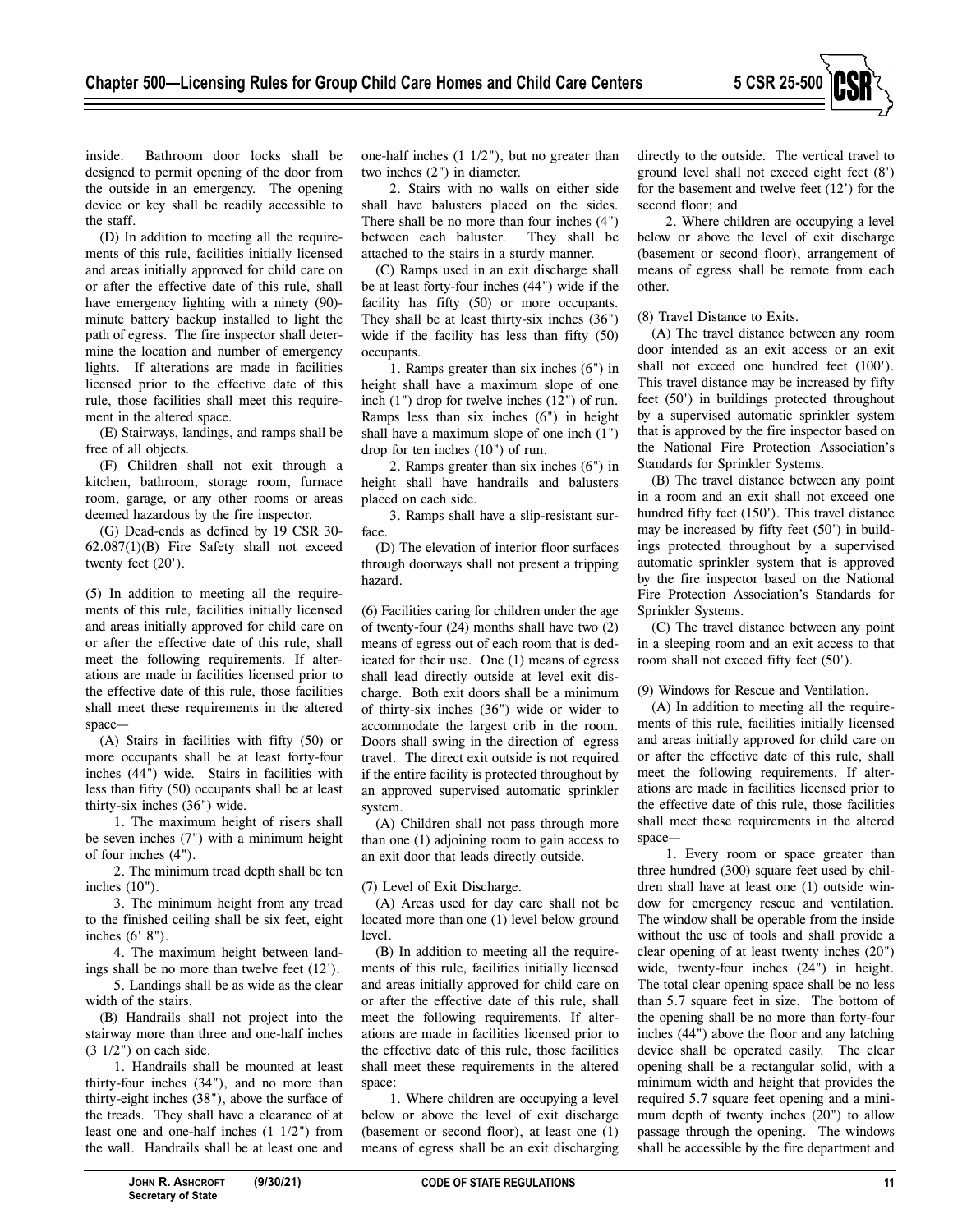shall open into an area having access to a public way. This does not apply in the following situations:

A. In buildings protected throughout by an approved, supervised automatic sprinkler system; and

B. When the room or space has a door leading directly to the outside of the building;

2. In rooms located higher than three (3) stories above the level of exit discharge, the operable clear height, width, and area of the window shall be permitted to be modified to the dimensions necessary for ventilation as determined by the fire inspector; and

3. No windows shall have bars or any other items placed over them in a stationary manner that would impede a rescue or evacuation attempt.

#### (10) Protection.

(A) The door between the main level and any level below or above it shall be equipped with a one (1)-hour fire rated self-closing door.

(B) Vertical openings shall be enclosed and protected with a one (1)-hour fire barrier.

(C) The following rooms and areas used for the storage, processing, or use of materials shall be separated from the remainder of the building by fire barriers having a fire resistance rating of at least one (1) hour of protection:

1. Boiler, furnace rooms, and rooms containing water heaters. This does not apply to rooms enclosing only air-handling equipment;

2. Rooms or areas used for the storage of combustible supplies in quantities deemed hazardous by the fire inspector;

3. Rooms or areas used for the storage of hazardous materials, or flammable or combustible liquids in quantities deemed hazardous by the fire inspector;

4. Laundries and laundry rooms, maintenance shops, including woodworking and painting areas; and

5. The doors to janitorial closets shall be equipped with a self-closing device and a fire alarm initiating device in the room.

(D) The rooms or areas listed in 19 CSR 30-62.087(10)(C)1.–5. Fire Safety shall be inaccessible to children by use of a locked doorknob or latch.

(E) The one (1)-hour fire resistance rating required for rooms or areas listed in 19 CSR 30-62.087(10)(C)1.–5. Fire Safety is not required if the facility installs a sprinkler head off the domestic water supply or has an approved automatic sprinkler system. A fire alarm initiating device shall be installed in the rooms or areas listed in 19 CSR 30-  $62.087(10)(C)1.-5$ . Fire Safety as instructed

by the fire inspector.

(11) Interior Finish.

(A) Interior wall and ceiling finishes throughout shall meet the requirements of the latest edition of the National Fire Protection Association, Chapter 101, *Life Safety Code*. Textile materials having a napped, tufted, looped, woven, nonwoven, or similar surface shall not be applied to walls or ceilings. Foam plastic materials or other highly flammable or toxic material shall not be used as an interior wall, ceiling, or floor finish.

(B) Interior floor finishes within corridors and exits shall be Class I or II in accordance with Chapter 6 of the latest edition of the *Life Safety Code*.

(C) In addition to meeting all the requirements of this rule, facilities initially licensed and areas initially approved for child care on or after the effective date of this rule, shall have wall studs, ceiling joists, and floor joists that are covered with a minimum of Class C finish with no exposed studs or joists. If alterations are made in facilities licensed prior to the effective date of this rule, those facilities shall meet these requirements in the altered space.

(12) Detection, Alarms, and Extinguishment.

(A) Facilities using equipment or appliances that pose a potential carbon monoxide risk, including facilities with attached garages, shall install a carbon monoxide detector(s). The detector(s) shall be installed according to the manufacturer's instructions. The fire inspector may require additional carbon monoxide detectors if the fire inspector determines that the safety of the occupants is endangered.

1. Carbon monoxide detectors shall be in good operating condition. If a battery operated detector is not operational, the provider shall install a detector that is powered by the home's electrical system with a battery backup.

2. If an elevated carbon monoxide level is detected during a fire inspection, the provider shall have all gas-fired appliances checked by a heating and air conditioning company to identify the source of the carbon monoxide. Until the provider has documentation on file at the facility verifying that all gas-fired appliances were checked by a heating and air conditioning company and are in safe working order, and the facility is determined safe by the fire inspector, the fire inspection shall not be approved.

3. If a level of carbon monoxide is determined that endangers the children in care, the fire inspector shall take measures necessary to protect the children. This may include

evacuation of the building or closing the facility. The provider shall obtain and have on file at the facility, documentation verifying that all gas-fired appliances were checked by a heating and air conditioning company and are in safe working order. The facility shall be reinspected by the fire inspector and determined safe before the children can return to the building or the facility can reopen.

(B) At least one portable, 5 lb., 2A-10 BC, fire extinguisher shall be required in all facilities. One (1) fire extinguisher shall be located in or near the kitchen or a location required by the fire inspector. The fire inspector may require additional fire extinguishers based on the floor plan, arrangement of space, and the number of levels used.

(C) Fire extinguishers shall be installed and maintained according to the instructions of the fire inspector and shall be inspected and approved annually by a fire extinguisher company. Documentation of the inspection and approval shall be on file at the facility and available for review by the fire inspector.

(D) A smoke detector(s) shall be installed in each room where children are being cared for and all other areas that are deemed necessary by the fire inspector. Smoke detectors shall be in good operating condition and functional at all times. If smoke detectors are not operational, the provider shall install smoke detectors as required by 19 CSR 30- 62.087 (12)(F)1. Fire Safety.

(E) All facilities shall have a manual fire alarm system. Pull stations shall be mounted at each exit door and at least one (1) horn or strobe light shall be installed in a central location on each floor. Additional horns or strobe lights may be required by the fire inspector dependent upon the floor plan and arrangement of space. The battery backup control panel shall be Underwriter's Laboratory (UL) or Factory Mutual (FM) listed and installed on a circuit used only for this system in the breaker box. The fire alarm system shall be installed and maintained in good working order. The fire inspector shall base the inspection of this system on the National Fire Protection Association Standards, *National Fire Alarm Code*. This does not apply to facilities housed in one (1) room only where all exit doors lead directly outside at level exit discharge.

(F) In addition to meeting all the requirements of this rule, facilities initially licensed and areas initially approved for child care on or after the effective date of this rule, shall meet the following requirements. If alterations are made in facilities licensed prior to the effective date of this rule, those facilities shall meet these requirements in the altered space—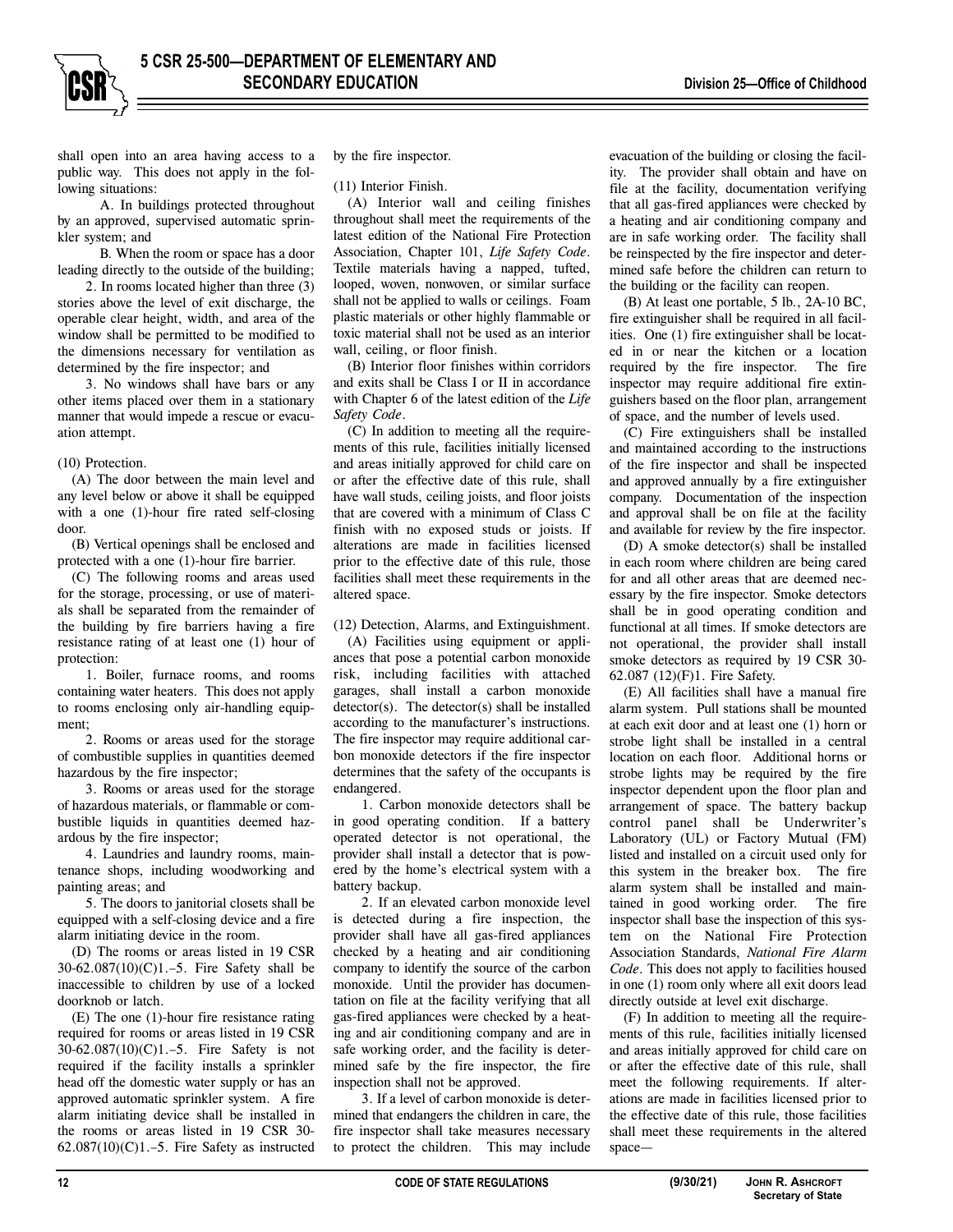

2. Day care centers caring for more than fifty (50) children at one time shall have a full coverage fire alarm system. Smoke detectors shall be installed in each room, throughout hallways, and in other locations as deemed necessary by the fire inspector. Heat detectors shall be installed in the attic, kitchen, mechanical rooms, and other locations as deemed necessary by the fire inspector. The fire alarm system shall be installed and maintained in good working order. The fire inspector shall base the inspection of this system on the National Fire Protection Association Standards, *National Fire Alarm Code*; and

3. Facilities using a commercial stove, deep fryer, two (2) home-type ranges placed side-by-side, or a home-type range that produces grease laden vapor, shall be equipped with a range hood and extinguishing system with an automatic cut-off of fuel supply and exhaust system in case of fire. The fire inspector shall inspect these systems to ensure that they are in good working condition and are installed and maintained correctly. The inspector shall base this inspection on the National Fire Protection Association, Chapter 96, *Standard for Fire Protection of Commercial Cooking Operations*.

A. Home-type stoves separated by an eighteen inch (18")-cabinet shall not be required to have an extinguishing system installed above them.

B. Facilities that cook on a home-type range and have a menu that does not include frying or emitting a grease-laden vapor, shall not be required to install a fire extinguishment system above the range.

C. The range hood fire extinguishment system shall be interconnected with the control panel of the fire alarm system. The activation of the range hood fire extinguishment system shall cause the fire alarm to activate throughout the building.

(G) Day care centers caring for more than one hundred (100) children at one time shall have a fire alarm system that notifies a monitoring company or the fire department. A copy of the contract with the monitoring company shall be on file at the facility and available for review by the fire inspector. The contract with the monitoring company shall not be terminated without approval of the fire inspector.

(H) Facilities that have a supervised automatic fire sprinkler system installed shall have the system tested and approved annually by a fire sprinkler company. A copy of the test report and approval of the system shall be kept on file at the facility and available for review by the fire inspector.

(I) When child care space is located above the second floor, the entire building shall be protected by a supervised automatic sprinkler system.

(13) Heating, Ventilating, and Air Conditioning Equipment.

(A) Unvented fuel-fired room heaters, portable electrical space heaters, or floor furnaces shall not be used during child care hours. The provider shall sign a compliance letter verifying that such equipment will not be used.

(B) Heating equipment and radiators in areas occupied by children shall have partitions, screens, or other means to protect children from hot surfaces and open flames. If solid partitions are used, provisions shall be made to ensure adequate air for combustion and ventilation for heating equipment. Partitions shall be constructed of noncombustible material and shall not obstruct exit access.

(C) Wood heating systems shall not be used unless the system is installed outside the facility.

(D) Facilities with a water heater over two hundred thousand (200,000) British thermal units (Btus) per hour input or larger, or that is heating with a boiler, shall have a valid permit from the Division of Fire Safety posted on the premises. A copy of the permit shall be kept on file at the Division of Fire Safety.

(E) Gas and electric heating equipment shall be equipped with thermostatic controls. Gas water heaters shall have a properly sized pressure relief valve and be vented properly by a galvanized flue pipe with screws at every joint in the pipe or by material recommended by the manufacturer. The drip leg pipe on the pressure relief valve shall extend to approximately six inches (6") above the floor.

(F) Furnaces shall be vented properly. Furnace flue pipes shall be constructed of galvanized pipe or material recommended by the manufacturer. Galvanized pipe shall be secured by screws at every joint in the pipe.

(G) Joints in gas supply pipes shall be located outside the furnace cabinet housing.

(H) Furnaces shall be equipped with an electrical fused switch to protect the unit from electrical overloading and to disconnect the electrical supply.

(I) Furnace rooms and rooms containing water heaters shall have adequate combustion air for the units. The vent size openings for the combustion air shall be measured at one (1) square inch per one thousand (1,000) Btu input, if the combustion air is drawn from inside the structure, and one (1) square inch per four thousand (4,000) Btu input if the air is drawn from outside the structure. There shall be two (2) combustion air vent openings in each furnace room. One (1) opening shall be located at the lower level and the other at the upper level. One (1) combustion air vent opening shall be permitted if the vent opening extends directly to the outside of the structure. This opening shall be one (1) square inch per three thousand (3,000) Btu input of the total gas appliances located in the room. The gas appliances shall have a clearance around them of one inch (1") from the sides and back and six inches (6") from the front of the unit.

(J) Furnace or air-handling equipment that has an air flow of two thousand (2,000) cubic feet of air per minute or more shall have a fan shut-down switch and duct smoke detectors that are interconnected with the fire alarm system.

(K) Air conditioning, heating, ventilating duct work, and related equipment shall be installed safely and be in good operating condition as determined by the fire inspector. The fire inspector shall base this on the National Fire Protection Association, Chapter 90A, Standard for the Installation of Air Conditioning and Ventilating Systems, or National Fire Protection Association, Chapter 90B, Standard for the Installation of Warm Air Heating and Air Conditioning Systems, as applicable.

(L) In addition to meeting all the requirements of this rule, facilities initially licensed and areas initially approved for child care on or after the effective date of this rule, shall meet the following requirements. If alterations are made in facilities licensed prior to the effective date of this rule, those facilities shall meet these requirements in the altered space—

1. Gas shut-off valves shall be located next to all gas appliances, furnaces, and water heaters; and

2. If a furnace or water heater is located inside a garage, it shall be at least eighteen inches (18") above the finished floor and enclosed inside a fire resistant room as provided in 19 CSR 30-62.087(10) Fire Safety.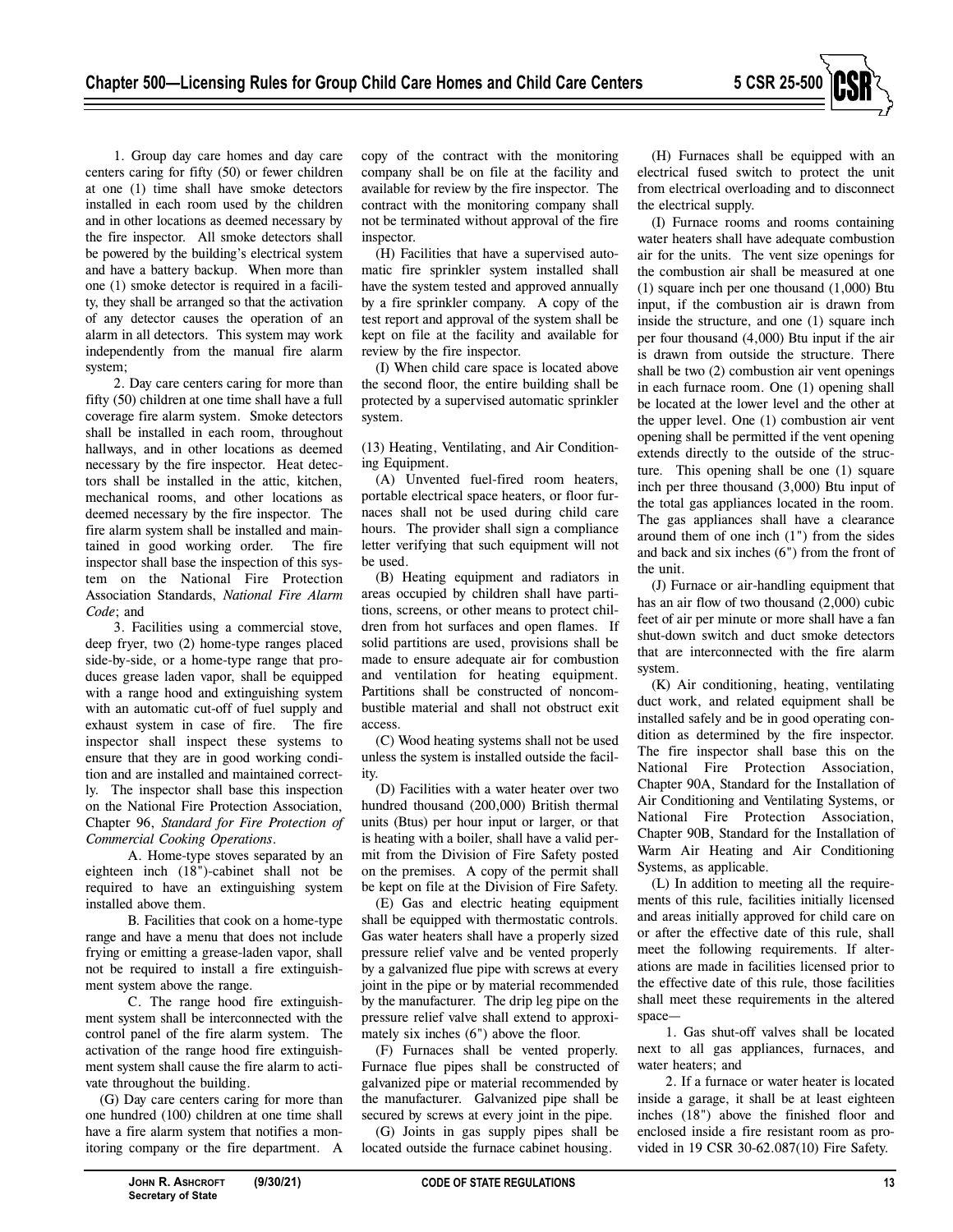

(14) Electrical Services.

(A) Electrical wiring shall be installed and maintained in good working order. If the fire inspector considers the wiring to be unsafe for the occupants or it is installed improperly, an inspection by a licensed electrician may be required prior to fire safety approval. The inspection by the licensed electrician shall be based on National Fire Protection Association, Chapter 70, *National Electrical Code*.

(B) Protective covers or inserts for electrical receptacles shall be installed in all areas occupied by children.

(C) Electrical extension cords shall not be used unless approved in writing by the fire inspector.

(15) Equivalency Concepts.

(A) Nothing in this rule is intended to prevent the use of systems, methods, or devices of equivalent or superior quality, strength, fire resistance, effectiveness, durability, and safety as alternatives required by this rule. These alternatives may be used only if technical documentation to demonstrate equivalency and the system, method, or device is submitted and approved by the Missouri Division of Fire Safety.

*AUTHORITY: sections 210.221.1(3) and 210.252.5, RSMo Supp. 1999.\* This rule originally filed as 19 CSR 30-62.087. Original rule filed Feb. 18, 1999, effective Sept. 30, 1999. Emergency amendment filed March 1, 2000, effective March 11, 2000, expired Sept. 6, 2000. Amended: Filed March 1, 2000, effective Aug. 30, 2000. Moved to 5 CSR 25-500.087, effective Aug. 30, 2021.* 

*\*Original authority: 210.221.1, RSMo 1949, amended 1955, 1987, 1993, 1995, 1999; 210.252, RSMo 1993, amended 1999.* 

## **5 CSR 25-500.090 Disaster and Emergency Preparedness**

*PURPOSE: This rule requires group homes and child care facilities to prepare and respond to disasters and emergencies.* 

*PUBLISHER'S NOTE: The secretary of state has determined that the publication of the entire text of the material which is incorporated by reference as a portion of this rule would be unduly cumbersome or expensive. This material as incorporated by reference in this rule shall be maintained by the agency at its headquarters and shall be made available to the public for inspection and copying at no more than the actual cost of reproduction. This note applies only to the reference material. The entire text of the rule is printed here.* 

(1) Disaster and Emergency Plan.

(A) The facility shall develop, implement, and maintain policies and procedures for responding to a disaster emergency, including a written plan for:

1. Medical and non-medical emergencies and disaster situations that could pose a hazard to staff and children, such as a fire, tornado, flood, chemical spill, exposure to carbon monoxide, power failure, bomb threat, person coming to the facility whose health or behavior may be harmful to a child or staff member, or kidnapping or missing child;

2. Evacuation from the facility in the event of a disaster or an emergency that could cause damage to the facility or pose a hazard to the staff and children;

3. Lock-down procedures in situations that may result in harm to persons inside the facility such as a shooting, hostage incident, intruder, trespassing, or disturbance or to be used at the discretion of the director, designee, or public safety personnel; and

4. Evacuation from a vehicle used to transport children.

(B) When developing disaster and emergency plans, the facility shall consider—

1. The age and physical and mental abilities of the children;

2. The types of services offered, including whether the facility provides care for nonambulatory children or overnight care;

3. The types of disasters or emergencies likely to affect the area;

4. The requirements of the Division of Fire Safety and the Department of Health and Senior Services' *The ABC's of Emergency Preparedness Ready in 3 Program* (2006), which is incorporated by reference and is published by the Department of Health and Senior Services, Center for Emergency Response and Terrorism, PO Box 570, Jefferson City, MO 65102-0570, telephone number 573-526-4768, and is available at www.health.mo.gov, and advice from the Red Cross or other health and emergency professionals. This rule does not include any later amendments or additions; and

5. The need for ongoing communication and data sharing with other types of agencies providing services to children and with state and local disaster emergency management agencies.

(C) At a minimum, a disaster and emergency plan shall identify the staff members responsible for implementing the plan and ensuring the safety of the children and shall include:

1. The location of the child's attendance record and emergency information and emergency supplies;

2. Diagrams that identify exit routes from each area of the facility used for child care to a safe location out of the facility and to a safe location within the facility where children and staff members can stay until the threat of danger passes;

3. A list of emergency contacts as set out in subsection (2)(B) below;

4. The disaster drill and emergency procedures to be followed, which include but are not limited to the following:

A. Use of alarms to warn other building occupants and summon staff;

B. Emergency telephone call to the fire department;

C. Response to alarms;

D. Isolation of a fire, including confinement by closing doors to the fire area;

E. Evacuation of the immediate area; F. Two (2) off-site locations identified as meeting places in case of evacuation;

G. Relocation of building occupants as detailed in the emergency plan, including individuals with special needs, such as nonambulatory children and children who sleep overnight, if applicable; and

H. System of contact for parents of children and notification of parents of the plan to assist in re-unification; and

5. Lock-down procedures shall include:

A. An announcement of the lockdown by the director or designee. The alert may be made using a pre-selected code word;

B. In a lock-down situation, staff shall keep children in their rooms or other designated location that are away from the danger; and

C. Staff is responsible for accounting for children and ensuring that no one leaves the room or safe area until "all clear" is announced.

(2) Access to Emergency Information. The licensee shall ensure that—

(A) At all times, a copy of the facility's disaster and emergency plan is readily available in the office area and in each room used for care of children; and

(B) The following information is posted in each room used for child care and beside each telephone in the facility:

1. Contact information, including the following:

A. The name, address, and telephone number of the facility;

B. A list of emergency numbers, including 911, if available, the fire department, police department, ambulance service, poison control center, and local radio station;

C. When a facility operates at more than one (1) site, the name and telephone number of the facility's principal place of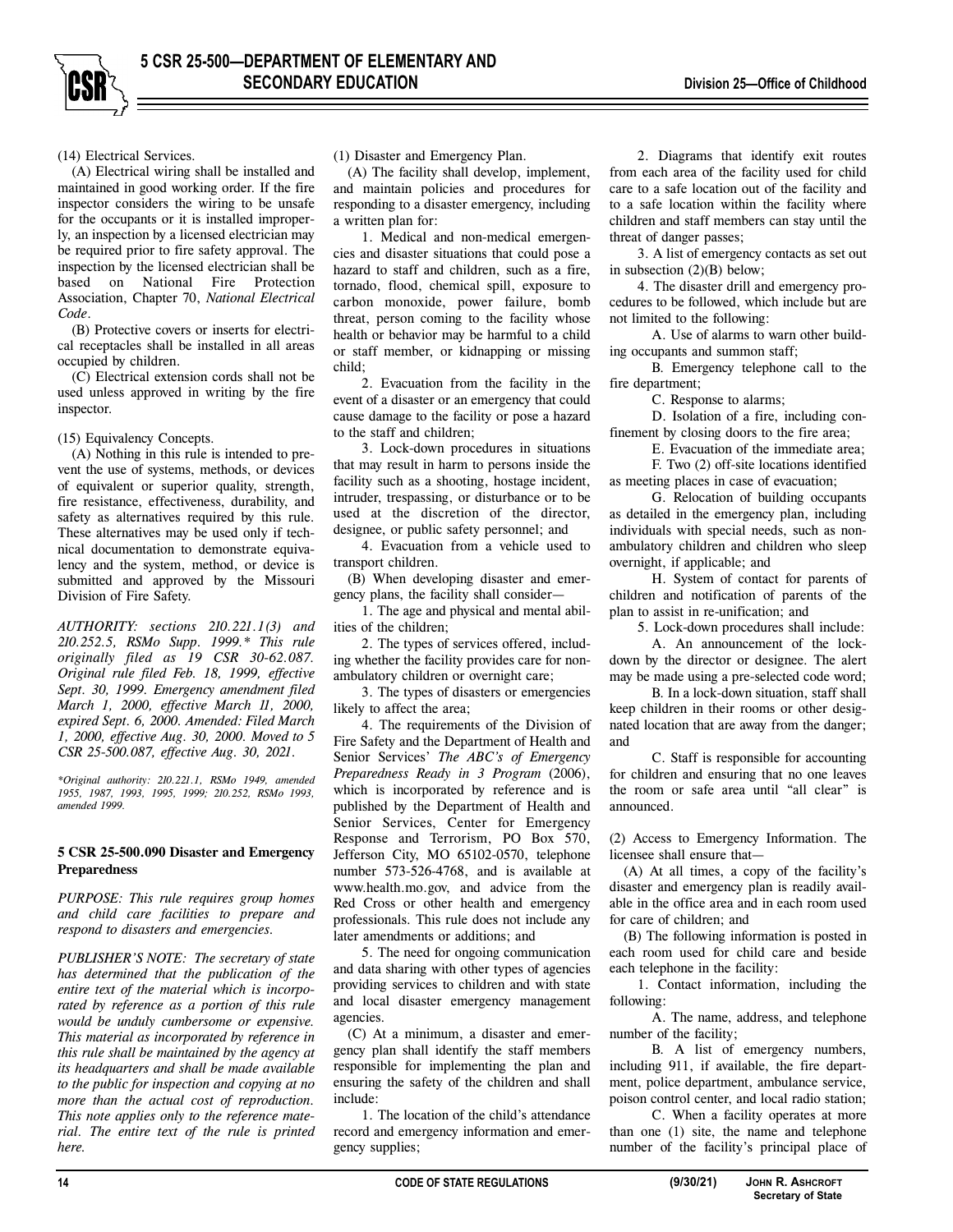

business; and

D. When a facility occupies space it does not own, the name and telephone number of the owner of the building or the building manager;

2. A diagram of evacuation routes from the room; and

3. Any special instructions for infants and non-ambulatory children;

(3) Disaster Emergency Response Drills for Staff and Children.

(A) The licensee shall ensure that the facility has on file documentation that, at least every three (3) months, all staff and children at the facility have participated in a disaster or emergency drill based on the facility's disaster and emergency plan.

(B) In addition to fire safety requirements found in 19 CSR 30-62.087, a review of the following disaster drill procedures with the staff and children shall be conducted:

1. Staff duties and responsibilities in the event of an emergency;

2. Disaster drill procedures such as fire drill, tornado drill, carbon monoxide exposure, power failure, bomb threat, chemical spill, intruder training, and CPR or other medical procedures;

3. The use of and response to fire alarms; and

4. The use of fire extinguishers.

*AUTHORITY: section 210.221, RSMo 2000.\* This rule originally filed as 19 CSR 30- 62.090. Original rule filed April 29, 2011, effective Oct. 30, 2011. Moved to 5 CSR 25- 500.090, effective Aug. 30, 2021.* 

*\*Original authority: 210.221, RSMo 1949, amended 1955, 1987, 1993, 1995, 1999.* 

## **5 CSR 25-500.092 Furniture, Equipment, and Materials**

*PURPOSE: This rule sets forth the requirements for the furniture, equipment and materials needed in a group day care home or child day care center.* 

*PUBLISHER'S NOTE: The secretary of state has determined that the publication of the entire text of the material which is incorporated by reference as a portion of this rule would be unduly cumbersome or expensive. This material as incorporated by reference in this rule shall be maintained by the agency at its headquarters and shall be made available to the public for inspection and copying at no more than the actual cost of reproduction. This note applies only to the reference material. The entire text of the rule is printed here.* 

(1) Indoor Furniture and Equipment.

(A) General Requirements.

1. All furniture and equipment shall be constructed safely, in good condition and free of sharp, loose or pointed parts. Only leadfree paint shall be used.

2. Furniture and equipment shall be arranged to provide a clear passage to all exits.

(B) Sleeping Equipment.

1. General requirements.

A. An individual cot or bed shall be provided for each child who naps or sleeps. An individually assigned sheet and blanket shall be provided for each child twelve (12) months and older who naps or sleeps. Upper levels of bunk beds shall not be used.

B. All bedding shall be clean with sheets laundered at least once a week. Once bedding has been used by a child, it shall not be used by another child until it has been laundered.

C. If two- (2-) year olds are in care, they shall be napped in an area separate from the other children so they can sleep undisturbed longer than the older children.

D. Sleeping equipment shall be arranged to provide at least a two foot (2') aisle on one (1) long side of the equipment. 2. Infants.

A. An individually assigned crib, portable crib, or playpen shall be provided and used for each infant and toddler. Stack cribs shall not be used.

B. With written parental consent on file, cots may be used for napping or sleeping for toddlers twelve (12) months and older.

C. Cribs and playpens shall meet the Consumer Product Safety Commission and ASTM International (formerly the American Society for Testing and Materials) safety standards for full size baby cribs as found in 16 CFR Part 1219 and for non-full size baby cribs as found in 16 CFR Part 1220. The 2014 crib safety standards found in 16 CFR Parts 1219 and 1220 are incorporated by reference as part of this rule and are published by and available at the U.S. Government Publishing Office, 732 North Capitol Street NW, Washington, D.C. 20401-0001, 202-512-1800, www.bookstore.gpo.gov/catalog/laws-regulations/codefederal-regulations-cfrs-print. This rule does not include any later amendments or additions.

D. The crib mattress or playpen pad shall be sized correctly to the crib or playpen, in good condition, waterproof, and kept clean and dry, be firm and maintain its shape even when the fitted sheet designated for that model is used, such that there are no gaps between the mattress and the side of the crib or playpen. Only fitted sheets shall be used and shall be changed immediately when soiled or wet.

E. Cribs and playpens shall be left consistently in place for infants and toddlers who use them for napping.

F. Soft materials or objects such as pillows, quilts, comforters, or sheepskins, even if covered by a sheet, shall not be placed under a sleeping infant. If a mattress cover to protect against wetness is used, it shall be tight fitting and thin.

G. Cribs, portable cribs, and playpens shall be free of soft objects, loose bedding, or any object that can increase the risk of entrapment, suffocation, or strangulation. Examples include bumper pads, pillows, quilts, comforters, sleep positioning devices, sheepskins, blankets, flat sheets, cloth diapers, bibs, pillow-like toys, wedges, infant positioners, special mattresses, special sleep surfaces, and other similar items.

H. Blankets or other soft or loose bedding shall not be hung on the sides of cribs or put under the fitted sheet. Only sleep clothing that is designed to keep an infant warm without the possible hazard of covering the head or face may be used during sleep or nap time.

I. Sitting devices such as car safety seats, strollers, swings, infant carriers, infant slings, and other sitting devices shall not be used for sleep/nap time. Infants who fall asleep anywhere other than a crib, portable crib, or playpen shall be placed in the crib or playpen for the remainder of their sleep or nap time.

(C) Tables and Seating Equipment.

1. Preschool and school-age children.

A. Individual chairs and table space for the licensed capacity of the facility shall be available for children twelve (12) months of age and older. Chairs shall be proportioned so children's feet are firm on the floor when they are sitting back as far as possible on the chair.

B. Provision shall be made for seating during meals and for table space for eating and table activities.

2. Infants and toddlers. Infants and toddlers who are unable to sit at a table shall have one (1) piece of mealtime feeding equipment for every four (4) infant/toddlers which may include feeding tables, high chairs, infant seats or other safely designed infant seating equipment. Equipment shall be provided which will allow the child to sit comfortably and securely while being fed. Appropriate restraints shall be used.

(2) Indoor Play Equipment and Materials.

(A) General Requirements.

1. Play equipment and materials shall be clean, in good condition with all parts intact and accessible to children.

2. Play equipment and materials shall be replaced as needed to maintain the number of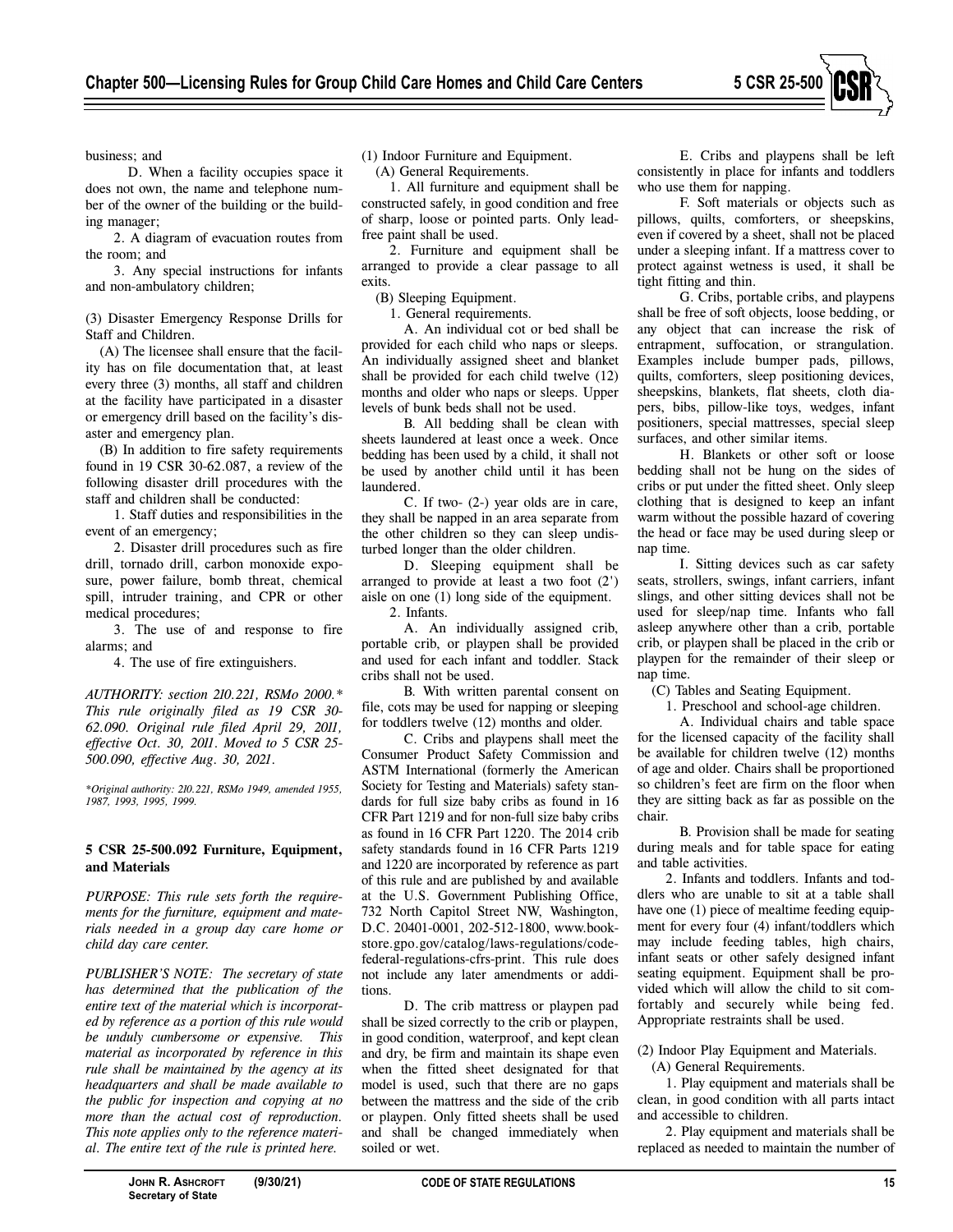items required for the licensed capacity of the facility.

3. Toys or materials that come in sets shall be considered one (1) item.

(B) Preschool and School-Age Children.

1. Children twenty-four (24) months of age and older shall have an ample variety of age-appropriate toys, books, creative materials and activities which provide fun, stimulation, development and opportunities for individual choices.

2. A minimum of forty (40) approved items shall be required for every ten (10) children in the licensed capacity of the facility. The forty (40) items shall include at least four (4) items from each of the following categories:

A. Blocks, construction and transportation toys;

B. Manipulatives;

C. Creative arts;

D. Large muscle activities;

E. Library and language activities;

F. Music and rhythm activities;

G. Dramatic and housekeeping play;

H. Science activities or sensory experiences.

(C) Infants and Toddlers.

and

1. Infants and toddlers shall have safe toys which shall be washed when soiled. Toys, parts of toys or other materials shall not be small enough to be swallowed. Toys and materials shall include a minimum of one (1) approved item from each of the following categories for each infant and toddler in the licensed capacity of the facility:

A. Push-pull toys;

B. Balls or other large muscle equipment;

C. Blocks, stacking toys or other manipulatives; and

D. Cloth or plastic coated books.

(3) Outdoor Equipment.

(A) All outdoor equipment shall be constructed safely, in good condition and free of sharp, loose or pointed parts. Only lead-free paint shall be used.

(B) Outdoor equipment shall be provided for the ages and number of children in care to meet their physical and developmental needs.

(C) Children shall be instructed in the safe use of outdoor equipment.

(D) Stationary equipment such as swings, slides and climbers shall be securely anchored, have no exposed footings and be placed to avoid accidents or collisions.

(E) For facilities initially licensed after the effective date of these rules or for facilities installing new equipment, any part of the equipment from which children might fall

shall not be more than six feet (6') in height.

(F) Equipment with moving parts which might pinch or crush children's hands or fingers shall not be used unless the moving parts which pose a threat to children have guards or covers. "S" hooks shall be pinched together to avoid catching children's skin or clothing.

(G) Swings shall have lightweight seats of rubber, plastic, canvas or nylon.

(H) Exposed bolts and screws shall be recessed into the frame, covered or filed to avoid sharp edges.

(I) Ropes, loops or any hanging apparatus that might entrap, close or tighten upon a child shall not be permitted.

(J) Trampolines shall not be used. Minitrampolines, aerobic bouncers or other similar small jumping equipment may be used with close supervision.

*AUTHORITY: sections 210.221 and 210.223, RSMo Supp. 2015.\* This rule previously filed as 13 CSR 40-62.081, 13 CSR 40-62.092, and 19 CSR 40-62.092. Original rule filed March 29, 1991, effective Oct. 31, 1991. Changed to 19 CSR 40-62.092, effective Dec. 9, 1993. Changed to 19 CSR 30-62.092 July 30, 1998. Emergency amendment filed Nov. 10, 2015, effective Nov. 20, 2015, expired May 17, 2016. Amended: Filed Nov. 10, 2015, effective April 30, 2016. Moved to 5 CSR 25-500.092, effective Aug. 30, 2021.* 

*\*Original authority: 210.221.1(3), RSMo 1949, amended 1955, 1987, 1993, 1995, 1999, 2015 and 210.223, RSMo 2015.* 

#### **5 CSR 25-500.102 Personnel**

*PURPOSE: This rule sets forth the general, educational, and training requirements for staff.* 

*PUBLISHER'S NOTE: The secretary of state has determined that the publication of the entire text of the material which is incorporated by reference as a portion of this rule would be unduly cumbersome or expensive. This material as incorporated by reference in this rule shall be maintained by the agency at its headquarters and shall be made available to the public for inspection and copying at no more than the actual cost of reproduction. This note applies only to the reference material. The entire text of the rule is printed here.* 

(1) General Staff Requirements.

(A) Child care personnel shall be of good character and intent and shall be qualified to provide care conducive to the welfare of children.

(B) Child care personnel shall cooperate with the department.

(C) Individuals eighteen (18) years of age or older shall be counted in meeting the required staff/child ratios.

(D) Caregivers shall be capable of carrying out assigned responsibilities and shall be willing and able to accept training and supervision.

(E) Caregivers shall have knowledge of the needs of children and shall be sensitive to the capabilities, interests, and problems of children in care.

(F) Caregivers shall be capable of handling emergencies promptly and intelligently.

(G) Caregivers, directors, other personnel, or volunteers shall not be under the influence of alcohol or illegal drugs, while on the premises or in any vehicles used by the program. These individuals shall not be in a state of impaired ability due to use of medication while on the premises.

(H) The provider shall have available a copy of the *Licensing Rules for Group Child Care Homes and Child Care Centers in Missouri*. All caregivers and volunteers working directly with children shall be required to review and be knowledgeable of the rules at the time they begin work and shall be able to understand and apply those rules which relate to their respective responsibilities.

(I) Caregivers shall not be engaged in major housekeeping, cleaning, or maintenance activities during the hours of child care, but may do routine cleanup to maintain order and sanitation in the facility.

(J) All staff shall acquaint themselves with the child abuse and neglect law and shall make a report of any suspected child abuse or neglect to the Children's Division at the tollfree number 1-800-392-3738 or online at https://apps.dss.mo.gov/OnlineCanReporting /default.aspx.

(K) The child care provider shall ensure that within seven (7) days of employment or volunteering and before being left alone with children that caregivers receive a facility orientation. The child care provider shall ensure that documentation verifying completion of the facility orientation is maintained and on file for review by the department for each caregiver. The facility orientation shall include:

1. A tour of the facility, indoors and outdoors; and

2. A review of the following:

A. Licensing rules;

B. The facility's license and its limitations, if any;

C. The facility's written child care practices, including procedures for medication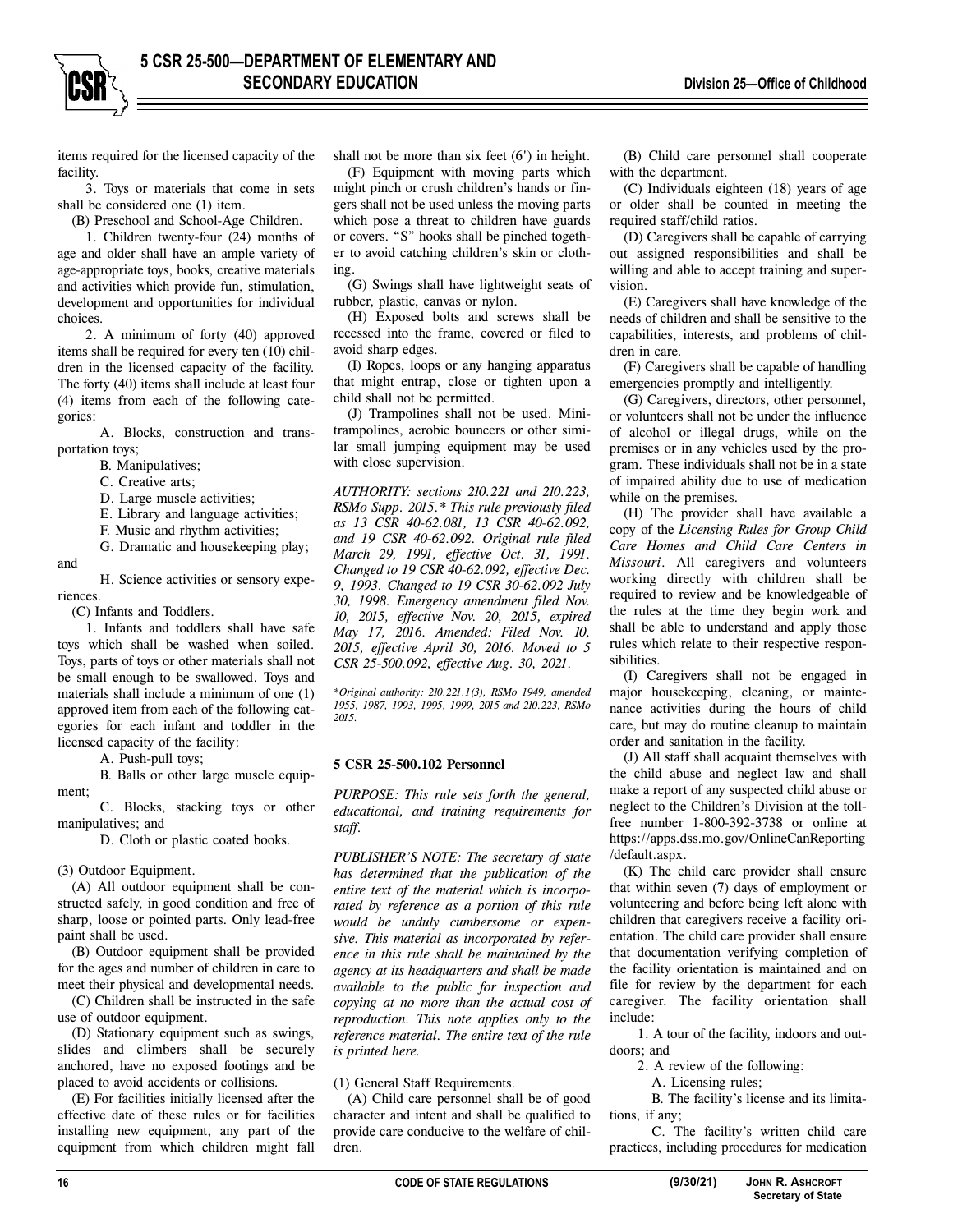

administration, child illness, discipline, and guidance policies;

D. The daily schedule;

E. The assigned duties and responsibilities of staff;

F. The names and ages of the children for whom the staff member will be responsible, including any special health, nutritional, or developmental needs;

G. The location of children's records; H. The facility's safe sleep policy, if applicable;

I. The facility's disaster emergency plan and the location of emergency information; and

J. The mandated responsibility to report any suspected child abuse or neglect to the Children's Division at the toll-free number 1-800-392-3738 or online at https://apps.dss.mo.gov/OnlineCanReporting /default.aspx.

(L) The child care provider shall ensure that documentation of caregiver completion of the facility orientation is maintained and on file for review by the department.

(M) The provider shall request the results of a criminal background check for child care staff members as required by 19 CSR 30- 63.020 General Requirements.

(N) Child care staff members shall have qualifying background screening results on file as required by 19 CSR 30-63.020 General Requirements.

(O) Child care staff members with disqualifying background screenings results as defined in 19 CSR 30-63.040 Background Screening Findings, shall be prohibited from being present on the premises of the facility during child care hours.

(P) The child care provider shall conduct a Family Care Safety Registry screening prior to employment for any newly hired child care staff member who has a qualifying criminal background check result.

(Q) Background screening information received by the provider shall be retained in the individual's file in a confidential manner and available for review.

(R) Any person present at the facility during the hours in which child care is provided shall not present a threat to the health, safety, or welfare of the children.

(S) If an employee reports licensing deficiencies in the facility, the child care provider shall not take any action against the employee because of the report that would adversely affect his/her employment, or terms or conditions of employment.

(T) The licensee shall have documentation on file at the facility of current certification in age-appropriate first aid and cardiopulmonary resuscitation (CPR) training for a sufficient number of child care staff to ensure that there is one (1) caregiver at the facility for every twenty (20) children in the licensed capacity. At least one (1) caregiver with current certification in age-appropriate first aid and CPR must be on site at all times when children are present. The training shall be certified by a nationally-recognized organization, such as the American Red Cross, American Heart Association, or an equivalent certification, include an in-person skills assessment, and be approved by the department.

(2) Center Director or Group Child Care Home Provider.

(A) General Requirements.

1. An approved certificated group child care home provider or center director shall be responsible for planning, monitoring, and managing the facility's daily program.

A. A *Center Director or Group Child Care Home Provider Certification Request*  form shall be submitted to the department. See *Center Director or Group Child Care Home Provider Certification Request* form, promulgated as of August 2020 and incorporated by reference in this rule. As published by the Missouri Department of Health and Senior Services, PO Box 570, Jefferson City, MO 65102-0570 and available by the department at https://health.mo.gov/safety/childcare/forms.php. This rule does not incorporate any subsequent amendments or additions.

B. Once the center director or group child care home provider is certificated by the department, the *Center Director or Group Child Care Home Provider Approval Request* form shall be submitted to the department and maintained on file at the facility. See *Center Director or Group Child Care Home Provider Approval Request* form, promulgated as of August 2020 and incorporated by reference in this rule. As published by the Missouri Department of Health and Senior Services, PO Box 570, Jefferson City, MO 65102-0570 and available by the department at https://health.mo.gov/safety/childcare/forms.php. This rule does not incorporate any subsequent amendments or additions.

2. Center directors and group child care home providers routinely shall be on duty during the hours of highest attendance a minimum of forty (40) hours per week. If the facility operates less than forty (40) hours per week, the center director or group child care home provider shall be on duty at least fifty percent (50%) of the operating hours.

3. The licensee is required to maintain an approved certificated group child care home provider or center director on staff.

4. The duties and responsibilities of the center director or group child care home provider shall be defined clearly in writing.

5. In the absence of the center director or group child care home provider, another responsible individual shall be designated to be in charge of the facility.

6. The center owner(s), or the board president or chairperson, shall notify the department immediately when there is a change of directors and shall have a qualifying criminal background check on file as required by 19 CSR 30-63.020 General Requirements.

(B) Education and Experience Requirements.

1. General requirements.

A. A Child Development Associate (CDA) or Youth Development Credential (YDC) shall be considered the equivalent of twelve (12) months experience and six (6) college semester hours in child-related courses toward meeting the educational and experience requirements for director of any size facility.

B. All experience must have been responsible, supervised, full-time (a minimum of thirty-five (35) hours per week) paid experience in working with children in a child care setting. Part-time experience, which is less than thirty-five (35) hours per week, may be prorated.

C. Each month of full-time experience may be substituted for two (2) college semester hours in unspecified courses, but not for the required child-related courses.

D. All college semester hours must have been received from an accredited college or university.

E. The required courses may include child-related courses in early childhood education, elementary education, child development, child psychology, nutrition, first aid, recreation, nursing, health, marriage and family, social work, sociology, or other related areas as approved by the department.

F. Official verification of the education and experience of the group child care home provider or center director shall be on file with the department prior to beginning employment as the group child care home provider or facility director.

G. Any college transcript used for verification of education must be an official transcript bearing the seal of the college or university.

2. Group child care home provider. The group child care home provider shall have at least thirty (30) college semester hours, with six (6) of the thirty (30) hours in child-related courses; or twelve (12) months experience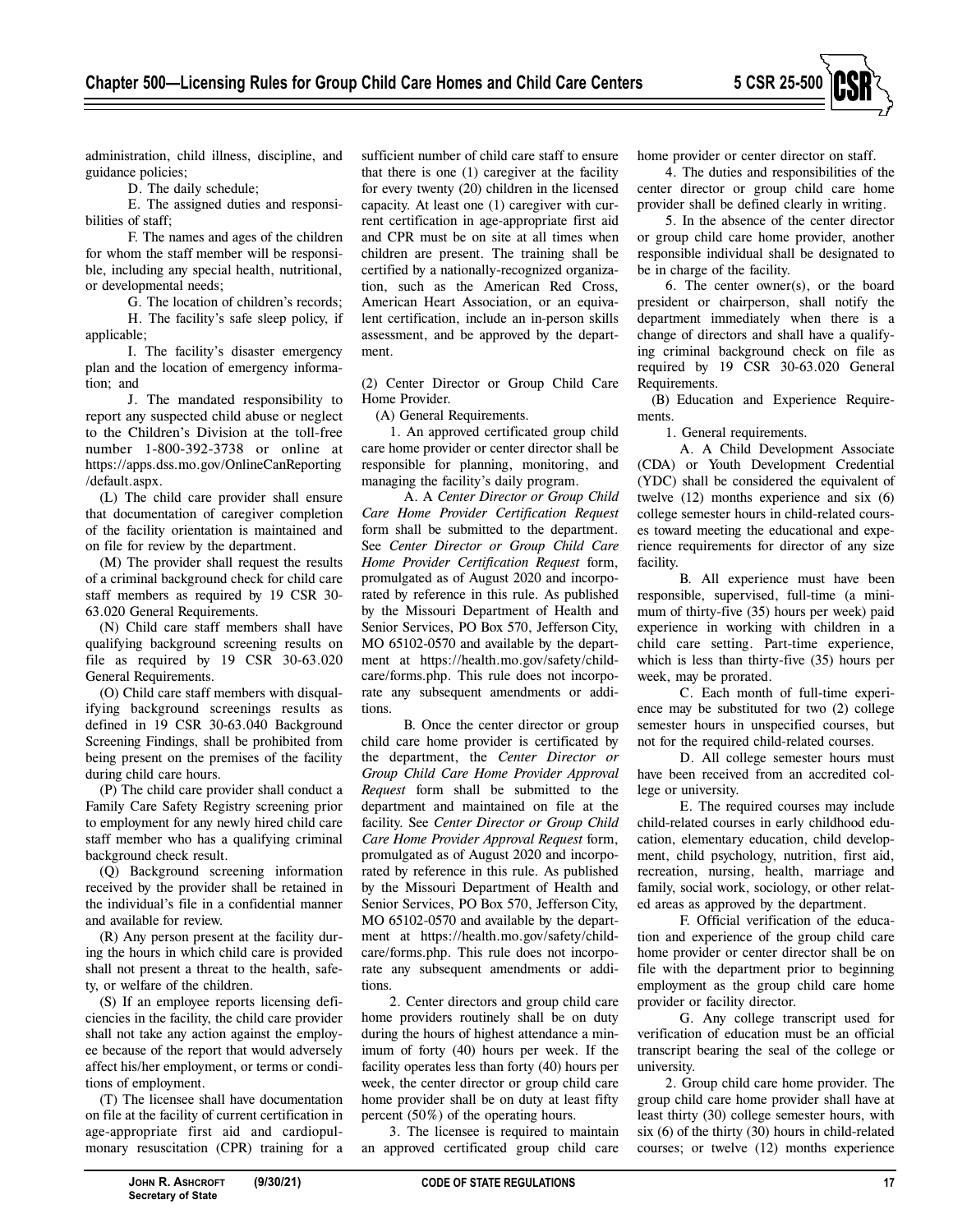

and six (6) college semester hours in childrelated courses, a CDA, or a YDC.

3. Center director.

A. Any individual approved as a qualified center director under the previous licensing rules and employed in a center in that position as of the effective date of these rules shall be exempt from these requirements for continued employment in the same center, or for employment in another center of the same or smaller licensed capacity category. If the same individual is to be employed in another center in a larger licensed capacity category, s/he shall meet the educational and experience requirements of that category.

B. Child care center directors employed after the effective date of these rules shall meet the following education or experience requirements, or both, as determined by the licensed capacity of the center in which they are to serve: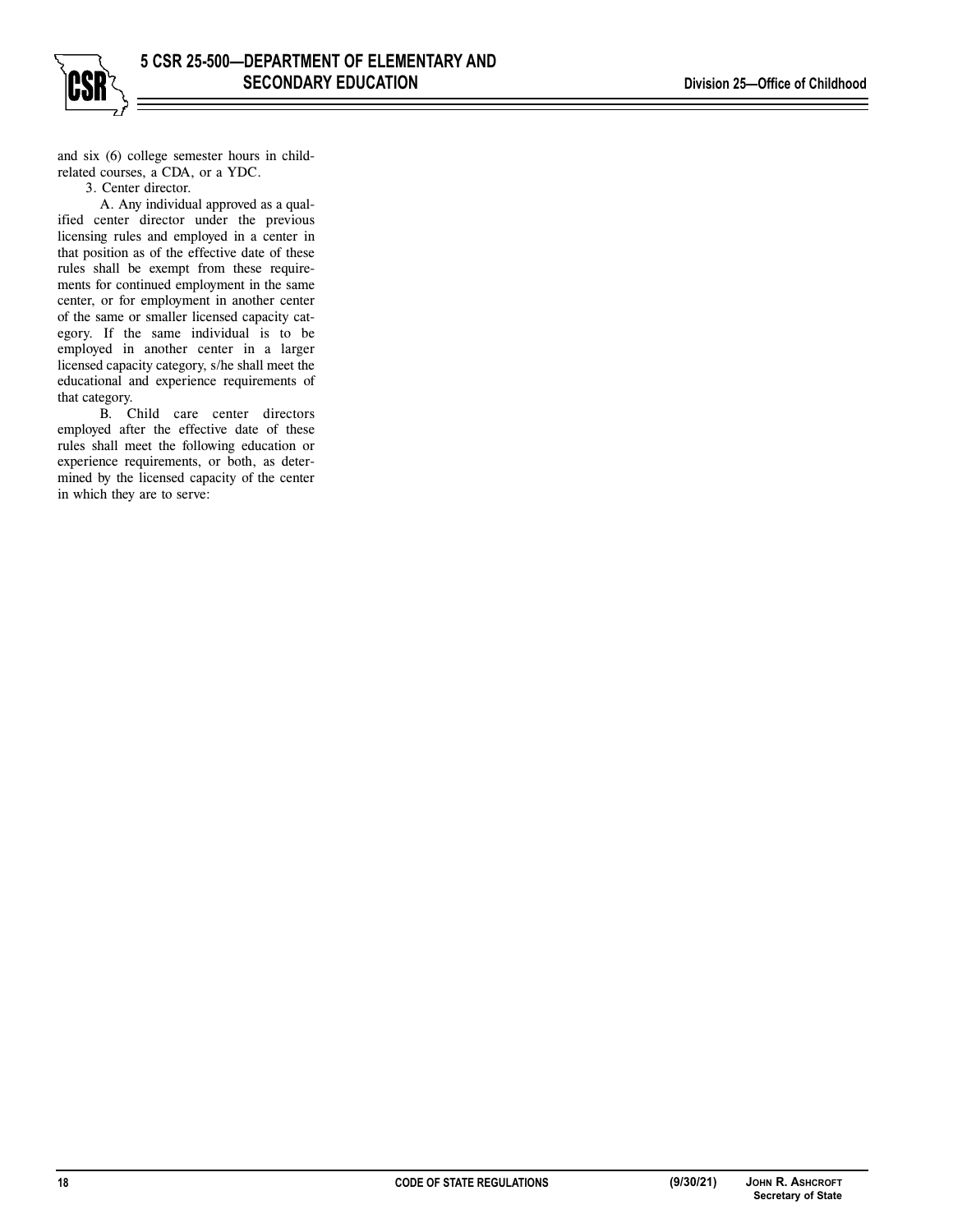Ξ



| <b>Licensed Capacity</b><br>of the Center | <b>Education and Experience</b><br><b>Requirements for Center Director</b>                                                                                                                                                                                                                                                                                                                                                                                                      |  |  |  |
|-------------------------------------------|---------------------------------------------------------------------------------------------------------------------------------------------------------------------------------------------------------------------------------------------------------------------------------------------------------------------------------------------------------------------------------------------------------------------------------------------------------------------------------|--|--|--|
| Up to 20 Children                         | Thirty $(30)$ college semester hours, with six $(6)$ of the thirty $(30)$ hours in child-related courses; or twelve $(12)$<br>months experience with six (6) college semester hours in child-related courses, a CDA, or a YDC.                                                                                                                                                                                                                                                  |  |  |  |
| $21 - 60$ Children                        | Sixty (60) college semester hours. Twelve (12) of the hours must be in child-related courses; or<br>twenty-four (24) months experience and twelve (12) college semester hours in child-related courses.                                                                                                                                                                                                                                                                         |  |  |  |
| 61–99 Children                            | Ninety (90) college semester hours. Eighteen (18) of the ninety (90) hours must be in child-related courses; or<br>thirty-six (36) months experience and eighteen (18) college semester hours in child-related courses.                                                                                                                                                                                                                                                         |  |  |  |
| 100 or More Children                      | One hundred twenty $(120)$ college semester hours. Twenty-four $(24)$ of the one hundred twenty $(120)$ hours<br>must be in child-related courses. Six (6) of the twenty-four (24) college semester hours may include courses in<br>business or management; or four (4) years experience and twenty-four (24) college semester hours in child-<br>related courses. Six $(6)$ of the twenty-four $(24)$ college semester hours may include courses in business or<br>management. |  |  |  |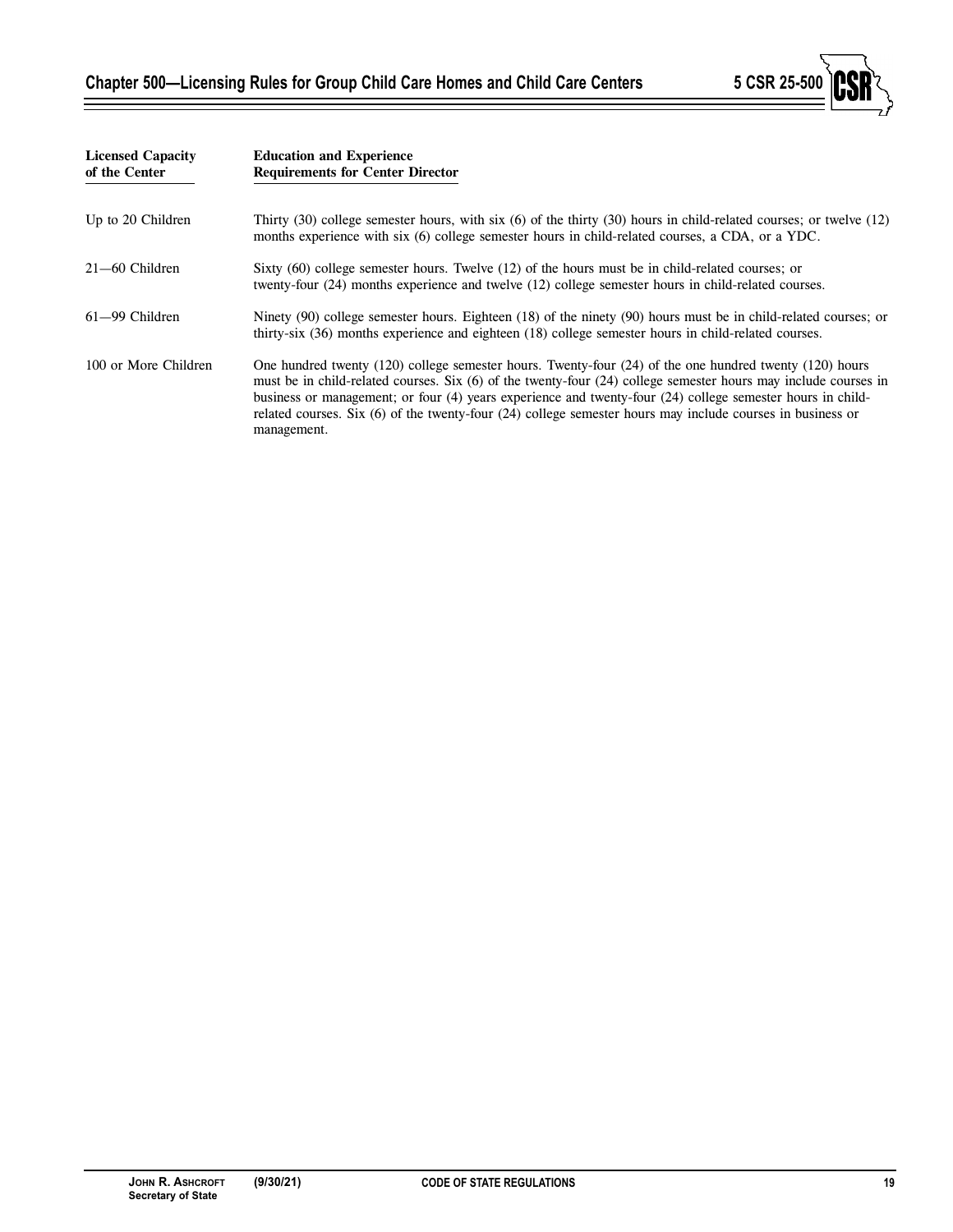(3) Child Care Training. (A) The center director, group child care home provider, all other caregivers, and those volunteers who are counted in staff/child ratios shall obtain at least twelve (12) clock hours of child-care related training during each calendar year. Clock hour training shall be approved by the department.

(B) A clock hour shall be a minimum of one (1) hour.

(C) Caregivers who were employed after the first of the year shall obtain one (1) clock hour of training for each one (1) month of employment, regardless of the date employment began.

(D) Group child care homes and child care centers operating fewer than twelve (12) months of the year shall obtain at least twelve (12) annual clock hours. The number of training clock hours required is not prorated for any program, regardless of number of months per year or number of hours per week in operation.

(E) The clock hour training shall meet at least one (1) of the eight (8) Content Areas of the *Core Competencies for Early Childhood and Youth Development Professionals (Kansas and Missouri)* (2011) published by Child Care Aware® of Kansas/OPEN Initiative/Missouri AfterSchool Network/Kansas Enrichment Network. Copies may be obtained by contacting: OPEN Initiative at 573-884-3373 or OPENInitiative@missouri.edu or www.OPENInitiative.org. This rule does not incorporate any later amendments or additions. The eight (8) Content Areas are as follows: I. Child and Youth Growth and Development; II. Learning Environment and<br>Curriculum: III. Observation and III. Observation and Assessment; IV. Families and Communities; V. Health and Safety; VI. Interactions with Children and Youth; VII. Program Planning and Development; and VIII. Professional Development and Leadership. This rule does not incorporate any subsequent amendments or additions.

(F) Training shall be documented with the dates, the individual participant's name, the number of hours of training completed, the title of the training, training approval identification code, and the name of the trainer(s).

1. Caregivers shall obtain a Missouri Professional Development Identification (MOPD ID) number at www.OPENInitiative.org.

2. All clock hour training records shall be recorded in the Missouri Professional Development Registry (MOPD Registry) at www.OPENInitiative.org. A summary of training from the MOPD System will serve as documentation of training hours completed.

(G) Child-related college courses from an

accredited college or university as identified by the U.S. Department of Education's Office of Post-Secondary Education (http://ope.ed.gov/accreditation/) may be counted as clock hour training. Child-related college courses shall meet the following guidelines:

1. College coursework accepted for clock hours shall be child-related;

2. One (1) college credit is equal to fifteen (15) clock hours;

3. College credit is only applicable to the calendar year in which the course is successfully completed;

4. College courses qualifying for director approval, as stated in subparagraphs  $(2)(B)1.D.$  and E. of this rule are approved to meet annual clock hour requirements;

5. College coursework does not include clock hour training or CEUs taken from a college. Clock hour training provided through colleges, such as a continuing education program or an extension office, shall follow the procedures for clock hour training approval; and

6. College coursework shall be documented by a transcript from an accredited college.

(H) Earning a Child Development Associate (CDA) or Youth Development Credential (YDC) shall count for twelve (12) clock hours for the year the credential was awarded.

(I) Caregivers shall not receive clock hours for duplicate training completed within the same calendar year.

(J) Clock hours obtained in excess of the twelve (12) training clock hours for the current year shall not be carried over into the next training year.

(K) Clock hours earned to complete the previous year's requirements shall not be applied to the current year's clock hour requirements. Caregivers shall submit the *Clock Hour Training Credit Reassignmen*t form to the OPEN Initiative to assign clock hours to the appropriate year. See *Clock Hours Training Credit Reassignment* form promulgated as of 2018 and incorporated by reference in this rule. As published by the Missouri Department of Health and Senior Services, PO Box 570, Jefferson City, MO 65102-0570 and available by the department at https://health.mo.gov/safety/childcare/forms. php. This rule does not incorporate any subsequent amendments or additions.

(L) Clock hour training taken prior to beginning employment or to the facility becoming licensed may be counted if it occurred within that calendar year.

(M) High school coursework shall not be approved for clock hours.

(N) Trainers shall not be awarded clock hours for training sessions which they conduct.

(O) Caregivers shall not be counted in ratio when obtaining clock hour training.

(4) Safe Sleep Training. Every three (3) years the center director, group child care home provider, all other caregivers, and those volunteers who are counted in staff/child ratios in a group child care home or child care center licensed to provide care for infants less than one (1) year of age shall successfully complete department-approved training regarding the American Academy of Pediatrics (AAP) safe sleep recommendations contained in the *American Academy of Pediatrics Task Force on Sudden Infant Death Syndrome. Technical report – SIDS and other sleep-related infant deaths: Updated 2016 Recommendations for a Safe Infant Sleeping Environment*, by Moon RY, which is incorporated by reference in this rule as published in *PEDIATRICS* Volume 138, No. 5, November 1, 2016 and available at http://pediatrics.aappublications.org/content/pediatrics/early/2016/10/20/peds.2016- 2938.full.pdf. This rule does not incorporate any subsequent amendments or additions.

(A) The training shall be documented and maintained as described in paragraph  $(3)(F)2$ . of this rule.

(B) The center director, group child care home provider, all other caregivers, and those volunteers who are counted in staff/child ratios in a group child care home or child care center licensed after the effective date of this rule shall complete safe sleep training described in section (4) of this rule prior to licensure.

(C) The center director, group child care home provider, all other caregivers, and those volunteers who are counted in staff/child ratios shall complete safe sleep training described in section (4) of this rule within thirty (30) days of employment or volunteering at the facility.

*AUTHORITY: sections 210.221 and 210.1080, RSMo Supp. 2020, and section 210.223, RSMo 2016.\* This rule previously filed as 13 CSR 40-62.091, 13 CSR 40-62.102, and 19 CSR 40-62.102. Original rule filed March 29, 1991, effective Oct. 31, 1991. Changed to 19 CSR 40-62.102, effective Dec. 9, 1993. Emergency amendment filed Aug. 18, 1993, effective Aug. 28, 1993, expired Dec. 25, 1993. Emergency amendment filed Jan. 4, 1994, effective Jan. 14, 1994, expired May 13, 1994. Amended: Filed Aug. 18, 1993, effective April 9, 1994. Changed to 19 CSR 30-62.102 July 30, 1998. Amended: Filed*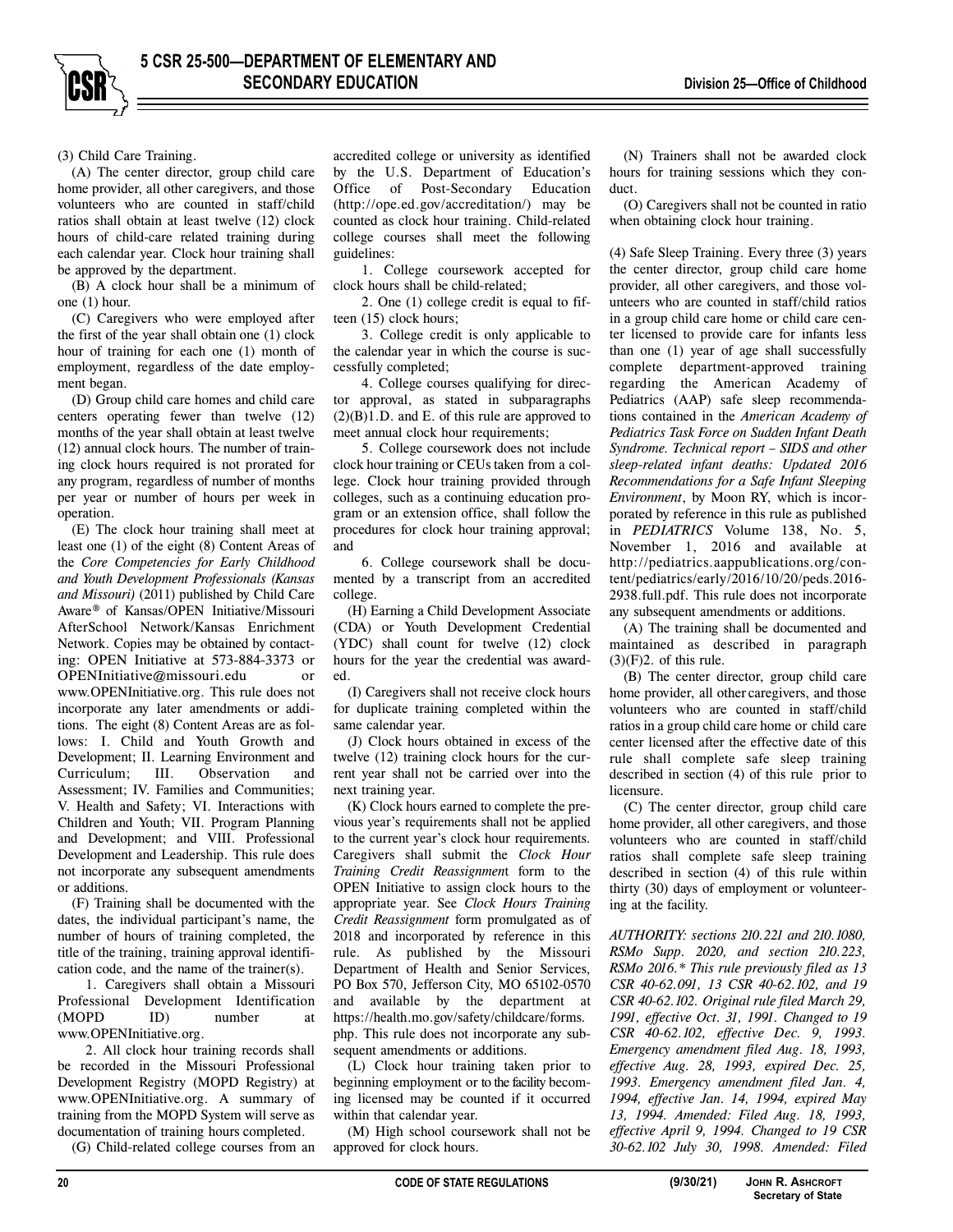

*Feb. 18, 1999, effective Sept. 30, 1999. Amended: Filed Jan. 28, 2011, effective July 30, 2011. Emergency amendment filed Nov. 10, 2015, effective Nov. 20, 2015, expired May 17, 2016. Amended: Filed Nov. 10, 2015, effective April 30, 2016. Emergency amendment filed Feb. 15, 2019, effective Feb. 25, 2019, expired Aug. 23, 2019. Amended: Filed Feb. 15, 2019, effective Aug. 30, 2019. Amended: Filed Aug. 31, 2020, effective Feb. 28, 2021. Moved to 5 CSR 25-500.102, effective Aug. 30, 2021.* 

*\*Original authority: 210.221, RSMo 1949, amended 1955, 1987, 1993, 1995, 1999, 2015, 2019, 2020; 210.223, RSMo 2015; and 210.1080, RSMo 2018, amended 2019, 2020.* 

#### **5 CSR 25-500.112 Staff/Child Ratios**

*PURPOSE: This rule provides the number of staff required for specific ages and numbers of children in care.* 

(1) The following staff/child ratios shall be maintained on the premises at all times:

(A) Birth Through Two (2) Years. Groups composed of mixed ages through two (2) years shall have no less than one (1) adult to four (4) children, with no more than eight (8) children in a group;

(B) Age Two (2) Years. Groups composed solely of two (2)-year olds shall have no less than one (1) adult to eight (8) children, with no more than sixteen (16) children in a group;

(C) Ages Three Through Four (3—4) Years. Groups composed solely of three  $(3)$ and four (4)-year olds shall have no less than one (1) adult to ten (10) children;

(D) Ages Five (5) and Up. Groups composed solely of five (5)-year olds and older shall have no less than one (1) adult to every sixteen (16) children; and

(E) Mixed Age Groups Two Years (2) and Up. Groups composed of mixed ages of children two (2) years of age and older shall have no less than one (1) adult to ten (10) children with a maximum of four (4) two (2)-year olds. When there are more than four (4) two (2)-year olds in a mixed group, the staff/child ratio shall be no less than one (1) adult to eight (8) children.

(2) If a center has an attendance of more than fifty (50) children, the center director or individual in charge shall not be included in staff/child ratios except during naptime or on an emergency substitute basis.

(3) If a center has an attendance of more than thirty (30) children at lunch or dinner time, staff shall be provided for meal preparation,

serving and clean-up. The staff shall not be included in staff/child ratios during this time.

(4) Individuals employed for clerical, housekeeping, cleaning and maintenance shall not be included in staff/child ratios while performing those duties.

*AUTHORITY: section 210.221.1(3), RSMo Supp. 1993.\* This rule previously filed as 13 CSR 40-62.100, 13 CSR 40-62.112 and 19 CSR 40-62.112. Original rule filed March 29, 1991, effective Oct. 31, 1991. Changed to 19 CSR 40-62.112, effective Dec. 9, 1993. Changed to 19 CSR 30-62.112 July 30, 1998. Moved to 5 CSR 25-500.112, effective Aug. 30, 2021.* 

*\*Original authority: 210.221.1(3), RSMo 1949, amended 1955, 1987, 1993.* 

#### **5 CSR 25-500.122 Medical Examination Reports**

*PURPOSE: This rule sets forth the requirements for medical examinations for caregivers and children in care.* 

(1) Staff and Volunteers.

(A) All persons working in a day care facility in any capacity during child care hours, including volunteers counted in staff/child ratios, shall be in good physical and emotional health with no physical or mental conditions which would interfere with child care responsibilities. These persons shall have a medical examination report, signed by a licensed physician or registered nurse who is under the supervision of a licensed physician, on file at the facility at the time of initial licensure or within thirty (30) days following employment.

(B) Medical examination reports shall include a "Risk Assessment for Tuberculosis" form, included herein, completed and signed by a health care professional, as provided by the Missouri Department of Health and Senior Services (MDHSS). If the person has signs or symptoms of tuberculosis, or risk factors for tuberculosis, then testing for tuberculosis shall occur.

1. If the person has no documented history of ever receiving a tuberculin skin test (TST), and elects to receive a TST, then a two (2)-step TST is required. A history of bacilli Calmette-Guerin vaccination (BCG) shall not exempt a person from receiving a tuberculin test.

2. Persons that have a newly positive tuberculin test(s) shall not be allowed to work until a medical evaluation is performed to determine if the person has active contagious tuberculosis.

3. Persons with active contagious tuber-

culosis shall be excluded from employment until deemed non-infectious by MDHSS or the local public health agency. The person may return to work once the above criteria have been met, as long as the person adheres to his/her prescribed treatment regimen.

4. All positive tuberculin tests shall be reported to the Missouri Department of Health and Senior Services or local public health agency as required by 19 CSR 20- 20.020.

(C) Medical examination reports shall be completed not more than twelve (12) months prior to beginning work in the facility and may be transferable to another day care facility for subsequent employment.

(D) The medical examination report form shall be supplied by the department or the facility may use its own form if it contains all the information on the department's form.

(E) A child care employee, who is identified as a contact to an active tuberculosis case, shall be evaluated for tuberculosis to determine if the person has active contagious tuberculosis, or be excluded from work.

(F) If at any time the department has reason to question the physical or emotional health of any person working or volunteering in the facility, the department shall require a physical or mental examination of these persons.

(G) Staff or volunteers shall not work when ill if the health or well-being of children is endangered.

## (2) Children.

(A) The provider, within thirty (30) days following the admission of each infant, toddler or preschool child, shall require a medical examination report signed by a licensed physician or registered nurse who is under the supervision of a licensed physician and completed not more than twelve (12) months prior to admission.

(B) The examination report shall determine if a child's medical history and current state of health is satisfactory participation in a day care program.

(C) Medical examination requirements shall not apply to any child if the parent(s) files a signed statement of objection based on religious beliefs.

(D) The parent(s) of a school-age child shall provide a report at the time of enrollment indicating the child's health history, any current health problems, and any restrictions necessary for the child's care.

(E) The medical examination report form and the health history report for school-age children shall be supplied by the department or the facility may use its own form if it contains all the information on the department's form.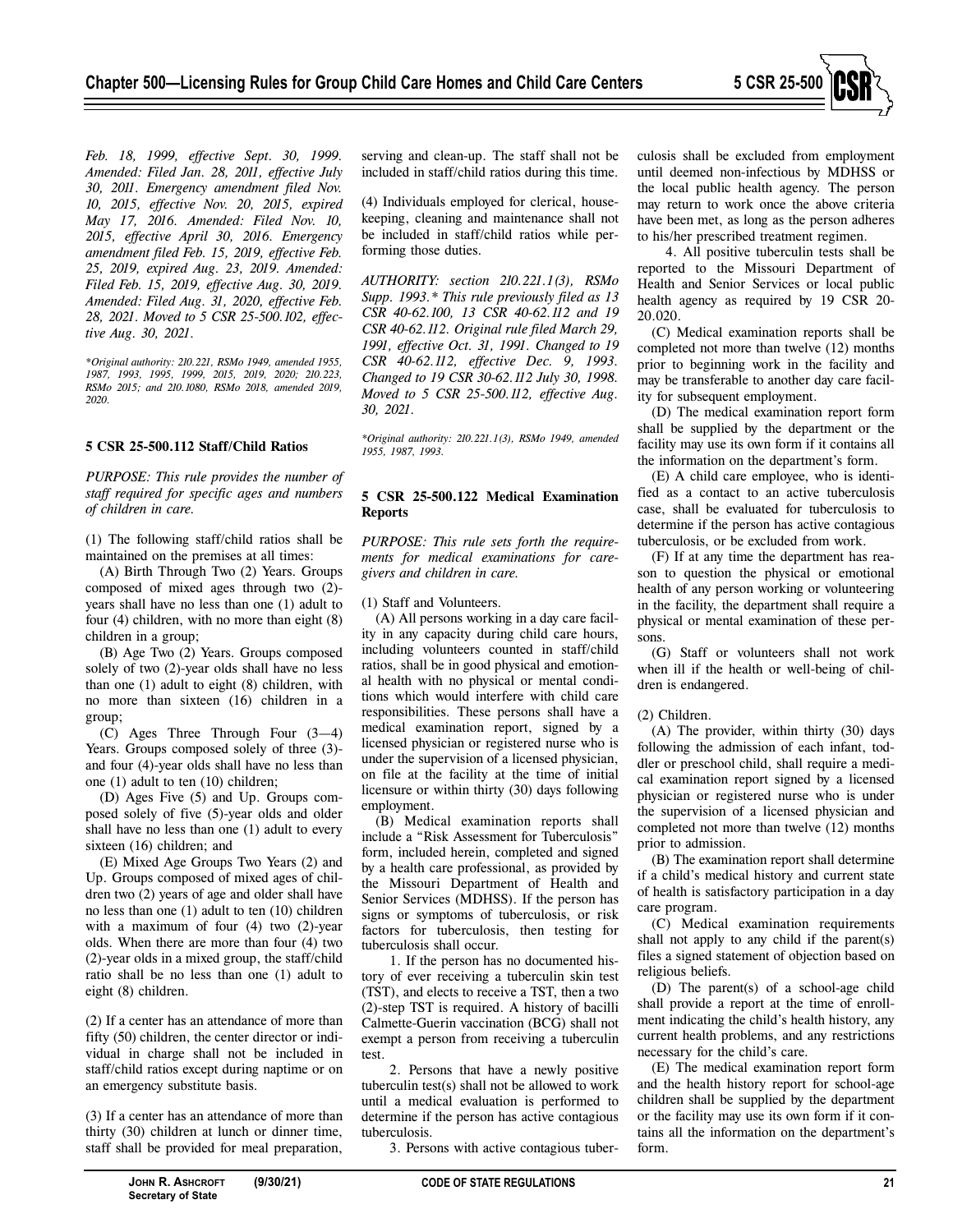



Missouri Department of Health and Senior Services Bureau of Communicable Disease Control and Prevention **Tuberculosis (TB) Risk Assessment Form** 

| <b>Patient's Name:</b>                                                                                                                                                                                                                      |                                                                                                                   |                      | Date of Birth:                                                                                                                                        |                                      | Date:                   |  |  |
|---------------------------------------------------------------------------------------------------------------------------------------------------------------------------------------------------------------------------------------------|-------------------------------------------------------------------------------------------------------------------|----------------------|-------------------------------------------------------------------------------------------------------------------------------------------------------|--------------------------------------|-------------------------|--|--|
| A. Please answer the following questions:                                                                                                                                                                                                   |                                                                                                                   |                      |                                                                                                                                                       |                                      |                         |  |  |
|                                                                                                                                                                                                                                             | No<br><b>Yes</b><br>Have you ever had a positive Mantoux tuberculin skin test (TST)?                              |                      |                                                                                                                                                       |                                      |                         |  |  |
|                                                                                                                                                                                                                                             | Have you ever been vaccinated with BCG?                                                                           |                      |                                                                                                                                                       |                                      | Yes<br>No               |  |  |
|                                                                                                                                                                                                                                             |                                                                                                                   |                      | Have you ever had a positive Interferon Gamma Release Assay (IGRA) test?                                                                              |                                      | No<br>$ $ $ $ Yes       |  |  |
| B. TB Risk Assessment - Persons with any of the following are candidates for either Mantoux tuberculin skin<br>test (TST) or Interferon Gamma Release Assay (IGRA), unless a previous positive test has been documented.                    |                                                                                                                   |                      |                                                                                                                                                       |                                      |                         |  |  |
| Yes<br>No<br>Have you ever had close contact with anyone who was sick with tuberculosis (TB)?                                                                                                                                               |                                                                                                                   |                      |                                                                                                                                                       |                                      |                         |  |  |
|                                                                                                                                                                                                                                             | Have you ever traveled to/in one or more of the countries listed below?<br>(If yes, please CHECK the country/ies) |                      |                                                                                                                                                       |                                      | $\exists$ No<br>$ $ Yes |  |  |
|                                                                                                                                                                                                                                             |                                                                                                                   |                      | Were you born in one of the countries listed below and arrived in the U.S. within the                                                                 |                                      |                         |  |  |
| past 5 years?                                                                                                                                                                                                                               | (If yes, please CIRCLE the country)                                                                               |                      |                                                                                                                                                       |                                      | No<br>Yes               |  |  |
| Afghanistan                                                                                                                                                                                                                                 | Chad                                                                                                              | Guinea-Bissau        | Mali                                                                                                                                                  | Peru                                 | Tanzania-UR             |  |  |
| Algeria                                                                                                                                                                                                                                     | China                                                                                                             | Guyana               | Marshall Islands                                                                                                                                      | Philippines                          | Thailand                |  |  |
| Angola                                                                                                                                                                                                                                      | Colombia                                                                                                          | Haiti                | Mauritania                                                                                                                                            | Poland                               | Timor-Leste             |  |  |
| Anguilla                                                                                                                                                                                                                                    | Comoros                                                                                                           | Honduras             | <b>Mauritius</b>                                                                                                                                      | Portugal                             | Togo                    |  |  |
| Argentina                                                                                                                                                                                                                                   | Congo                                                                                                             | India                | Mexico                                                                                                                                                | Qatar                                | Tokelau                 |  |  |
| Amenia                                                                                                                                                                                                                                      | Congo DR                                                                                                          | Indonesia            | Micronesia                                                                                                                                            | Romania<br><b>Russian Federation</b> | Tonga<br>Tunisia        |  |  |
| Azerbaijan                                                                                                                                                                                                                                  | Cote d'Ivoire                                                                                                     | Iran                 | Moldova-Rep.                                                                                                                                          | Rwanda                               | Turkey                  |  |  |
| <b>Bahamas</b>                                                                                                                                                                                                                              | Croatia                                                                                                           | Iraq                 | Mongolia<br>Montenegro                                                                                                                                | St. Vincent &                        | Turkmenistan            |  |  |
| Bahrain<br>Bangladesh                                                                                                                                                                                                                       | Djibouti<br>Dominican Republic                                                                                    | Japan<br>Kazakhstan  | Morocco                                                                                                                                               | The Grenadines                       | Tuvalu                  |  |  |
| <b>Belarus</b>                                                                                                                                                                                                                              | Ecuador                                                                                                           | Kenya                | Mozambique                                                                                                                                            | Sao Tome & Principe                  | Uganda                  |  |  |
| Belize                                                                                                                                                                                                                                      | Egypt                                                                                                             | Kiribati             | Myanmar                                                                                                                                               | Saudi Arabia                         | Ukraine                 |  |  |
| Benin                                                                                                                                                                                                                                       | El Salvador                                                                                                       | Korea-DPR            | Namibia                                                                                                                                               | Senegal                              | Uruguay                 |  |  |
| <b>Bhutan</b>                                                                                                                                                                                                                               | <b>Equatorial Guinea</b>                                                                                          | Korea-Republic       | Nauru                                                                                                                                                 | Seychelles                           | Uzbekistan              |  |  |
| Bolivia                                                                                                                                                                                                                                     | Eritrea                                                                                                           | Kuwait               | Nepal                                                                                                                                                 | Sierra Leone                         | Vanuatu                 |  |  |
| Bosnia & Herzegovina                                                                                                                                                                                                                        | Estonia                                                                                                           | Kyrgyzstan           | New Caledonia                                                                                                                                         | Singapore                            | Venezuela               |  |  |
| <b>Botswana</b>                                                                                                                                                                                                                             | Ethiopia                                                                                                          | Lao PDR              | Nicaragua                                                                                                                                             | Solomon Islands                      | Viet Nam                |  |  |
| <b>Brazil</b>                                                                                                                                                                                                                               | Fiji                                                                                                              | Latvia               | Niger                                                                                                                                                 | Somalia                              | Wallis & Futuna Islands |  |  |
| Brunei Darussalam                                                                                                                                                                                                                           | French Polynesia                                                                                                  | Lesotho              | Nigeria                                                                                                                                               | South Africa                         | W. Bank & Gaza Strip    |  |  |
| <b>Bulgaria</b>                                                                                                                                                                                                                             | Gabon                                                                                                             | Liberia              | Niue                                                                                                                                                  | Spain                                | Yemen                   |  |  |
| <b>Burkina Faso</b>                                                                                                                                                                                                                         | Gambia                                                                                                            | Lithuania            | N. Mariana Islands                                                                                                                                    | Sri Lanka<br>Sudan                   | Zambia<br>Zimbabwe      |  |  |
| Burundi                                                                                                                                                                                                                                     | Georgia                                                                                                           | Macedonia-TFYR       | Pakistan                                                                                                                                              | Suriname                             |                         |  |  |
| Cambodia                                                                                                                                                                                                                                    | Ghana                                                                                                             | Madagascar<br>Malawi | Palau<br>Panama                                                                                                                                       | Syrian Arab Republic                 |                         |  |  |
| Cameroon<br>Cape Verde                                                                                                                                                                                                                      | Guam<br>Guatemala                                                                                                 | Malaysia             | Papua New Guinea                                                                                                                                      | Swaziland                            |                         |  |  |
| Central African Rep.                                                                                                                                                                                                                        | Guinea                                                                                                            | Maldives             | Paraguay                                                                                                                                              | Tajikistan                           |                         |  |  |
|                                                                                                                                                                                                                                             |                                                                                                                   |                      |                                                                                                                                                       |                                      |                         |  |  |
|                                                                                                                                                                                                                                             | population. For future updates, refer to www.who.int/globalatlas/dataQuery/default.asp                            |                      | Source: World Health Organization Global Tuberculosis Control, WHO Report 2006, Countries with Tuberculosis incidence rates of > 20 cases per 100,000 |                                      |                         |  |  |
| $\gamma$ res<br>No<br>Have you ever had an abnormal chest x-ray?                                                                                                                                                                            |                                                                                                                   |                      |                                                                                                                                                       |                                      |                         |  |  |
| Yes<br>No<br>Do you have HIV or AIDS?                                                                                                                                                                                                       |                                                                                                                   |                      |                                                                                                                                                       |                                      |                         |  |  |
| ]Yes [<br>No<br>Are you an organ transplant recipient or donor?                                                                                                                                                                             |                                                                                                                   |                      |                                                                                                                                                       |                                      |                         |  |  |
| Are you immunosuppressed (taking an equivalent of $> 15$ mg/day of prednisone for $\geq 1$ month, or<br> Yes <br>No<br>currently taking prescription arthritis medication)?                                                                 |                                                                                                                   |                      |                                                                                                                                                       |                                      |                         |  |  |
| $\Box$ Yes<br>$\exists$ No<br>Are you a resident, employee, or volunteer in a high-risk congregate setting (e.g., correctional<br>facilities, nursing homes, homeless shelters, hospitals, and other health care facilities)?               |                                                                                                                   |                      |                                                                                                                                                       |                                      |                         |  |  |
|                                                                                                                                                                                                                                             |                                                                                                                   |                      |                                                                                                                                                       |                                      |                         |  |  |
| Do you have any medical conditions such as diabetes, silicosis, head, neck, or lung cancer, hematologic or                                                                                                                                  |                                                                                                                   |                      |                                                                                                                                                       |                                      |                         |  |  |
| reticuloendothelial disease such as Hodgkin's disease or leukemia, end stage renal disease, intestinal bypass or<br>$\forall$ es $\Box$ No<br>gastrectomy, chronic malabsorption syndrome, low body weight (i.e., 10% or more below ideal)? |                                                                                                                   |                      |                                                                                                                                                       |                                      |                         |  |  |
| Do you have you a cough lasting 3 weeks or longer, chest pain, weakness or fatigue, weight loss,<br>$\rfloor$ Yes $\lfloor$ No<br>chills, fever and/or night sweats? Are you coughing up blood or phlegm?                                   |                                                                                                                   |                      |                                                                                                                                                       |                                      |                         |  |  |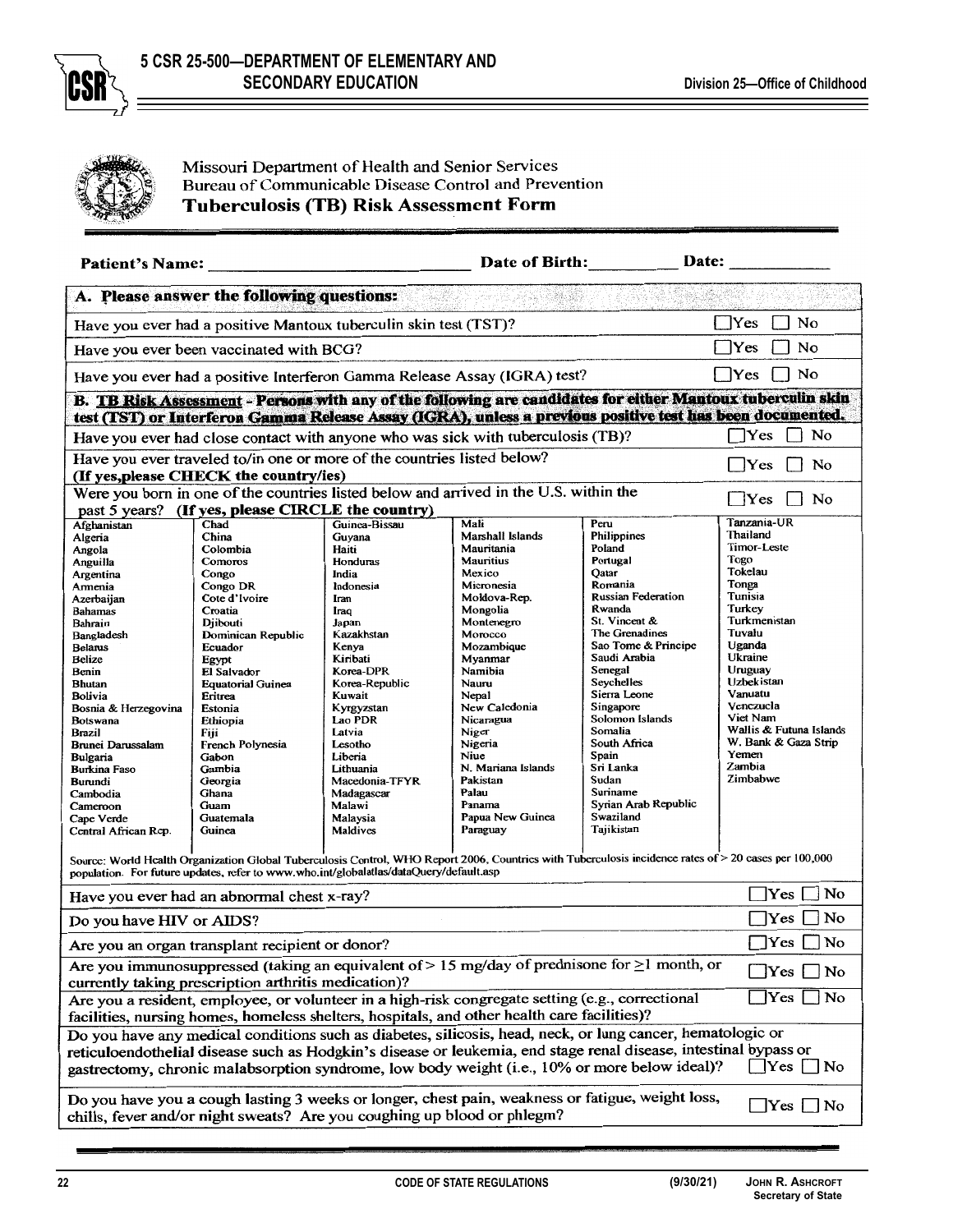

**Secretary of State**

Missouri Department of Health and Senior Services Bureau of Communicable Disease Control and Prevention **Tuberculosis (TB) Risk Assessment Form** 

## Patient please skip to Section D for required signature below.

C. Medical Evaluation (to be completed by Health Care Professional - if required)

## Health Care Provider: If the answer to any of the TB Risk Assessment questions is YES, proceed with additional evaluation as needed.

| Date Given:<br>Result: _________ mm of induration<br>**Interpretation: positive negative<br>Date Read:<br>Date Given: _____<br>Result: <u>mm</u> of induration<br>**Interpretation: positive negative<br><b>**Interpretation Guidelines</b><br>>5 mm is positive:<br>$>$ 10 mm is positive:<br>Persons born in a high prevalence country or who resided in one for<br>Recent close contacts of an individual with infectious TB<br>a significant* amount of time<br>Persons with fibrotic changes on a prior chest x-ray<br>History of illicit drug use<br>consistent with past TB disease<br>Mycobacteriology laboratory personnel<br>Organ transplant recipients<br>History of resident, worker or volunteer in high-risk congregate settings<br>Immunosuppressed persons: taking $\geq 15$ mg/d of<br>Persons with the following clinical conditions: silicosis, diabetes<br>prednisone for $\geq 1$ month; taking a TNF- $\alpha$ antagonist<br>mellitus, chronic renal failure, leukemias and lymphomas, head, neck or<br>Persons with HIV/AIDS<br>lung cancer, low body weight (>10% below ideal), gastrectomy or<br>intestinal bypass, chronic malabsorption syndromes<br>$>15$ mm is positive:<br>Children $\leq 4$ years of age<br>Persons with no known risk factors for TB disease<br>Children and adolescents exposed to adults in high-risk categories<br>2. Interferon Gamma Release Assay (IGRA)<br>Date Obtained: (specify method)<br>QFT-G QFT-GIT other<br>Negative Positive Intermediate<br><b>Result:</b><br>QFT-G _________ QFT-GIT _______ other<br>(specify method)<br><b>Date Obtained:</b> (specify method)<br><b>Result:</b> Negative Positive Intermediate<br>3. Chest X-ray: (Required if TST or IGRA is positive)<br>Result: normal abnormal<br>Date of chest x-ray: $\frac{1}{\sqrt{1-\frac{1}{2}}\sqrt{1-\frac{1}{2}}\sqrt{1-\frac{1}{2}}\sqrt{1-\frac{1}{2}}}}$<br>Comments:<br>4. Sputum Collection: Please collect three (3) consecutive sputum, one early morning and all must be at least eight<br>(8) hours apart with a minimum of 2 milliliters/2ml per tube. Collect in containers provided by the Missouri<br>Department of Health and Senior Services State Public Health Laboratory. (Contact 573-751-3334 to order sputum<br>containers.)<br>1. Date Obtained: Result: 2. Date Obtained: Result: 2. Date Obtained: Result: 2. Date Obtained: 2. Date Obtained:<br>If you have any questions regarding this form, please contact the Bureau of Communicable Disease Control and Prevention at<br><b>D.</b> Needed Signatures<br>(한 학교 - 1979 - 고추한 <u>경찰 발전 수</u> 년<br>Date:<br>Patient Signature (Required)<br>I hereby certify that this application contains no misrepresentation or falsification and that the information given by me is true and<br>complete to the best of my knowledge and belief.<br>Date:<br>Health Care Professional(Required) | The TST interpretation should be based on mm of induration as well as risk factors.)** | Date Read: |
|------------------------------------------------------------------------------------------------------------------------------------------------------------------------------------------------------------------------------------------------------------------------------------------------------------------------------------------------------------------------------------------------------------------------------------------------------------------------------------------------------------------------------------------------------------------------------------------------------------------------------------------------------------------------------------------------------------------------------------------------------------------------------------------------------------------------------------------------------------------------------------------------------------------------------------------------------------------------------------------------------------------------------------------------------------------------------------------------------------------------------------------------------------------------------------------------------------------------------------------------------------------------------------------------------------------------------------------------------------------------------------------------------------------------------------------------------------------------------------------------------------------------------------------------------------------------------------------------------------------------------------------------------------------------------------------------------------------------------------------------------------------------------------------------------------------------------------------------------------------------------------------------------------------------------------------------------------------------------------------------------------------------------------------------------------------------------------------------------------------------------------------------------------------------------------------------------------------------------------------------------------------------------------------------------------------------------------------------------------------------------------------------------------------------------------------------------------------------------------------------------------------------------------------------------------------------------------------------------------------------------------------------------------------------------------------------------------------------------------------------------------------------------------------------------------------------------------------------------------------------------------------------------|----------------------------------------------------------------------------------------|------------|
|                                                                                                                                                                                                                                                                                                                                                                                                                                                                                                                                                                                                                                                                                                                                                                                                                                                                                                                                                                                                                                                                                                                                                                                                                                                                                                                                                                                                                                                                                                                                                                                                                                                                                                                                                                                                                                                                                                                                                                                                                                                                                                                                                                                                                                                                                                                                                                                                                                                                                                                                                                                                                                                                                                                                                                                                                                                                                                      |                                                                                        |            |
|                                                                                                                                                                                                                                                                                                                                                                                                                                                                                                                                                                                                                                                                                                                                                                                                                                                                                                                                                                                                                                                                                                                                                                                                                                                                                                                                                                                                                                                                                                                                                                                                                                                                                                                                                                                                                                                                                                                                                                                                                                                                                                                                                                                                                                                                                                                                                                                                                                                                                                                                                                                                                                                                                                                                                                                                                                                                                                      |                                                                                        |            |
|                                                                                                                                                                                                                                                                                                                                                                                                                                                                                                                                                                                                                                                                                                                                                                                                                                                                                                                                                                                                                                                                                                                                                                                                                                                                                                                                                                                                                                                                                                                                                                                                                                                                                                                                                                                                                                                                                                                                                                                                                                                                                                                                                                                                                                                                                                                                                                                                                                                                                                                                                                                                                                                                                                                                                                                                                                                                                                      |                                                                                        |            |
|                                                                                                                                                                                                                                                                                                                                                                                                                                                                                                                                                                                                                                                                                                                                                                                                                                                                                                                                                                                                                                                                                                                                                                                                                                                                                                                                                                                                                                                                                                                                                                                                                                                                                                                                                                                                                                                                                                                                                                                                                                                                                                                                                                                                                                                                                                                                                                                                                                                                                                                                                                                                                                                                                                                                                                                                                                                                                                      |                                                                                        |            |
|                                                                                                                                                                                                                                                                                                                                                                                                                                                                                                                                                                                                                                                                                                                                                                                                                                                                                                                                                                                                                                                                                                                                                                                                                                                                                                                                                                                                                                                                                                                                                                                                                                                                                                                                                                                                                                                                                                                                                                                                                                                                                                                                                                                                                                                                                                                                                                                                                                                                                                                                                                                                                                                                                                                                                                                                                                                                                                      |                                                                                        |            |
|                                                                                                                                                                                                                                                                                                                                                                                                                                                                                                                                                                                                                                                                                                                                                                                                                                                                                                                                                                                                                                                                                                                                                                                                                                                                                                                                                                                                                                                                                                                                                                                                                                                                                                                                                                                                                                                                                                                                                                                                                                                                                                                                                                                                                                                                                                                                                                                                                                                                                                                                                                                                                                                                                                                                                                                                                                                                                                      |                                                                                        |            |
|                                                                                                                                                                                                                                                                                                                                                                                                                                                                                                                                                                                                                                                                                                                                                                                                                                                                                                                                                                                                                                                                                                                                                                                                                                                                                                                                                                                                                                                                                                                                                                                                                                                                                                                                                                                                                                                                                                                                                                                                                                                                                                                                                                                                                                                                                                                                                                                                                                                                                                                                                                                                                                                                                                                                                                                                                                                                                                      |                                                                                        |            |
|                                                                                                                                                                                                                                                                                                                                                                                                                                                                                                                                                                                                                                                                                                                                                                                                                                                                                                                                                                                                                                                                                                                                                                                                                                                                                                                                                                                                                                                                                                                                                                                                                                                                                                                                                                                                                                                                                                                                                                                                                                                                                                                                                                                                                                                                                                                                                                                                                                                                                                                                                                                                                                                                                                                                                                                                                                                                                                      |                                                                                        |            |
|                                                                                                                                                                                                                                                                                                                                                                                                                                                                                                                                                                                                                                                                                                                                                                                                                                                                                                                                                                                                                                                                                                                                                                                                                                                                                                                                                                                                                                                                                                                                                                                                                                                                                                                                                                                                                                                                                                                                                                                                                                                                                                                                                                                                                                                                                                                                                                                                                                                                                                                                                                                                                                                                                                                                                                                                                                                                                                      |                                                                                        |            |
|                                                                                                                                                                                                                                                                                                                                                                                                                                                                                                                                                                                                                                                                                                                                                                                                                                                                                                                                                                                                                                                                                                                                                                                                                                                                                                                                                                                                                                                                                                                                                                                                                                                                                                                                                                                                                                                                                                                                                                                                                                                                                                                                                                                                                                                                                                                                                                                                                                                                                                                                                                                                                                                                                                                                                                                                                                                                                                      |                                                                                        |            |
|                                                                                                                                                                                                                                                                                                                                                                                                                                                                                                                                                                                                                                                                                                                                                                                                                                                                                                                                                                                                                                                                                                                                                                                                                                                                                                                                                                                                                                                                                                                                                                                                                                                                                                                                                                                                                                                                                                                                                                                                                                                                                                                                                                                                                                                                                                                                                                                                                                                                                                                                                                                                                                                                                                                                                                                                                                                                                                      |                                                                                        |            |
|                                                                                                                                                                                                                                                                                                                                                                                                                                                                                                                                                                                                                                                                                                                                                                                                                                                                                                                                                                                                                                                                                                                                                                                                                                                                                                                                                                                                                                                                                                                                                                                                                                                                                                                                                                                                                                                                                                                                                                                                                                                                                                                                                                                                                                                                                                                                                                                                                                                                                                                                                                                                                                                                                                                                                                                                                                                                                                      |                                                                                        |            |
|                                                                                                                                                                                                                                                                                                                                                                                                                                                                                                                                                                                                                                                                                                                                                                                                                                                                                                                                                                                                                                                                                                                                                                                                                                                                                                                                                                                                                                                                                                                                                                                                                                                                                                                                                                                                                                                                                                                                                                                                                                                                                                                                                                                                                                                                                                                                                                                                                                                                                                                                                                                                                                                                                                                                                                                                                                                                                                      |                                                                                        |            |
|                                                                                                                                                                                                                                                                                                                                                                                                                                                                                                                                                                                                                                                                                                                                                                                                                                                                                                                                                                                                                                                                                                                                                                                                                                                                                                                                                                                                                                                                                                                                                                                                                                                                                                                                                                                                                                                                                                                                                                                                                                                                                                                                                                                                                                                                                                                                                                                                                                                                                                                                                                                                                                                                                                                                                                                                                                                                                                      |                                                                                        |            |
|                                                                                                                                                                                                                                                                                                                                                                                                                                                                                                                                                                                                                                                                                                                                                                                                                                                                                                                                                                                                                                                                                                                                                                                                                                                                                                                                                                                                                                                                                                                                                                                                                                                                                                                                                                                                                                                                                                                                                                                                                                                                                                                                                                                                                                                                                                                                                                                                                                                                                                                                                                                                                                                                                                                                                                                                                                                                                                      |                                                                                        |            |
|                                                                                                                                                                                                                                                                                                                                                                                                                                                                                                                                                                                                                                                                                                                                                                                                                                                                                                                                                                                                                                                                                                                                                                                                                                                                                                                                                                                                                                                                                                                                                                                                                                                                                                                                                                                                                                                                                                                                                                                                                                                                                                                                                                                                                                                                                                                                                                                                                                                                                                                                                                                                                                                                                                                                                                                                                                                                                                      |                                                                                        |            |
|                                                                                                                                                                                                                                                                                                                                                                                                                                                                                                                                                                                                                                                                                                                                                                                                                                                                                                                                                                                                                                                                                                                                                                                                                                                                                                                                                                                                                                                                                                                                                                                                                                                                                                                                                                                                                                                                                                                                                                                                                                                                                                                                                                                                                                                                                                                                                                                                                                                                                                                                                                                                                                                                                                                                                                                                                                                                                                      |                                                                                        |            |
|                                                                                                                                                                                                                                                                                                                                                                                                                                                                                                                                                                                                                                                                                                                                                                                                                                                                                                                                                                                                                                                                                                                                                                                                                                                                                                                                                                                                                                                                                                                                                                                                                                                                                                                                                                                                                                                                                                                                                                                                                                                                                                                                                                                                                                                                                                                                                                                                                                                                                                                                                                                                                                                                                                                                                                                                                                                                                                      |                                                                                        |            |
|                                                                                                                                                                                                                                                                                                                                                                                                                                                                                                                                                                                                                                                                                                                                                                                                                                                                                                                                                                                                                                                                                                                                                                                                                                                                                                                                                                                                                                                                                                                                                                                                                                                                                                                                                                                                                                                                                                                                                                                                                                                                                                                                                                                                                                                                                                                                                                                                                                                                                                                                                                                                                                                                                                                                                                                                                                                                                                      |                                                                                        |            |
|                                                                                                                                                                                                                                                                                                                                                                                                                                                                                                                                                                                                                                                                                                                                                                                                                                                                                                                                                                                                                                                                                                                                                                                                                                                                                                                                                                                                                                                                                                                                                                                                                                                                                                                                                                                                                                                                                                                                                                                                                                                                                                                                                                                                                                                                                                                                                                                                                                                                                                                                                                                                                                                                                                                                                                                                                                                                                                      |                                                                                        |            |
|                                                                                                                                                                                                                                                                                                                                                                                                                                                                                                                                                                                                                                                                                                                                                                                                                                                                                                                                                                                                                                                                                                                                                                                                                                                                                                                                                                                                                                                                                                                                                                                                                                                                                                                                                                                                                                                                                                                                                                                                                                                                                                                                                                                                                                                                                                                                                                                                                                                                                                                                                                                                                                                                                                                                                                                                                                                                                                      |                                                                                        |            |
|                                                                                                                                                                                                                                                                                                                                                                                                                                                                                                                                                                                                                                                                                                                                                                                                                                                                                                                                                                                                                                                                                                                                                                                                                                                                                                                                                                                                                                                                                                                                                                                                                                                                                                                                                                                                                                                                                                                                                                                                                                                                                                                                                                                                                                                                                                                                                                                                                                                                                                                                                                                                                                                                                                                                                                                                                                                                                                      |                                                                                        |            |
|                                                                                                                                                                                                                                                                                                                                                                                                                                                                                                                                                                                                                                                                                                                                                                                                                                                                                                                                                                                                                                                                                                                                                                                                                                                                                                                                                                                                                                                                                                                                                                                                                                                                                                                                                                                                                                                                                                                                                                                                                                                                                                                                                                                                                                                                                                                                                                                                                                                                                                                                                                                                                                                                                                                                                                                                                                                                                                      |                                                                                        |            |
|                                                                                                                                                                                                                                                                                                                                                                                                                                                                                                                                                                                                                                                                                                                                                                                                                                                                                                                                                                                                                                                                                                                                                                                                                                                                                                                                                                                                                                                                                                                                                                                                                                                                                                                                                                                                                                                                                                                                                                                                                                                                                                                                                                                                                                                                                                                                                                                                                                                                                                                                                                                                                                                                                                                                                                                                                                                                                                      |                                                                                        |            |
|                                                                                                                                                                                                                                                                                                                                                                                                                                                                                                                                                                                                                                                                                                                                                                                                                                                                                                                                                                                                                                                                                                                                                                                                                                                                                                                                                                                                                                                                                                                                                                                                                                                                                                                                                                                                                                                                                                                                                                                                                                                                                                                                                                                                                                                                                                                                                                                                                                                                                                                                                                                                                                                                                                                                                                                                                                                                                                      |                                                                                        |            |
|                                                                                                                                                                                                                                                                                                                                                                                                                                                                                                                                                                                                                                                                                                                                                                                                                                                                                                                                                                                                                                                                                                                                                                                                                                                                                                                                                                                                                                                                                                                                                                                                                                                                                                                                                                                                                                                                                                                                                                                                                                                                                                                                                                                                                                                                                                                                                                                                                                                                                                                                                                                                                                                                                                                                                                                                                                                                                                      | $(573) 751 - 6113.$                                                                    |            |
|                                                                                                                                                                                                                                                                                                                                                                                                                                                                                                                                                                                                                                                                                                                                                                                                                                                                                                                                                                                                                                                                                                                                                                                                                                                                                                                                                                                                                                                                                                                                                                                                                                                                                                                                                                                                                                                                                                                                                                                                                                                                                                                                                                                                                                                                                                                                                                                                                                                                                                                                                                                                                                                                                                                                                                                                                                                                                                      |                                                                                        |            |
|                                                                                                                                                                                                                                                                                                                                                                                                                                                                                                                                                                                                                                                                                                                                                                                                                                                                                                                                                                                                                                                                                                                                                                                                                                                                                                                                                                                                                                                                                                                                                                                                                                                                                                                                                                                                                                                                                                                                                                                                                                                                                                                                                                                                                                                                                                                                                                                                                                                                                                                                                                                                                                                                                                                                                                                                                                                                                                      |                                                                                        |            |
|                                                                                                                                                                                                                                                                                                                                                                                                                                                                                                                                                                                                                                                                                                                                                                                                                                                                                                                                                                                                                                                                                                                                                                                                                                                                                                                                                                                                                                                                                                                                                                                                                                                                                                                                                                                                                                                                                                                                                                                                                                                                                                                                                                                                                                                                                                                                                                                                                                                                                                                                                                                                                                                                                                                                                                                                                                                                                                      |                                                                                        |            |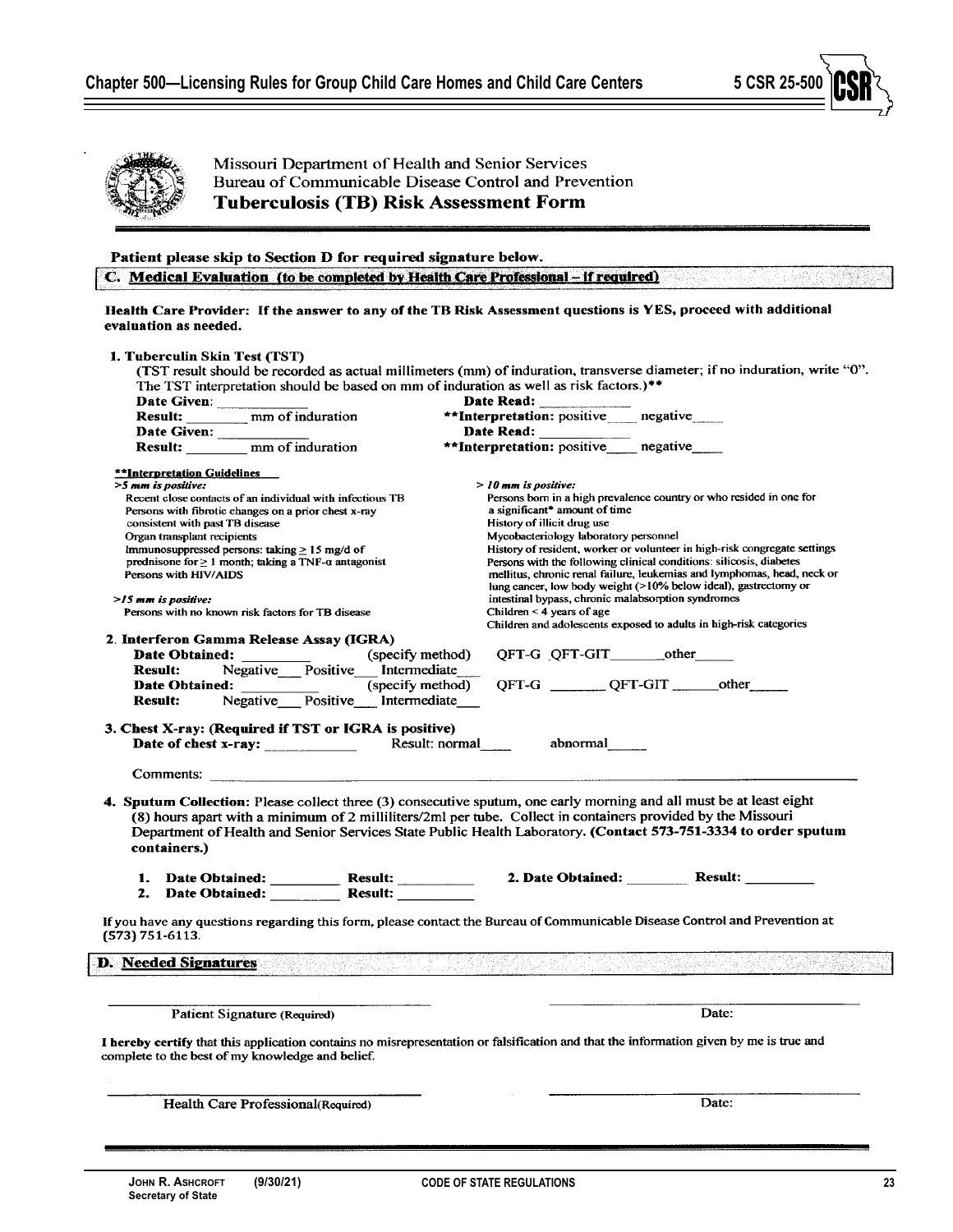*AUTHORITY: section 210.221, RSMo 2000.\* This rule was previously filed as 13 CSR 40- 62.110, 13 CSR 40-62.122, and 19 CSR 40- 62.122. Original rule filed March 29, 1991, effective Oct. 31, 1991. Changed to 19 CSR 40-62.122, effective Dec. 9, 1993. Emergency amendment filed Aug. 18, 1993, effective Aug. 28, 1993, expired Dec. 25, 1993. Emergency amendment filed Jan. 4, 1994, effective Jan. 14, 1994, expired May 13, 1994. Amended: Filed Aug. 18, 1993, effective April 9, 1994. Changed to 19 CSR 30-62.122 July 30, 1998. Amended: Filed April 29, 2011, effective Oct. 30, 2011. Moved to 5 CSR 25-500.122, effective Aug. 30, 2021.* 

*\*Original authority: 210.221, RSMo 1949, amended 1955, 1987, 1993, 1995, 1999*.

## **5 CSR 25-500.132 Admission Policies and Procedures**

*PURPOSE: This rule defines admission policies and procedures for children in care.* 

*PUBLISHER'S NOTE: The secretary of state has determined that the publication of the entire text of the material which is incorporated by reference as a portion of this rule would be unduly cumbersome or expensive. This material as incorporated by reference in this rule shall be maintained by the agency at its headquarters and shall be made available to the public for inspection and copying at no more than the actual cost of reproduction. This note applies only to the reference material. The entire text of the rule is printed here.* 

(1) The provider shall establish, implement, and maintain written policies pertaining to the program goals, admission, safe sleep practices for children less than one (1) year of age, care, and discharge of children, and shall provide a copy to the parent(s) at the time of enrollment.

(2) The provider's infant safe sleep policy shall comply with section 210.223, RSMo, and shall include, but not be limited to:

(A) The following safe sleep practices:

1. The policy shall list the licensee's expectations regarding how and when caregivers are to be trained on safe sleep;

2. A requirement that children less than one (1) year of age be placed on their backs to sleep;

3. A requirement that the facility shall receive a written statement from the infant's licensed health care provider stating that the infant requires alternative sleep positions or special sleeping arrangements that differ from

those set forth in 19 CSR 30-62.182(2)(C) prior to allowing the infant to be placed in a sleep position that is not on his or her back; and

4. Supervision of infants during nap/sleep times, to include:

A. Positioning of staff;

B. Lighting in the nap room;

C. Physical checks of the child to ensure he or she is not overheated or in distress; and

D. Prohibitions against the use of any equipment such as a sound machine that may interfere with the caregiver's ability to see or hear a child who may be distressed; and

(B) The following requirements for safe sleep environments:

1. The policy shall state that cribs and playpens must have a firm mattress and tight fitting sheets, be free of loose bedding, bumper pads, pillows, and soft toys;

2. Shall require infants' heads be uncovered during nap/sleep times;

3. Shall prohibit covering cribs or playpens with blankets or bedding;

4. Shall prohibit smoking in the child care home during the hours children are in care; and

5. Shall require giving the parent(s) or guardian(s) of each infant in care a copy of the provider's safe sleep policy upon the child's enrollment.

(3) The provider shall have available a copy of the *Licensing Rules for Group Day Care Homes and Child Day Care Centers in Missouri* and shall advise the parent(s) at the time of enrollment of his/her child of the availability of the rules for review.

(4) Only children two (2) years of age and older shall be accepted for care unless the facility has been specifically licensed to include infant/toddler care.

(5) If infant/toddler care is provided in a unit auxiliary to a licensed facility for older children, the following shall apply:

(A) Placement of a two (2) year old in either the infant/toddler unit or the unit for older children shall be determined in consultation with the parent(s); and

(B) The infant/toddler unit shall not care for children older than two (2) years unless the total number of children in attendance at the time is four (4) or fewer.

(6) A child who has a special physical, developmental, or behavioral need shall have on file an individualized plan for specialized care from a professionally qualified source.

(7) The provider shall assess his/her ability to

provide care for the special needs child while also meeting the needs of the other children.

(8) The provider shall develop and implement a procedure for admitting children which shall include:

(A) A personal interview with the parent(s) and child to exchange information and arrive at a mutual decision about admitting a child;

(B) A plan for continuing communication between the child care provider and the parent(s);

(C) Discussion of the plan for providing for the care of the ill child as required by 19 CSR 30-62.192 Health Care;

(D) Discussion of the parental plan for providing for the care of the school-age child on scheduled days of school closings; and

(E) Completion by the parent(s) of the following written information which shall be on file before the child is accepted for care:

1. All information required by 19 CSR 30-62.222 Records and Reports;

2. Information regarding a child's personal development, behavior patterns, habits, and individual needs;

3. A diet plan for each infant/toddler signed by the parent(s);

4. Instructions for action to be taken if the parent(s) or physician designated by the parent(s) cannot be reached in an emergency and permission for emergency medical care;

5. Information indicating that the child has completed age-appropriate immunizations, is in the process of completing immunizations, or is exempt from immunization requirements as defined by 19 CSR 30- 62.192 Health Care;

6. Permission for field trips, transportation to and from school, and other transportation;

7. Permission for school-age children to leave the facility to participate in classes, clubs, or other activities, naming the activity, time of leaving and returning, and the method of transportation to and from the activity (Permission for regular activities such as scouting may be given for the entire school term.); and

8. Acknowledgement by the parent(s) that—

A. They have received a copy of the provider's policies pertaining to the admission, care, and discharge of children;

B. They have been informed that the *Licensing Rules for Group Day Care Homes and Child Day Care Centers in Missouri* are available in the facility for their review;

C. They and the provider have agreed on a plan for continuing communication regarding the child's development, behavior, and individual needs;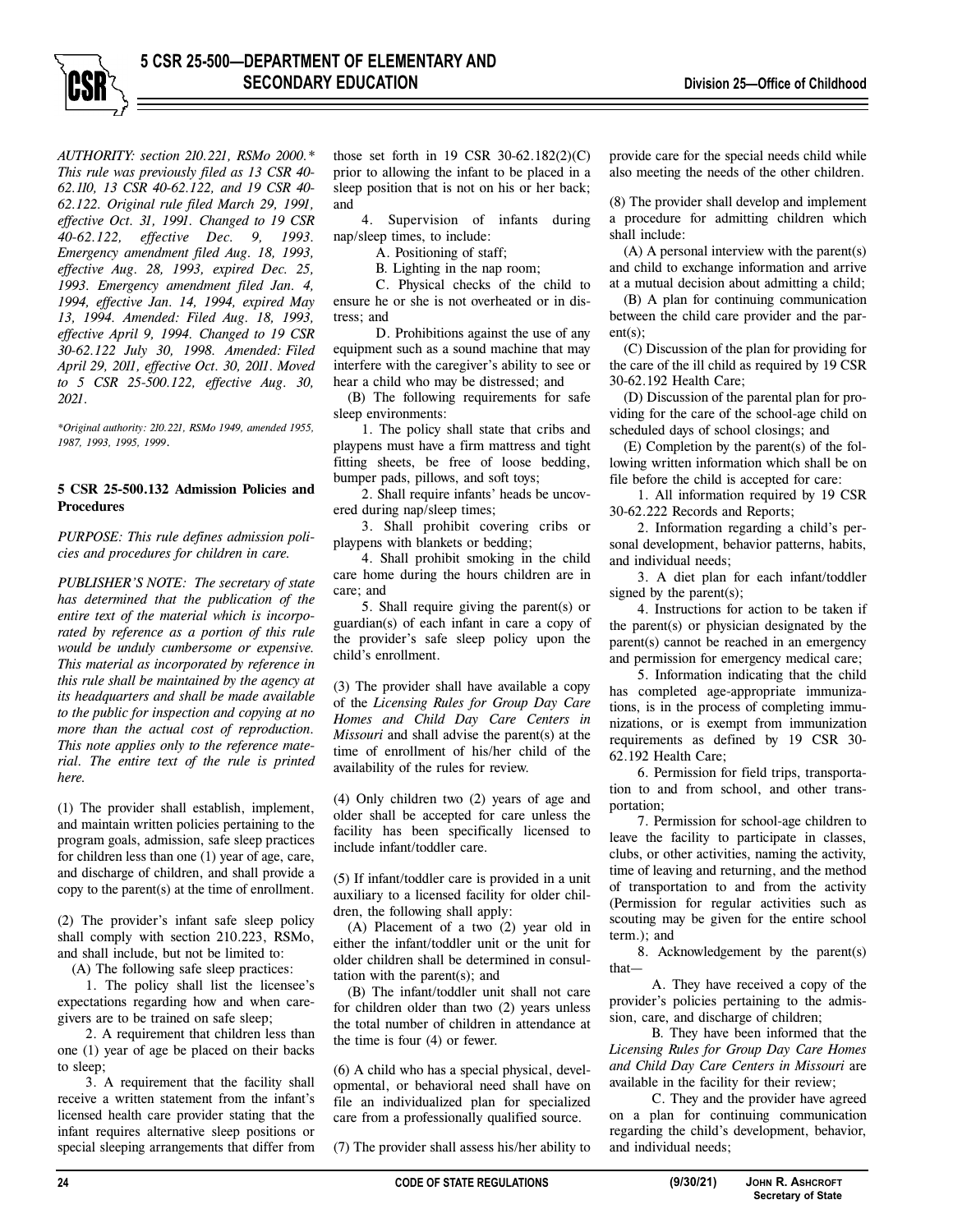

D. They understand and agree that the child may not be accepted for care when ill;

E. They have received a copy of the provider's safe sleep policy when enrolling children less than one (1) year of age; and

F. They have been notified that they may request notice at initial enrollment in or attendance at the facility or upon request of whether there are children for whom an immunization exemption has been filed currently enrolled in or attending the facility.

(9) If care is provided for children related to the center owner(s) or group day care home provider, the parent(s) shall complete and sign a form which is supplied by the department (see 19 CSR 30-61.135). The form shall be on file at the facility before children related to the center owner(s) or group day care home provider are accepted for care, and shall contain the following identifying information:

(A) Each child's name, address, birthdate, and date of admission;

(B) Each child's relationship to the center owner(s) or group day care home provider; and

(C) The parent's(s') name(s), address(es), and telephone number(s).

(10) If a provider enrolls children for irregular or intermittent care, all procedures for admitting children shall be followed. Children enrolled on an irregular or intermittent basis shall be accepted only by appointment and shall not cause the facility to exceed its licensed capacity.

(11) After attempts have been made to meet a child's individual needs, any child who demonstrates an inability to benefit from the care offered by the child care provider or whose presence is detrimental to other children may be discharged from the facility.

(12) Care of a child may be discontinued if the provider and the parent(s) cannot establish a mutually satisfactory working relationship.

(13) Parents shall have access to the facility at any time during child care hours.

*AUTHORITY: sections 210.221 and 210.223, RSMo Supp. 2015.\* This rule previously filed as 13 CSR 40-62.120, 13 CSR 40-62.132, and 19 CSR 40-62.132. Original rule filed March 29, 1991, effective Oct. 31, 1991. Changed to 19 CSR 40-62.132, effective Dec. 9, 1993. Emergency amendment filed Aug. 18, 1993, effective Aug. 28, 1993, expired Dec. 25, 1993. Emergency amendment filed Jan. 4, 1994, effective Jan. 14, 1994, expired May 13, 1994. Amended: Filed Aug. 18,* 

*1993, effective April 9, 1994. Changed to 19 CSR 30-62.132 July 30, 1998. Emergency amendment filed Nov. 10, 2015, effective Nov. 20, 2015, expired May 17, 2016. Amended: Filed Nov. 10, 2015, effective April 30, 2016. Moved to 5 CSR 25-500.132, effective Aug. 30, 2021.* 

*\*Original authority:210.221.1(3), RSMo 1949, amended 1955, 1987, 1993, 1995, 1999, 2015 and 210.223, RSMo 2015.* 

## **5 CSR 25-500.142 Nighttime Care**

*PURPOSE: This rule sets forth requirements for facilities providing nighttime care for children.* 

(1) If nighttime care is to be offered on a regular basis, rules shall be met as set forth for nighttime care and the facility shall be specifically licensed to include nighttime care.

(2) Facilities licensed for nighttime care shall meet the requirements of the following additional rules:

(A) Special effort shall be made by caregivers to individualize care at children's bedtime and awakening. The parent(s) shall be consulted concerning his/her child's particular behavior patterns at bedtime and awakening;

(B) As parents will be calling for children at various hours during nighttime care, room arrangements shall take into consideration the child's need for undisturbed sleep;

(C) Combs, brushes, toothbrushes or other personal items shall be individually marked with the child's name;

(D) Night-lights shall be located in areas as required by individual children's needs;

(E) Separate sleeping and dressing areas shall be provided for school-age boys and girls;

(F) During sleeping hours, caregivers shall be in close proximity to sleeping areas in order to respond to children needing attention. Close proximity means that caregivers shall be close enough to the children to be able to hear any sounds they might make that would indicate a need for assistance. One (1) caregiver shall be awake at all times; and

(G) Adults on the premises shall be limited to staff, parents or authorized individuals.

*AUTHORITY: section 210.221.1(3), RSMo Supp. 1993.\* This rule previously filed as 13 CSR 40-62.130, 13 CSR 40-62.142 and 19 CSR 40-62.142. Original rule filed March 29, 1991, effective Oct. 31, 1991. Changed to 19 CSR 40-62.142, effective Dec. 9, 1993. Changed to 19 CSR 30-62.142 July 30, 1998.* 

*Moved to 5 CSR 25-500.142, effective Aug. 30, 2021.* 

*\*Original authority: 210.221.1(3), RSMo 1949, amended 1955, 1987, 1993.* 

## **5 CSR 25-500.152 Hourly Care Facilities**

*PURPOSE: This rule sets forth requirements for facilities providing irregular, intermittent, hourly care for children.* 

(1) An hourly care facility is a facility licensed exclusively for irregular, intermittent, hourly care.

(2) Hourly care shall be limited to a maximum of fifty (50) hours per month per child. If a child is in care more than fifty (50) hours per month, other child care arrangements shall be made.

(3) Hourly care facilities shall meet all licensing rules for group day care homes and day care centers with the following exceptions:

(A) An outdoor play area is not required;

(B) Children may bring sack lunches; and (C) The children's medical examination

report is not required.

*AUTHORITY: section 210.221.1(3), RSMo Supp. 1993.\* This rule previously filed as 13 CSR 40-62.140, 13 CSR 40-62.152 and 19 CSR 40-62.152. Original rule filed March 29, 1991, effective Oct. 31, 1991. Changed to 19 CSR 40-62.152, effective Dec. 9, 1993. Changed to 19 CSR 30-62.152 July 30, 1998. Moved to 5 CSR 25-500.152, effective Aug. 30, 2021.* 

*\*Original authority: 220.221.1(3), RSMo 1949, amended 1955, 1987, 1993.* 

# **5 CSR 25-500.162 Overlap Care of Children**

*PURPOSE: This rule defines overlap care and sets forth the requirements for overlap care.* 

(1) There may be situations (for example, to accommodate parents' work shifts, beforeand after-school care or before- and aftersummer camp care) when the number of children in care may exceed the licensed capacity of the facility at the time of overlap. The number in care shall never be more than onethird (1/3) over the licensed capacity of the facility. The overlap period(s) shall not exceed two (2) hours total in any twenty-four (24)-hour child-care day. The two (2) hours of available overlap time may be utilized in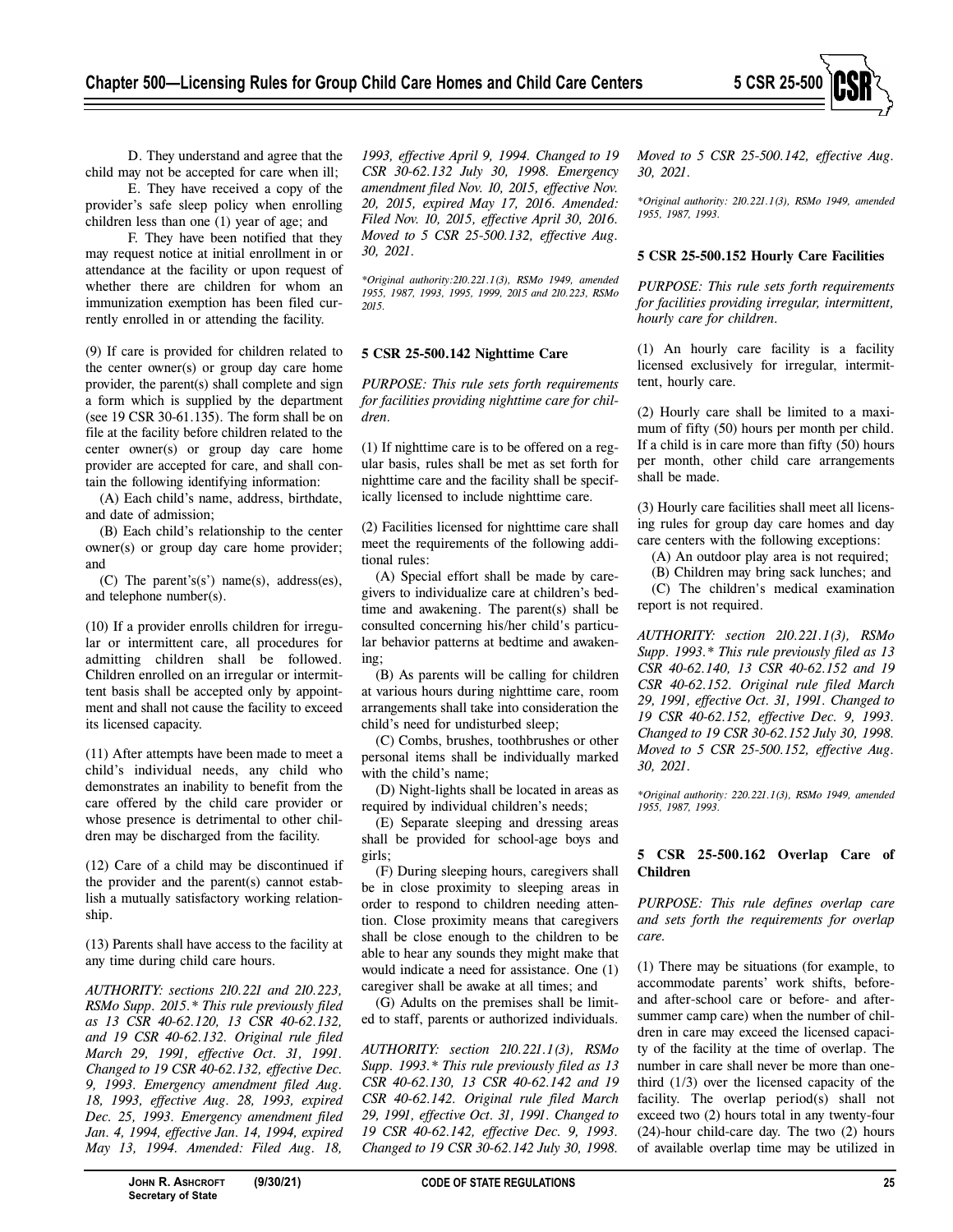

smaller time periods.

(2) Overlap care shall not be provided until an overlap request has been submitted, including the hours overlap care will be provided and written approval has been received from the department. Any changes in the hours of overlap care shall require that a new overlap request form be submitted and approved (see 19 CSR 40-61.155).

(3) All procedures for admitting children shall be followed if a provider chooses to enroll children for overlap care.

(4) Staff/child ratios shall be maintained during overlap periods.

(5) When before- and after-summer camp care for children is provided, the provider shall require that the parent(s) sign a statement of consent for the child to be taken from the facility to the summer camp location.

(6) Overlap shall be granted to an infant/toddler unit or to a preschool/school-age unit based on the licensed capacity of each unit. A provider may not use the time period for one (1) unit to increase the overlap period for the other unit.

(7) Overlap approval shall not be granted to facilities licensed exclusively for before- and after-school child care programs.

*AUTHORITY: section 210.221.1(3), RSMo Supp. 1993.\* This rule previously filed as 13 CSR 40-62.150, 13 CSR 40-62.162 and 19 CSR 40-62.162. Original rule filed March 29, 1991, effective Oct. 31, 1991. Changed to 19 CSR 40-62.162, effective Dec. 9, 1993. Emergency amendment filed Aug. 18, 1993, effective Aug. 28, 1993, expired Dec. 25, 1993. Emergency amendment filed Jan. 4, 1994, effective Jan. 14, 1994, expired May 13, 1994. Amended: Filed Aug. 18, 1993, effective April 9, 1994. Changed to 19 CSR 30-62.162 July 30, 1998. Moved to 5 CSR 25-500.162, effective Aug. 30, 2021.* 

*\*Original authority: 210.221.1(3), RSMo 1949, amended 1955, 1987, 1993.* 

## **5 CSR 25-500.172 Emergency School Closings**

*PURPOSE: This rule allows one-third additional attendance of school-age children on unscheduled days of school closings.* 

(1) On days when schools are closed due to emergencies such as inclement weather or physical plant failure, the facility may accommodate enrolled school-age children who need care. The provider shall be permitted to exceed for the day the licensed capacity of the facility by one-third  $(1/3)$ . The one-third  $(1/3)$ excess attendance for emergency school closings shall not be in addition to the one-third (1/3) excess attendance allowed for overlap care. At no time may the total number in care be more than one-third (1/3) over the licensed capacity of the facility.

(2) Staff/child ratios shall be maintained during emergency school closings.

(3) The provider shall maintain a written record including the date of the emergency school closing, the reason for the closing and the number of children in care on that date.

(4) Emergency school closing overlap shall not be permitted for scheduled days of school closing.

*AUTHORITY: section 210.221.1(3), RSMo Supp. 1993.\* This rule previously filed as 13 CSR 40-62.160, 13 CSR 40-62.172 and 19 CSR 40-62.172. Original rule filed March 29, 1991, effective Oct. 31, 1991. Changed to 19 CSR 40-62.172, effective Dec. 9, 1993. Changed to 19 CSR 30-62.172 July 30, 1998. Moved to 5 CSR 25-500.172, effective Aug. 30, 2021.* 

*\*Original authority: 210.221.1(3), RSMo 1949, amended 1955, 1987, 1993.* 

## **5 CSR 25-500.182 Child Care Program**

*PURPOSE: This rule sets forth the requirements for the care of children, including supervision, emergency drills, discipline, diapering and toileting, and daily activities.* 

(1) Care of the Child.

(A) General Requirements.

1. Caregivers shall not leave any child without competent adult supervision.

2. A caregiver personally shall admit each child upon arrival and personally shall dismiss each child upon departure. Children shall be dismissed only to the parent(s), guardian, legal custodian, or to individuals approved by the parent(s), guardian, or legal custodian.

3. Caregivers shall provide frequent, direct contact so children are not left unobserved on the premises.

4. Children under three (3) shall be supervised and assisted while in the bathroom.

5. A caregiver shall remain in the room

with preschool and school-age children while they are napping or sleeping and shall be able to see and hear them if they have difficulty during napping or when they awaken.

6. Preschool children who do not sleep shall rest on cots or beds at least thirty (30) minutes, but shall not be forced to remain on cots or beds for longer than one (1) hour. They shall then be permitted to leave the napping area to engage in quiet play.

7. Caregivers shall provide special attention on an individual basis for new children having problems adjusting, distressed children, etc. Children shall be encouraged, but not forced to participate in group activities.

8. Children shall not be subjected to child abuse/neglect as defined by section 210.110, RSMo.

(B) Fire and Tornado Drills.

1. Fire, tornado, and other disaster drills shall meet the requirements of 19 CSR 30-62.087 Fire Safety.

(C) Discipline.

1. The provider shall establish simple, understandable rules for children's behavior and shall explain them to the children.

2. Expectations for a child's behavior shall be appropriate for the developmental level of that child.

3. Only constructive, age-appropriate methods of discipline shall be used to help children develop self-control and assume responsibility for their own actions.

4. Praise and encouragement of good behavior shall be used instead of focusing only upon unacceptable behavior.

5. Brief, supervised separation from the group may be used based on a guideline of one (1) minute of separation for each year of the child's age.

6. Firm, positive statements or redirection of behavior shall be used with infants and toddlers.

7. Physical punishment including, but not limited to, spanking, slapping, shaking, biting, or pulling hair shall be prohibited.

8. No discipline technique which is humiliating, threatening, or frightening to children shall be used. Children shall not be shamed, ridiculed, or spoken to harshly, abusively, or with profanity.

9. Punishment or threat of punishment shall not be associated with food, rest, or toilet training.

10. Children shall not be placed in a closet, a locked or unlit room, or any other place which is frightening.

11. Children shall not be permitted to intimidate or harm others, harm themselves, or destroy property.

(D) Care of Infants and Toddlers.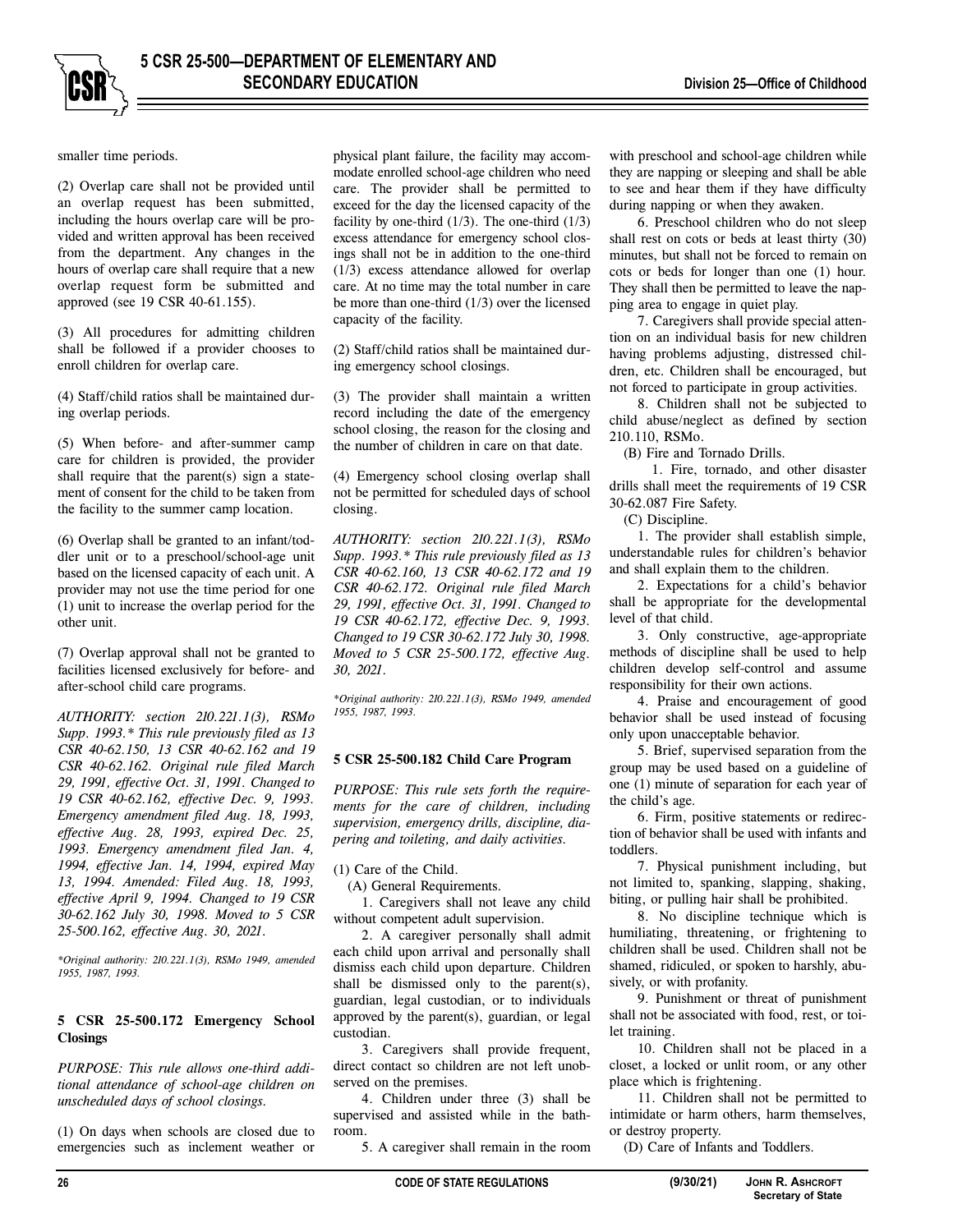

1. Infants and toddlers shall have constant care and supervision. Home monitors or commercial devices marketed to reduce the risk of Sudden Infant Death Syndrome (SIDS) shall not be used in place of supervision while children are napping or sleeping.

2. Children shall be cared for by the same caregiver on a regular basis.

3. Caregivers shall be alert to various needs of the child such as thirst, hunger, diaper change, fear of or aggression by other children, and the need for attention.

(E) Diapering and Toilet Training.

1. Disposable tissues or wipes shall be used to cleanse the child at each time of diapering. Any diapering creams, powders, or other products applied at the time of diapering shall be provided by the parent(s) and labeled with the child's name.

2. The diapering table shall be cleaned thoroughly with a disinfectant after each use.

3. The child shall not be left unattended at any time while on the diapering table.

4. Diapers and wet clothing shall be changed promptly.

5. Wet or soiled diapers shall be placed in an airtight disposal container located in the diaper change area. If cloth diapers are provided by the parent(s), individual airtight plastic bags shall be used to store each soiled diaper for return each day to the parent(s).

6. Caregivers changing diapers shall wash their hands with soap and running water each time after changing a child's diaper.

7. The diapering area and handwashing area shall be separate from any food service area and any food-related materials.

8. No effort shall be made to toilet train a child until the parent(s) and provider agree on when to begin.

9. The routine for toilet training shall be discussed with the parent(s) so the same method will be used at the facility and the child's home.

10. Children shall not be punished, berated, or shamed in any way for soiling their clothes. The parent(s) shall provide extra clothing for his/her child in case the child accidentally soils him/herself.

(2) Daily Activities for Children.

(A) A daily schedule shall be established in written form which shall include activities for all ages of children in care.

(B) Daily activities for preschool and school-age children shall include:

1. Developmentally appropriate play experiences and activities planned to meet the interests, needs, and desires of the children;

2. Individual attention and conversation with adults;

3. Indoor and outdoor play periods which provide a balance of quiet and active play, and individual and small group activities. Activities shall provide some free choice experiences;

4. A total of at least one (1) hour of outdoor play for children in attendance a full day unless prevented by weather or special medical reasons. (Based on wind chill factor or heat index, children shall not be exposed to either extreme element.);

5. Toileting and handwashing times;

6. Regular snack and meal times;

7. A supervised nap or rest period for preschool children after the noon meal;

8. A quiet time for school-age children after the noon meal with a cot or bed available for those who wish to nap or rest; and

9. A study time for school-age children who choose to do homework, with a separate, quiet work space.

(C) Daily activities for infants and toddlers shall include:

1. Developmental and exploratory play experiences and free choices of play appropriate to the interests, needs, and desires of infants and toddlers;

2. Regular snack and meal times according to each infant's individual feeding schedule as stated by the parent(s);

3. Supervised "tummy time" for children under one (1) year of age to promote healthy development;

4. A supervised nap period that meets the child's individual needs shall meet the following requirements:

A. A child under twelve (12) months of age shall be placed on his/her back to sleep;

B. An infant's head and face shall remain uncovered during sleep;

C. Infants unable to roll from their stomachs to their backs and from their backs to their stomachs shall be placed on their backs when found face down. When infants can easily turn from their stomachs to their backs and from their backs to their stomachs, they shall be initially placed on their backs, but shall be allowed to adopt whatever positions they prefer for sleep;

D. An infant shall not be overdressed when sleeping to avoid overheating. Infants should be dressed appropriately for the environment, with no more than one (1) layer more than an adult would wear to be comfortable in that environment;

E. When, in the opinion of the infant's licensed health care provider, an infant requires alternative sleep positions or special sleeping arrangements that differ from those set forth in this rule, the provider shall have on file at the facility written instructions, signed by the infant's licensed health care provider, detailing the alternative sleep positions or special sleeping arrangements for such infant. The caregiver(s) shall put the infant to sleep in accordance with such written instructions;

F. Pacifiers, if used, shall not be hung around the infant's neck. Pacifier mechanisms or pacifiers that attach to infant clothing shall not be used with sleeping infants;

G. After awakening, an infant may remain in the crib as long as s/he is content, but never for periods longer than thirty (30) minutes; and

H. Toddlers shall be taken out of bed for other activities when they awaken;

5. Individual attention and play with adults, including holding, cuddling, talking, and singing;

6. Opportunities for sensory stimulation which includes visual stimulation through pictures, books, toys, nonverbal communication, games, and the like; auditory stimulation through verbal communication, music, toys, games, and the like; and tactile stimulation through surfaces, fabrics, toys, games, and the like;

7. Encouragement in the development of motor skills by providing opportunities for supervised "tummy time," reaching, grasping, pulling up, creeping, crawling, and walking; and

8. Opportunity for outdoor play when weather permits.

*AUTHORITY: sections 210.221 and 210.223, RSMo Supp. 2015.\* This rule previously filed as 13 CSR 40-62.170, 13 CSR 40-62.182, and 19 CSR 40-62.182. Original rule filed March 29, 1991, effective Oct. 31, 1991. Changed to 19 CSR 40-62.182, effective Dec. 9, 1993. Changed to 19 CSR 30-62.182 July 30, 1998. Amended: Feb. 18, 1999, effective Sept. 30, 1999. Amended: Filed Jan. 28, 2011, effective July 30, 2011. Emergency amendment filed Nov. 10, 2015, effective Nov. 20, 2015, expired May 17, 2016. Amended: Filed Nov. 10, 2015, effective April 30, 2016. Moved to 5 CSR 25-500.182, effective Aug. 30, 2021.* 

*\*Original authority: 210.221, RSMo 1949, amended 1955, 1987, 1993, 1995, 1999, 2015 and 210.223, RSMo 2015.* 

#### **5 CSR 25-500.192 Health Care**

*PURPOSE: This rule sets forth the requirements for reporting communicable diseases, caring for a child when ill, medication, emergency care and handwashing.* 

(1) General Requirements. The provider shall report to the local health department if any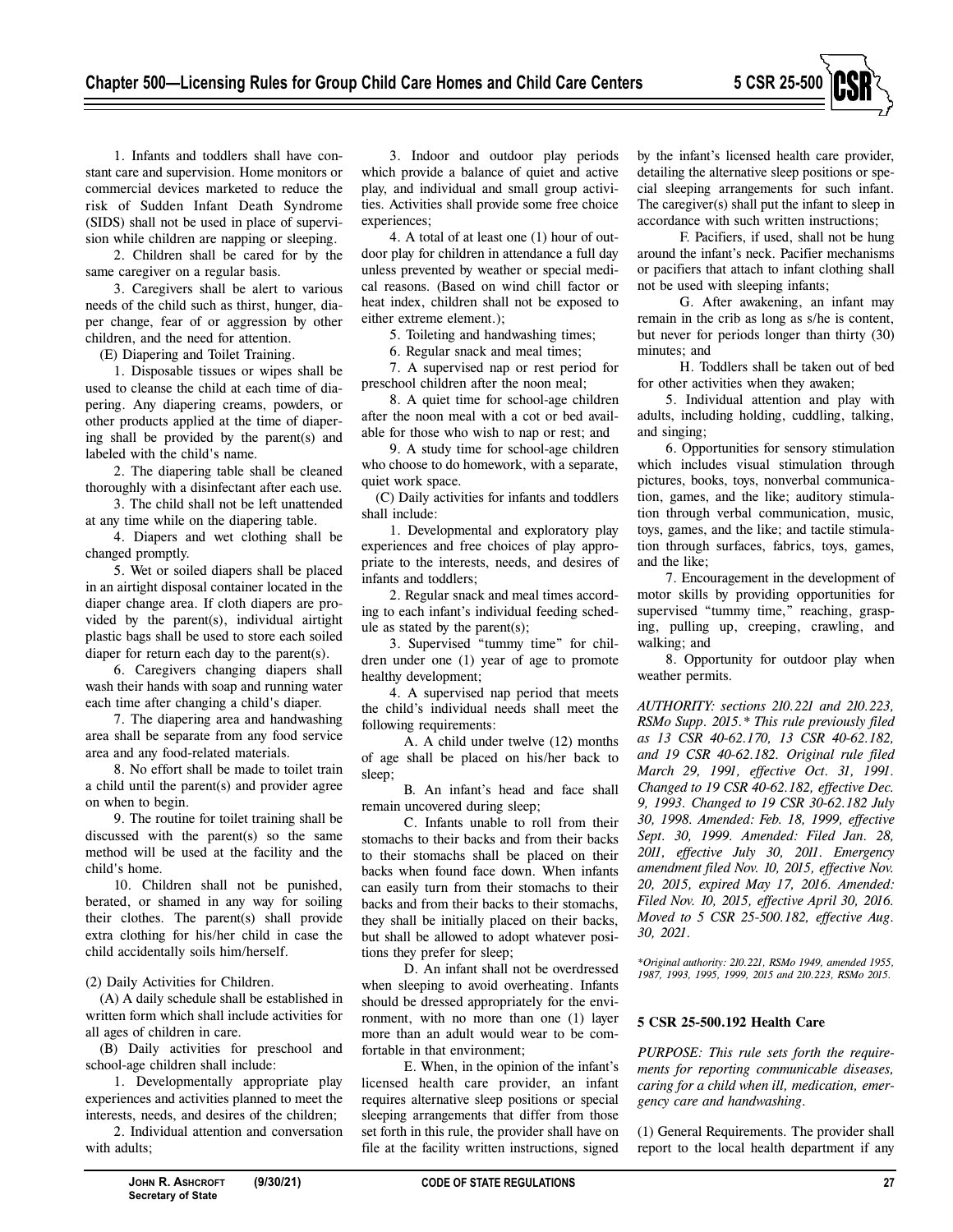

child in the facility is suspected of having a reportable disease as defined by section 210.003, RSMo. In the event of an outbreak of communicable disease in the facility, caregivers shall implement control measures recommended by a local state health authority as required by the department.

## (2) The Ill Child.

(A) Each child shall be observed for contagious diseases and for other signs of illness on arrival and throughout the day.

(B) Each child's parent(s) shall be notified immediately when any contagious disease occurs in the facility.

(C) Unusual behavior shall be monitored closely and parent(s) shall be contacted if the behavior continues or if other symptoms develop. These behaviors include, but shall not be limited to:

1. Is cranky or less active than usual;

2. Cries more than usual;

3. Feels general discomfort or seems unwell; or

4. Has loss of appetite.

(D) The parent(s) or his/her designee shall be contacted when signs of illness are observed. Unless determined otherwise by the parent(s) or provider, a child with no more than one (1) of the following symptoms may remain in care:

1. A child with a temperature of up to one hundred degrees Fahrenheit (100°F) by mouth or ninety-nine degrees Fahrenheit (99°F) under the arm;

2. After an illness has been evaluated by a physician, medication has been prescribed and any period of contagion has passed as determined by a licensed physician;

3. When it has been determined that a child has a common cold unless the director and the parent(s) agree that isolation precautions should be taken;

4. When a child has vomited once with no further vomiting episodes, other symptoms, or both; or

5. When a child has experienced loose stools only one (1) time with no further problems or symptoms.

(E) If children exhibit any of the following symptoms, they must be sent home:

1. Diarrhea—more than one (1) abnormally loose stool. If a child has one (1) loose stool, s/he shall be observed for additional loose stools or other symptoms;

2. Severe coughing—if the child gets red or blue in the face or makes high-pitched croupy or whooping sounds after coughing;

3. Difficult or rapid breathing (especially important in infants under six (6) months);

4. Yellowish skin or eyes;

5. Pinkeye—tears, redness of eyelid lin-

ing, irritation, followed by swelling or discharge of pus;

6. Unusual spots or rashes;

7. Sore throat or trouble swallowing;

8. An infected skin patch(es)—crusty, bright yellow, dry or gummy areas of the skin;

9. Unusually dark, tea-colored urine;

10. Grey or white stool;

11. Fever over one hundred degrees Fahrenheit (100°F) by mouth or ninety-nine degrees Fahrenheit (99°F) under the arm;

12. Headache and stiff neck;

13. Vomiting more than once; and

14. Severe itching of the body or scalp, or scratching of the scalp. These may be symptoms of lice or scabies.

(F) Parental contact and the decision made shall be recorded and filed in the child's record.

(G) The ill child shall be kept isolated from the other children until the parent(s) arrives.

(H) The caregiver shall be in close proximity to the child until the parent(s) arrives. Close proximity means that a caregiver is close enough to hear any sounds a child might make that would indicate a need for assistance.

(3) Medication.

(A) The provider is not required to administer medication but may choose to do so.

(B) All medication shall be given to a child only with the dated, written permission of the parent(s) stating the length of time medication may be given.

(C) Prescription medication shall be in the original container and labeled with the child's name, instructions for administration, including the times and amounts for dosages and the physician's name. This may include sample medication provided by a physician.

(D) All nonprescription medication shall be in the original container and labeled by the parent(s) with the child's name, and instructions for administration, including the times and amounts for dosages.

(E) All medication shall be stored out of reach of children or in a locked container.

(F) Medication shall be returned to storage immediately after use.

(G) Medication needing refrigeration shall be kept in the refrigerator in a container separate from food.

(H) Medication shall be returned to the parent(s) or disposed of immediately when no longer needed.

(I) The date and time(s) of administration, the name of the individual giving the medication and the quantity of any medication given shall be recorded promptly after administration. This information shall be filed in the

child's record after the medication is no longer necessary.

#### (4) Immunizations.

(A) No child shall be permitted to enroll in or attend any day care facility caring for ten (10) or more children unless the child has been immunized adequately against vaccinepreventable childhood illnesses specified by the department in accordance with recommendations of the Immunization Practices Advisory Committee (ACIP). The parent or guardian of the child shall provide satisfactory evidence of the required immunizations. Satisfactory evidence means a statement, certificate or record from a physician or other recognized health facility or personnel, stating that the required immunizations have been given to the child and verifying the type of vaccine and the month, day and year of administration.

(B) A child who has not completed all immunizations appropriate for his/her age may enroll, if—

1. Satisfactory evidence is produced that the child has begun the process of immunization (see form at 19 CSR 40-61.185). The child may continue to attend as long as the immunization process is being accomplished according to the ACIP/Missouri Department of Health recommended schedule; or

2. The parent(s) or guardian has signed and placed on file with the day care administrator a statement of exemption which may be either of the following:

A. A medical exemption (see form at 19 CSR 40-61.185), by which the child shall be exempted from immunization requirements upon certification by a licensed physician that the immunization would seriously endanger the child's health or life; or

B. A parent or guardian exemption, by which a child shall be exempted from immunization requirements if one (1) parent or guardian files a written objection to immunization with the day care administrator. Exemptions shall be accepted by the day care administrator when the necessary information as determined by the department is filed with the day care administrator by the parent or guardian. Exemption forms shall be provided by the department (see 19 CSR 40-61.185).

(C) In the event of an outbreak or suspected outbreak of a vaccine-preventable disease in the facility, the administrator of the facility shall follow the control measures instituted by the local health authority or the department, or both the local health authority and the department.

(D) The administrator of each day care facility shall prepare a record of immunization of each child enrolled in or attending the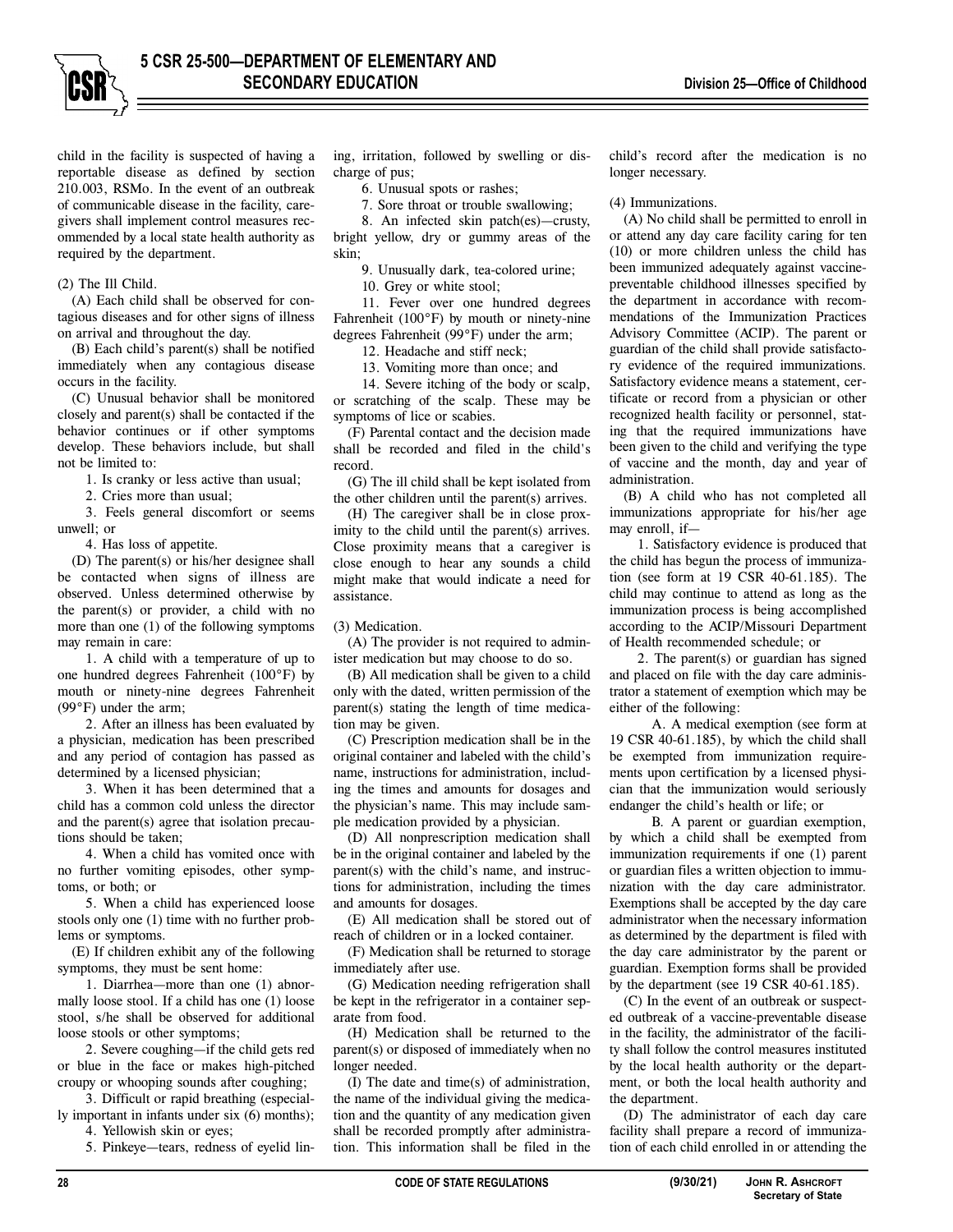a snack after school.

served with each meal.

based on this chart.

lunch and a midafternoon snack for children in care during daytime hours, with a maximum time of four (4) hours between any meal or snack. School-age children shall be served

(C) Children in care during evening hours shall be served a snack. Upon parental request, children in care during evening hours shall be served supper and children spending the night shall be served breakfast. (D) Snacks of fruit juice, raw fruit or vegetable, milk, crackers, cheese, peanut butter or similar nutritious food shall be served. (E) One (1) serving of fluid milk shall be

(F) If the facility is licensed exclusively for school-age care, the child may be permitted to bring sack meals. The provider shall supply one (1) serving of fluid milk with each sack meal and shall supply nutritious snacks. (G) The acceptable food components and serving sizes for meals and snacks are outlined in the following chart for each age group. Menus and amounts served shall be

facility. An annual summary report shall be made by January 15 showing the immunization status of each child enrolled, using forms provided by the department (see 19 CSR 40- 61.185). The immunization records shall be available for review by department personnel upon request.

(5) Accidents, Injuries and Emergency Medical Care.

(A) In case of accident or injury to a child, the provider shall notify the parent(s) immediately. If the child requires emergency medical care, the provider shall follow the parent's(s') written instructions.

(B) Information regarding the date and circumstance of any accident or injury shall be noted in the child's record.

(C) When planning for activities away from the facility, the provider shall establish a procedure for handling emergencies.

(6) Handwashing.

(A) Caregivers shall wash their hands with soap and running water after toileting or assisting a child with toileting, after diapering a child, before food preparation or serving of food and at other times as needed.

(B) Caregivers shall teach children to wash their hands before eating and after toileting.

*AUTHORITY: section 210.221.1(3), RSMo Supp. 1993.\* This rule previously filed as 13 CSR 40-62.192 and 19 CSR 40-62.192. Original rule filed March 29, 1991, effective Oct. 31, 1991. Changed to 19 CSR 40- 62.192, effective Dec. 9, 1993. Emergency amendment filed Aug. 18, 1993, effective Aug. 28, 1993, expired Dec. 25, 1993. Emergency amendment filed Jan. 4, 1994, effective Jan. 14, 1994, expired May 13, 1994. Amended: Filed Aug. 18, 1993, effective April 9, 1994. Changed to 19 CSR 30- 62.192 July 30, 1998. Moved to 5 CSR 25- 500.192, effective Aug. 30, 2021.* 

*\*Original authority: 210.221.1(3), RSMo 1949, amended 1955, 1987, 1993.* 

## **5 CSR 25-500.202 Nutrition and Food Service**

*PURPOSE: This rule provides the requirements for nutritious meals, snacks and methods of food service.* 

## (1) General Requirements.

(A) The provider shall supply and serve nourishing food according to the Meal and Snack Food Chart provided in this rule.

(B) The required meal schedule shall include breakfast or a midmorning snack,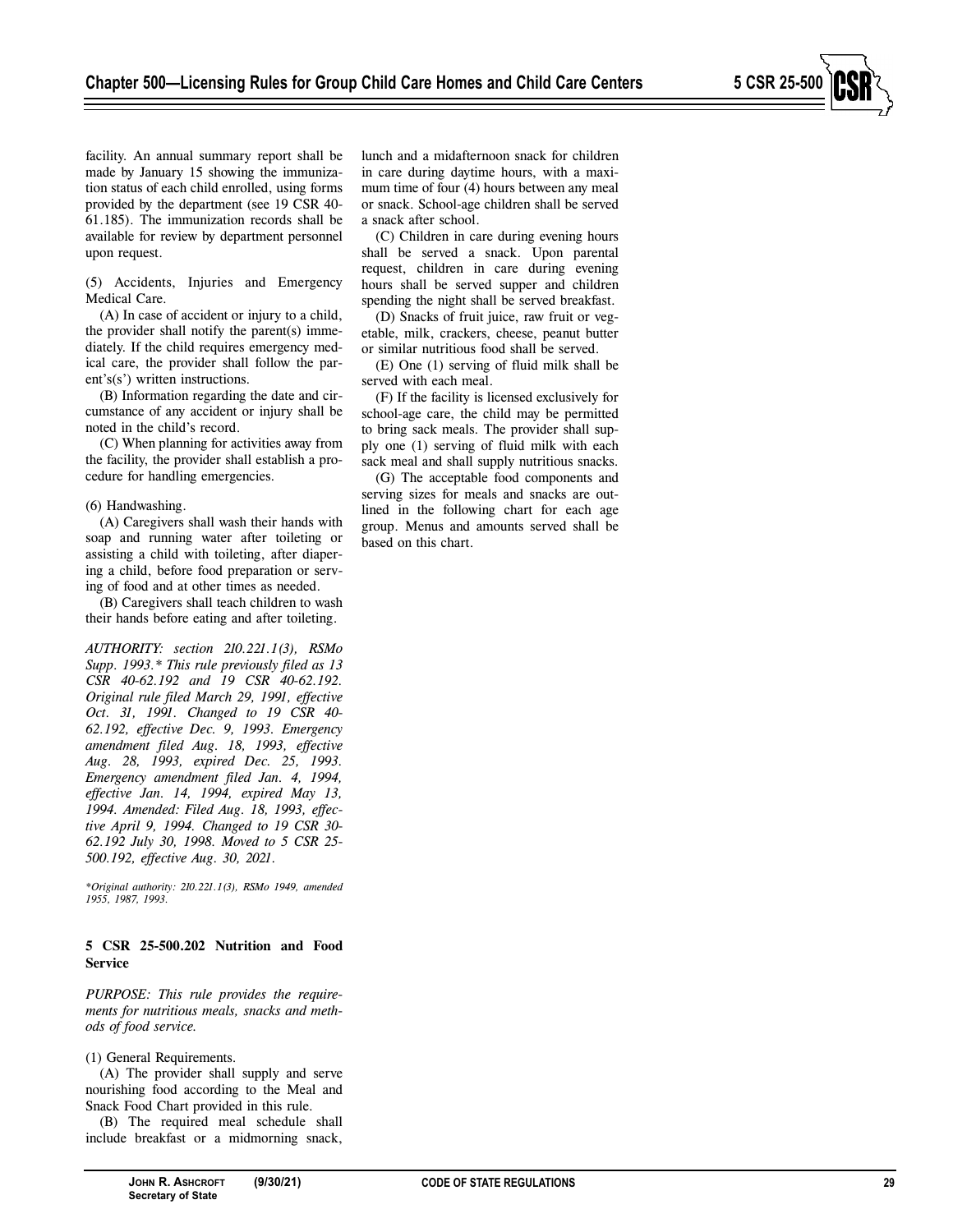

# **Meal and Snack Food Chart**

|                                  | <b>Food Components</b>           | Age<br>1 and 2 | Age<br>3 through 5              | Age<br>6 through 12 |
|----------------------------------|----------------------------------|----------------|---------------------------------|---------------------|
| <b>BREAKFAST</b>                 |                                  |                |                                 |                     |
| Requirement-                     | Fluid Milk***<br>Juice**or Fruit | $1/2$ cup      | $3/4$ cup                       | 1 cup               |
|                                  | or Vegetable                     | $1/4$ cup      | $1/2$ cup                       | $1/2$ cup           |
| 1 serving                        |                                  |                |                                 |                     |
| from each of the                 | Bread or Bread                   |                |                                 |                     |
| 3 food components                | Alternate*                       | $1/2$ slice*   | $1/2$ slice*                    | 1 slice $*$         |
| <b>SNACK</b>                     |                                  |                |                                 |                     |
| Requirement-                     | Fluid Milk***                    | $1/2$ cup      | $1/2$ cup                       | 1 cup               |
| 2 servings                       | Juice**or Fruit or               |                |                                 |                     |
| selected<br>from 2 of the        | Vegetable                        | $1/2$ cup      | $1/2$ cup                       | $3/4$ cup           |
| 4 food                           | Meat or Meat                     |                |                                 |                     |
| components                       | Alternate                        | $1/2$ ounce    | $1/2$ ounce                     | 1 ounce             |
|                                  |                                  |                |                                 |                     |
| 1 serving from                   | Bread or Bread                   |                |                                 |                     |
| the bread component              | Alternate*                       | $1/2$ slice*   | $1/2$ slice*                    | 1 slice $*$         |
| <b>LUNCH/SUPPER</b>              |                                  |                |                                 |                     |
| Requirement-                     |                                  |                |                                 |                     |
| 1 serving of                     | Fluid Milk***                    | $1/2$ cup      | $3/4$ cup                       | 1 cup               |
| milk component                   |                                  |                |                                 |                     |
|                                  | <b>MEAT/MEAT ALTERNATE</b>       |                |                                 |                     |
|                                  | Meat, Poultry, or                | 1 ounce        | $11/2$ ounces                   | 2 ounces            |
|                                  | Fish or                          |                |                                 |                     |
| 1 serving                        | Cheese or                        | 1 ounce        | $11/2$ ounces                   | 2 ounces            |
| from the                         | Egg or                           | 1              | $\mathbf{1}$                    | 1                   |
| meat/meat alternate<br>component | Cooked Dry Beans<br>and Peas or  | $1/4$ cup      | $3/8$ cup                       | $1/2$ cup           |
|                                  | Peanut Butter                    | 2 table-       | 3 table-                        | 4 table-            |
|                                  |                                  | spoons         | spoons                          | spoons              |
|                                  | <b>FRUIT/VEGETABLE</b>           |                |                                 |                     |
| 2 servings                       | 1 Vegetable and                  |                | $1/4$ cup total $1/2$ cup total | $3/4$ cup           |
| from the                         | 1 Fruit or                       |                |                                 | total               |
| fruit/vegetable                  | 2 Different Vegeta-              |                |                                 |                     |
| component:                       | bles or 2 Different              |                |                                 |                     |
|                                  | Fruits                           |                |                                 |                     |
| 1 serving Bread or               | $1/2$ slice*                     | $1/2$ slice*   | 1 slice*                        |                     |
| Bread from the                   | Alternate*                       |                |                                 |                     |

bread component.

\* Or an equivalent serving of an acceptable bread alternate such as cornbread, biscuits, rolls, muffins, cereal, rice, pasta, and the like.

\*\* All fruit juice shall be one hundred percent (100%) fruit juice.

\*\*\* See subsection (1)(H) for acceptable milk supply.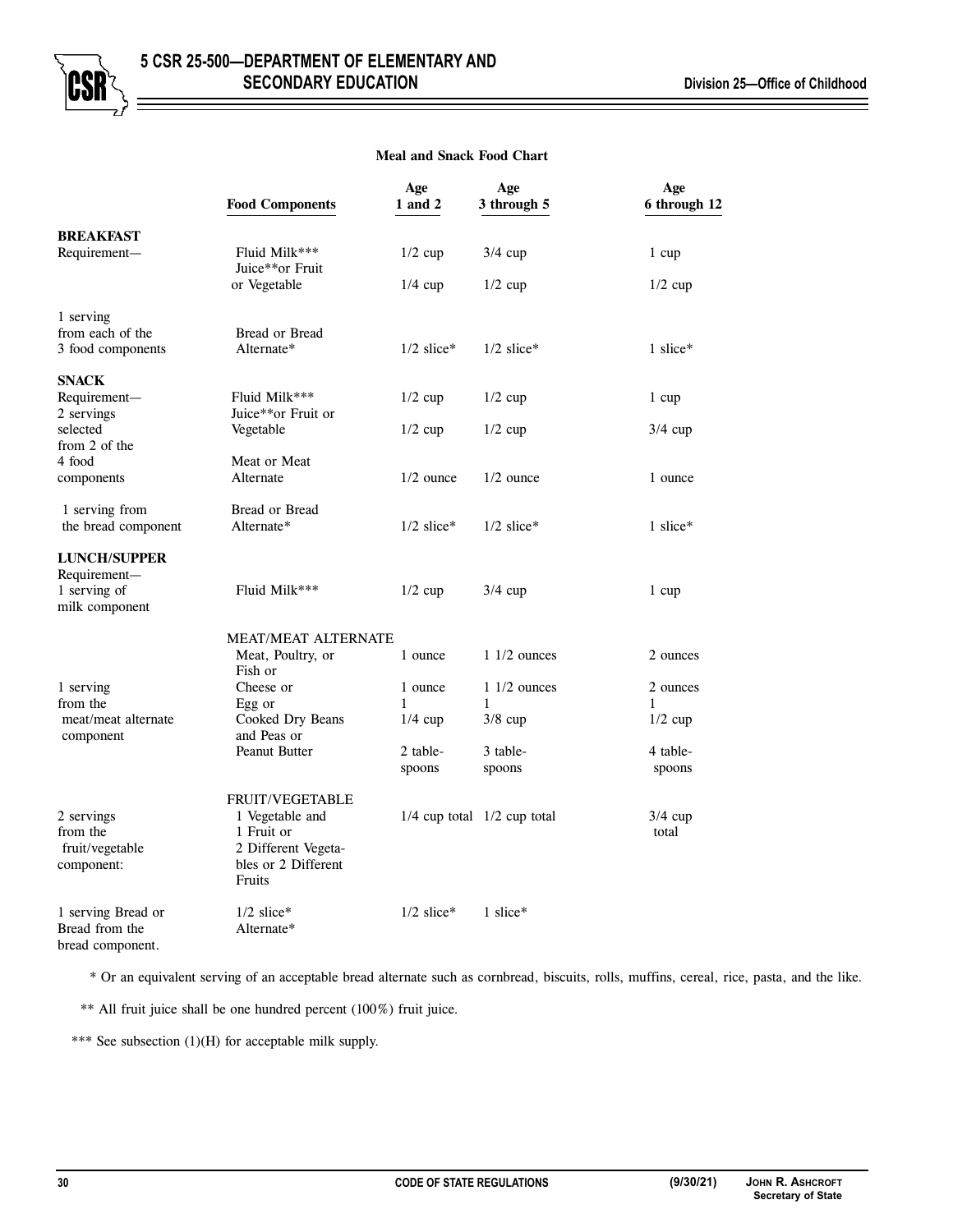

(H) The water and milk supply, and the method of dispensing, shall be approved by local or state health authorities, or both. Powdered milk shall not be used except for cooking purposes. Milk substitutes shall not be used for drinking or cooking.

(I) State or local rules, or both, governing food service sanitation shall be maintained in the storage, preparation and service of foods.

(J) Mealtime atmosphere shall be enjoyable and relaxed. No child shall be forced to eat, but shall be encouraged to set his/her own pace according to personal preferences.

(K) Menus shall be available to parents upon request.

(L) Drinking water shall be located conveniently near playrooms and the playground so children may be free to drink as they wish. Water fountains or individual cups shall be used.

(2) Nutrition and Food Service for Infants Up to Twelve (12) Months of Age.

(A) The provider shall serve nourishing foods appropriate for the infant's nutritional requirements and developmental stages as specified by his/her parent(s) in a written diet plan.

(B) The written diet plan for each infant/toddler shall be followed. The parent(s) shall update the plan according to the individual needs of the child until they grant permission in writing for the child to eat table foods.

(C) If preferred, formulas and special baby foods may be provided by the parent(s) with individual identification on each container.

(D) Until infants can hold a bottle comfortably, they shall be held by a caregiver during bottle feeding. Bottles shall not be propped.

(E) When an infant/toddler shows evidence of wanting to feed him/herself, the child shall be encouraged and permitted to do so.

*AUTHORITY: section 210.221.1(3), RSMo Supp. 1993.\* This rule previously filed as 13 CSR 40-62.180, 13 CSR 40-62.202 and 19 CSR 40-62.202. Original rule filed March 29, 1991, effective Oct. 31, 1991. Changed to 19 CSR 40-62.202, effective Dec. 9, 1993. Changed to 19 CSR 30-62.202 July 30, 1998. Moved to 5 CSR 25-500.202, effective Aug. 30, 2021.* 

*\*Original authority: 210.221.1(3), RSMo 1949, amended 1955, 1987, 1993.* 

## **5 CSR 25-500.212 Transportation and Field Trips**

*PURPOSE: This rule sets forth the require-*

*ments of a day care provider when transporting children and on field trips.* 

(1) General Requirements.

(A) The provider shall be responsible for the care, safety and supervision of children on field trips or at any time they transport children away from the facility.

(B) Written parental consent shall be on file at the facility for field trips and transportation.

(C) Parents shall be informed when field trips are planned.

(D) Short, unscheduled walks may be taken without parent notification. These unscheduled outings shall be discussed with the parent(s) at the time of enrollment.

(2) Vehicle and Vehicle Operator.

(A) The driver of any vehicle used to transport children shall be no less than eighteen (18) years of age and shall have a valid driver's license as required by Missouri law.

(B) All vehicles used to transport children shall be licensed in accordance with Missouri law.

(C) Children shall not be transported in campers, trailers or in the back of trucks.

(3) Safety and Supervision.

(A) All children shall be seated in a permanent seat and restrained by seat belts or child restraint devices as required by Missouri law.

(B) Identifying information regarding the name of the provider, the names of the children and the names, addresses and telephone numbers of each child's parent(s) shall be carried in the vehicle.

(C) Staff/child ratios shall be maintained at any time the provider transports children away from the facility.

(D) Children shall be required to remain seated while the vehicle is in motion.

(E) Doors shall be locked when the vehicle is moving.

(F) Order shall be maintained in the vehicle at all times.

(G) Children shall not be left unattended in a vehicle at any time.

(H) Children shall enter and leave the vehicle from the curbside unless the vehicle is in a protected area or driveway.

(I) Children shall be assisted, when necessary, while entering or leaving the vehicle.

(J) Children shall be released only to the parent(s) or individual(s) authorized by the parent(s).

(K) The operator of the vehicle shall wait until the child is in the custody of the parent(s) or individual(s) authorized by the parent(s) to receive the child.

(L) Head counts shall be taken before leaving the facility, after entering the vehicle, during a field trip, after taking the children to bathrooms, after returning to the vehicle and when back at the facility.

(M) When children leave the vehicle, the vehicle shall be inspected to ensure that no children are left on or under seats.

*AUTHORITY: section 210.221.1(3), RSMo Supp. 1993.\* This rule previously filed as 13 CSR 40-62.212 and 19 CSR 40-62.212. Original rule filed March 29, 1991, effective Oct. 31, 1991. Changed to 19 CSR 40- 62.212, effective Dec. 9, 1993. Changed to 19 CSR 30-62.212 July 30, 1998. Moved to 5 CSR 25-500.212, effective Aug. 30, 2021.* 

*\*Original authority: 210.221.1(3), RSMo 1949, amended 1955, 1987, 1993.* 

#### **5 CSR 25-500.222 Records and Reports**

*PURPOSE: This rule lists records and reports which must be on file at the facility.* 

(1) The child care provider shall maintain accurate records to meet administrative requirements and to ensure knowledge of the individual needs of children and their families.

(2) An individual file shall be kept to identify each child and enable the provider to communicate with the parent(s), guardian or legal custodian of the child in an emergency. Records shall include:

(A) The child's full name, address, birthdate and the date care begins and ends;

(B) Full name of the parent(s), guardian or legal custodian, home address, employers' name and address, work schedule, and home and work telephone numbers;

(C) Name, address and telephone number of another individual (friend or relative) who might be reached in an emergency when the parent(s), guardian or legal custodian cannot be reached;

(D) Name and phone number of the family physician, hospital, or both, to be used in an emergency;

(E) Name of the individual(s) authorized to take the child from the facility; and

(F) Field trip and transportation authorization.

(3) Health information shall be retained in each child's individual file and shall include:

(A) A medical examination report for each infant, toddler, or preschool child or a health report for each school-age child as required by 19 CSR 30-62.122 Medical Examination